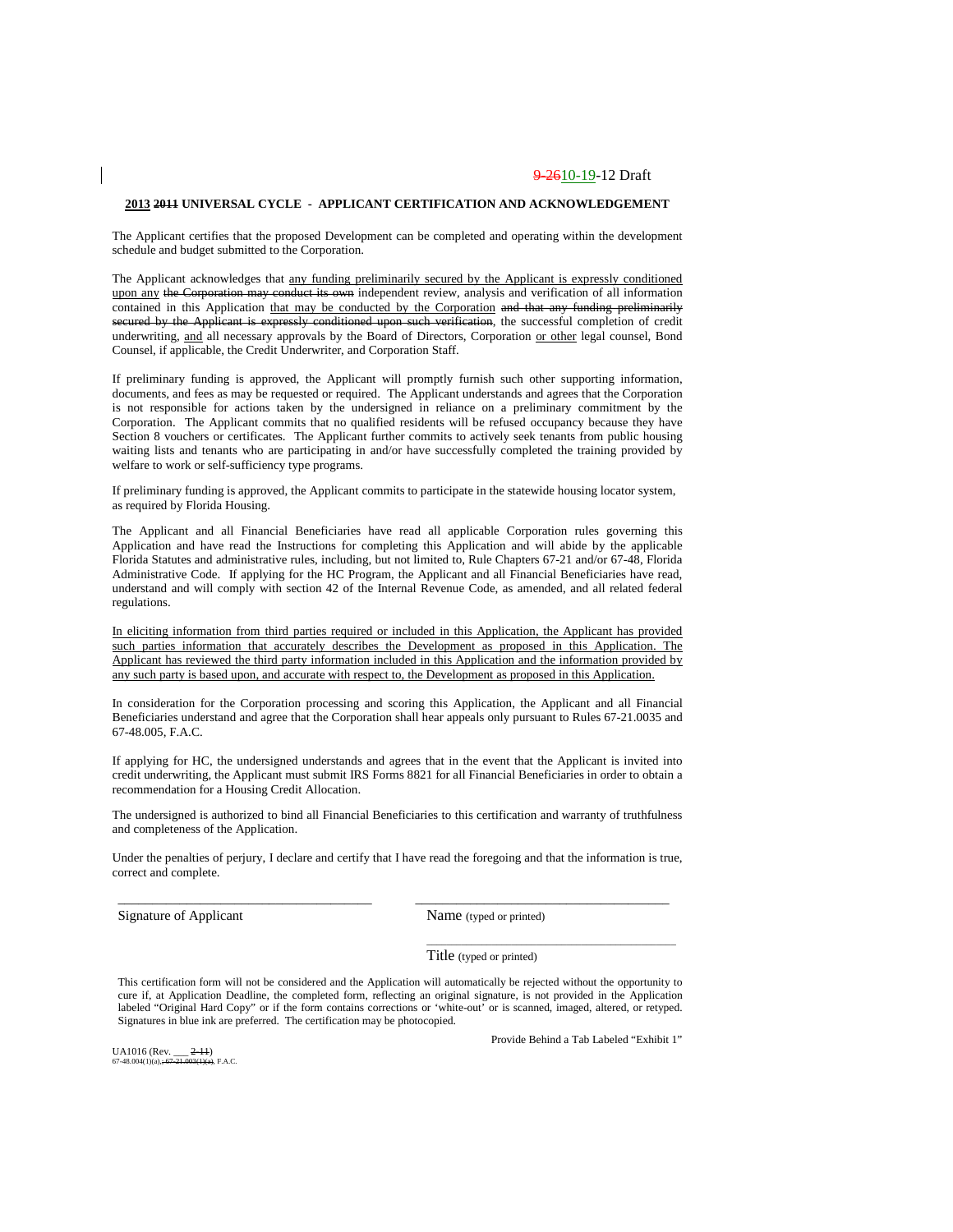#### **2013 2011 UNIVERSAL CYCLE - DEVELOPER OR PRINCIPAL OF DEVELOPER CERTIFICATION**

| (Part III.A.1. of the 2013 2014 Universal Cycle Application) |
|--------------------------------------------------------------|
|                                                              |
|                                                              |
|                                                              |
|                                                              |
| (street address, city, state)                                |
|                                                              |
|                                                              |
| Telephone No. of Developer:                                  |
|                                                              |
|                                                              |
| Relationship to Applicant:                                   |

As the Developer or Principal of the Developer of the referenced Development, I certify that I have the requisite skills, experience and credit worthiness to successfully produce the units proposed by this Application. I further certify that the design, plans, and specifications for the proposed Development will comply with all federal, state and local requirements and the requirements of the Federal Fair Housing Act as implemented by 24 CFR 100, Section 504 of the Rehabilitation Act of 1973, and Titles II and III of the Americans with Disabilities Act of 1990 as implemented by 28 CFR 35, incorporating the most recent amendments and other legislation, regulations, rules, and other related requirements which apply or could apply to the proposed Development. Since January 1, 1991, I have developed and completed at least three (3) affordable rental housing developments, at least one (1) of which was completed since January 1, 2001. At least one (1) of the three (3) completed developments consists of a total number of units no less than 50 percent of the total number of units in the Development proposed by this Application, as evidenced by the prior experience chart provided in this Application. For purposes of this certification, completed for each of the three (3) developments means (i) that the temporary or final certificate of occupancy has been issued for at least one (1) unit in a building with dwelling units or (ii) at least one (1) IRS Form 8609 has been issued. I understand I am the Developer or Principal of the Developer of record for this Development and that, if funded by the Corporation, I will remain in this capacity until the Development has been completed. I certify that neither the Developer, Applicant, any Principal or Financial Beneficiary has any existing Developments participating in Corporation programs that remain in non-compliance with the IRC, applicable rule chapter, or applicable loan documents and for which any applicable cure period granted for correcting such noncompliance has ended. I further certify that the information provided within this Application is true and correct.

Signature of Developer or Principal of Developer Print or Type Name of Signatory

### **APPLICANT'S CERTIFICATION**

\_\_\_\_\_\_\_\_\_\_\_\_\_\_\_\_\_\_\_\_\_\_\_\_\_\_\_\_\_\_\_\_\_\_\_\_\_\_\_\_\_\_\_\_\_\_\_\_\_\_\_\_\_ \_\_\_\_\_\_\_\_\_\_\_\_\_\_\_\_\_\_\_\_\_\_\_\_\_\_\_\_\_\_\_\_\_\_\_\_\_\_\_\_\_\_\_\_\_\_\_

\_\_\_\_\_\_\_\_\_\_\_\_\_\_\_\_\_\_\_\_\_\_\_\_\_\_\_\_\_\_\_\_\_\_\_\_\_\_\_\_\_\_\_\_\_\_\_\_\_\_\_\_\_\_\_ \_\_\_\_\_\_\_\_\_\_\_\_\_\_\_\_\_\_\_\_\_\_\_\_\_\_\_\_\_\_\_\_\_\_\_\_\_\_\_\_\_\_\_\_\_\_\_\_\_\_\_

I certify that the Developer identified above will serve as the Developer of the proposed Development.

Applicant's Signature Print or Type Name of Signatory

If this certification contains corrections or 'white-out', or if it is scanned, imaged, altered, or retyped, this form will not be considered and the Application will fail to meet threshold. The certification may be photocopied.

UA1016 (Rev. \_\_\_ <del>2-11</del>)<br>67-48.004(1)(a) <del>; 67-21.003(1)(a)</del>., F.A.C.

Provide Behind a Tab Labeled "Exhibit 1140"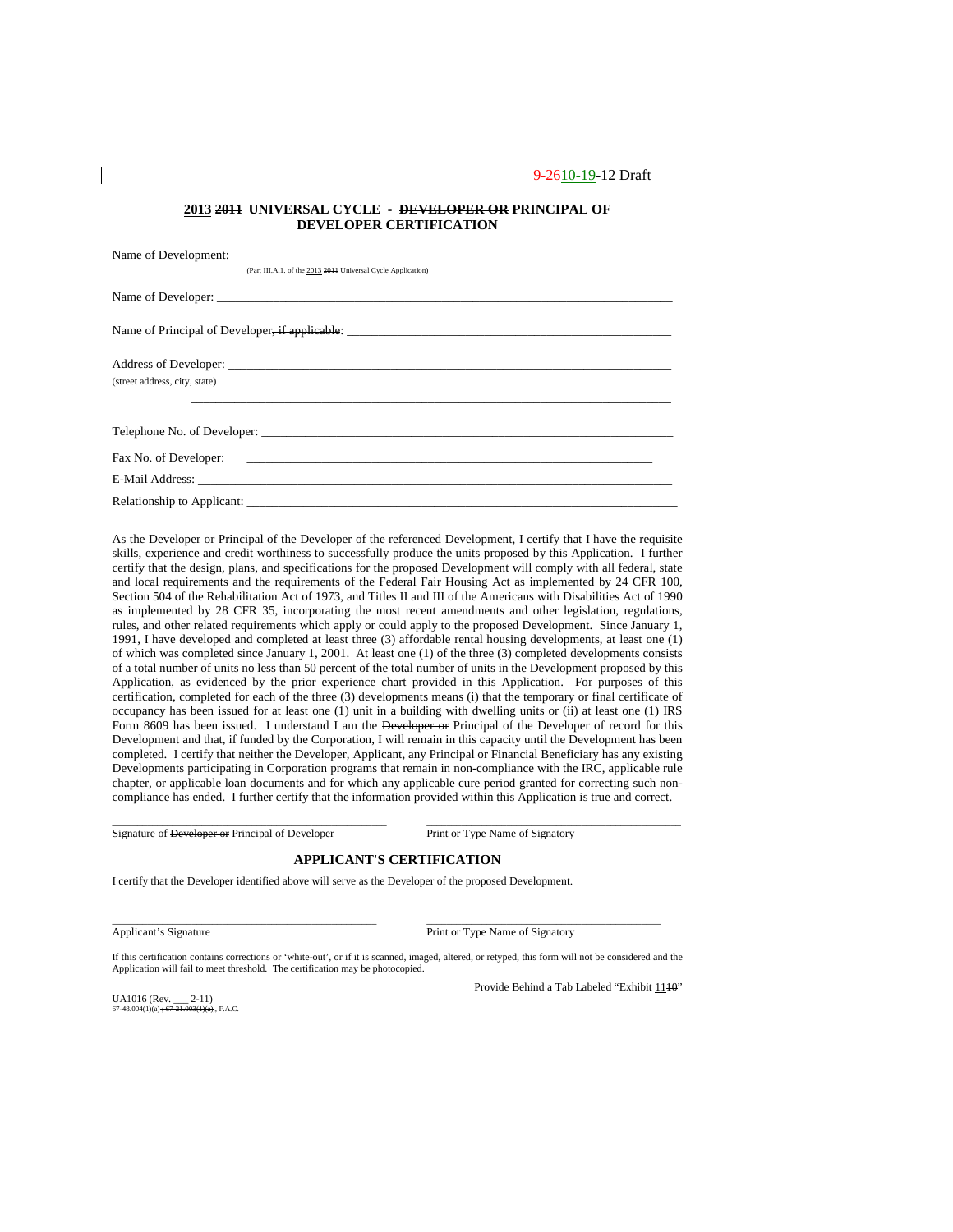### **2013 2011 UNIVERSAL CYCLE - MANAGEMENT COMPANY OR PRINCIPAL OF MANAGEMENT COMPANY CERTIFICATION**

| (Part III.A.1. of the 2013 2014 Universal Cycle Application)                      |  |
|-----------------------------------------------------------------------------------|--|
|                                                                                   |  |
|                                                                                   |  |
| Name of principal of Management Company, if applicable: _________________________ |  |
| (street address, city, state)                                                     |  |
|                                                                                   |  |
|                                                                                   |  |
|                                                                                   |  |

I certify that I have the requisite skills and knowledge of affordable housing management requirements to successfully manage the units proposed by this Application and that I have specific experience in the management of affordable rental housing and have successfully managed at least two (2) affordable rental housing properties for at least two (2) years each, at least one (1) of which consists of a total number of units no less than 50 percent of the total number of units in the Development proposed by this Application, as evidenced by the prior experience chart provided in this Application. I further certify that the proposed Development will comply with all federal, state and local requirements and the requirements of the Federal Fair Housing Act as implemented by 24 CFR 100, Section 504 of the Rehabilitation Act of 1973 and Titles II and III of the Americans with Disabilities Act of 1990 as implemented by 28 CFR 35, incorporating the most recent amendments and other legislation, regulations, rules and other related requirements which apply or could apply to the proposed Development while under our management. I further certify that the information provided above is true and correct.

Signature of Management Company or principal of Print or Type Name of Signatory Management Company

If this certification contains corrections or 'white-out', or if it is scanned, imaged, altered, or retyped, this form will not be considered and the Application will fail to meet threshold. The certification may be photocopied.

\_\_\_\_\_\_\_\_\_\_\_\_\_\_\_\_\_\_\_\_\_\_\_\_\_\_\_\_\_\_\_\_\_\_\_\_\_\_\_\_\_\_\_\_\_ \_\_\_\_\_\_\_\_\_\_\_\_\_\_\_\_\_\_\_\_\_\_\_\_\_\_\_\_\_\_\_\_\_

Provide Behind a Tab Labeled "Exhibit 1211"

UA1016 (Rev.  $2-11$ )<br>67-48.004(1)(a)  $\div 67-21.003(1)$ (a). F.A.C  $67-48.004(1)(a)$ ;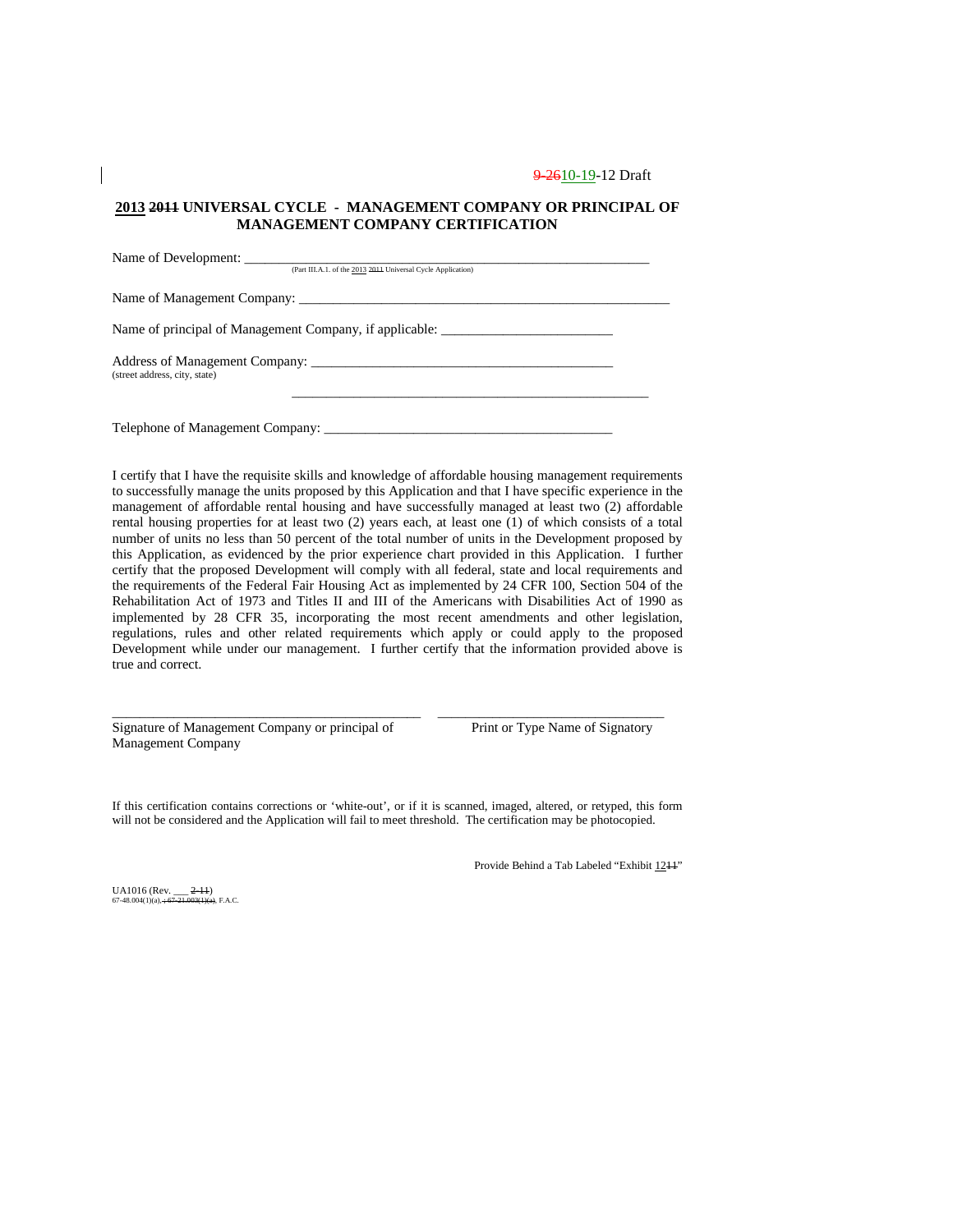#### **2013 2011 UNIVERSAL CYCLE - GENERAL CONTRACTOR OR QUALIFYING AGENT OF GENERAL CONTRACTOR CERTIFICATION**

| (Part III.A.1. of the 2013 2014 Universal Cycle Application) |                                         |  |  |  |
|--------------------------------------------------------------|-----------------------------------------|--|--|--|
|                                                              |                                         |  |  |  |
|                                                              |                                         |  |  |  |
| (street address, city, state)                                |                                         |  |  |  |
|                                                              |                                         |  |  |  |
| Florida License Number of Signatory:                         | Expiration of License<br>Date (mm/yyyy) |  |  |  |

I certify that I am a General Contractor as defined by Rules 67-21and/or 67-48, F.A.C., and licensed in the State of Florida with the requisite skills, experience and credit worthiness to successfully produce the units proposed by this Application and that I have been the General Contractor on at least two (2) developments completed since January 1, 2001 which are of similar development category and development type, at least one (1) of which consists of a total number of units no less than 50 percent of the total number of units in the Development proposed by this Application, as evidenced by the prior experience chart provided in this Application. For purposes of this certification, completed for each of the two (2) developments means (i) that the temporary or final certificate of occupancy has been issued for at least one (1) unit in a building with dwelling units or (ii) at least one (1) IRS Form 8609 has been issued. I further certify that I will construct the proposed Development in accordance with the design plans and specifications as prepared by the licensed Architect. In recognition and support of the implementation of Florida's welfare reform legislation, I certify my willingness to encourage the hiring of welfare-to-work or self-sufficiency type program participants in the construction of the proposed Development, and to provide such substantiating documentation regarding the incorporation of such program participants in the work force as may be requested by the servicing agent in conjunction with construction loan draw disbursements. I further certify my willingness and intention to enter into good faith negotiations or participate in a bidding process with the Applicant to act as the General Contractor for this proposed Development and that the information provided above is true and correct.

**NOTE**: If the Applicant is a Public Housing Authority with prior development experience, or is otherwise subject to the Competitive Consultants Negotiations Act, it may have the General Contractor from a prior development execute this certification. The intent of this provision is to allow experienced Public Housing Authorities or other regulated entities to have an opportunity to meet threshold without violation of bidding procedures. Public Housing Authorities without prior development experience must joint venture with an experienced development entity in order to participate in this Funding Cycle.

Signature of General Contractor or qualifying agent Print or Type Name of Signatory

If this certification contains corrections or 'white-out', or if it is scanned, imaged, altered, or retyped, this form will not be considered and the Application will fail to meet threshold. The certification may be photocopied.

\_\_\_\_\_\_\_\_\_\_\_\_\_\_\_\_\_\_\_\_\_\_\_\_\_\_\_\_\_\_\_\_\_\_\_\_\_\_\_\_\_\_\_\_\_\_\_ \_\_\_\_\_\_\_\_\_\_\_\_\_\_\_\_\_\_\_\_\_\_\_\_\_\_\_\_\_\_\_\_\_\_\_\_\_\_\_\_\_\_

UA1016 (Rev.  $2-11$ )<br>67-48.004(1)(a). + 67-21.003(1)(a). F.A.C.  $67-48.004(1)(a)$ ;

Provide Behind a Tab Labeled "Exhibit 1312"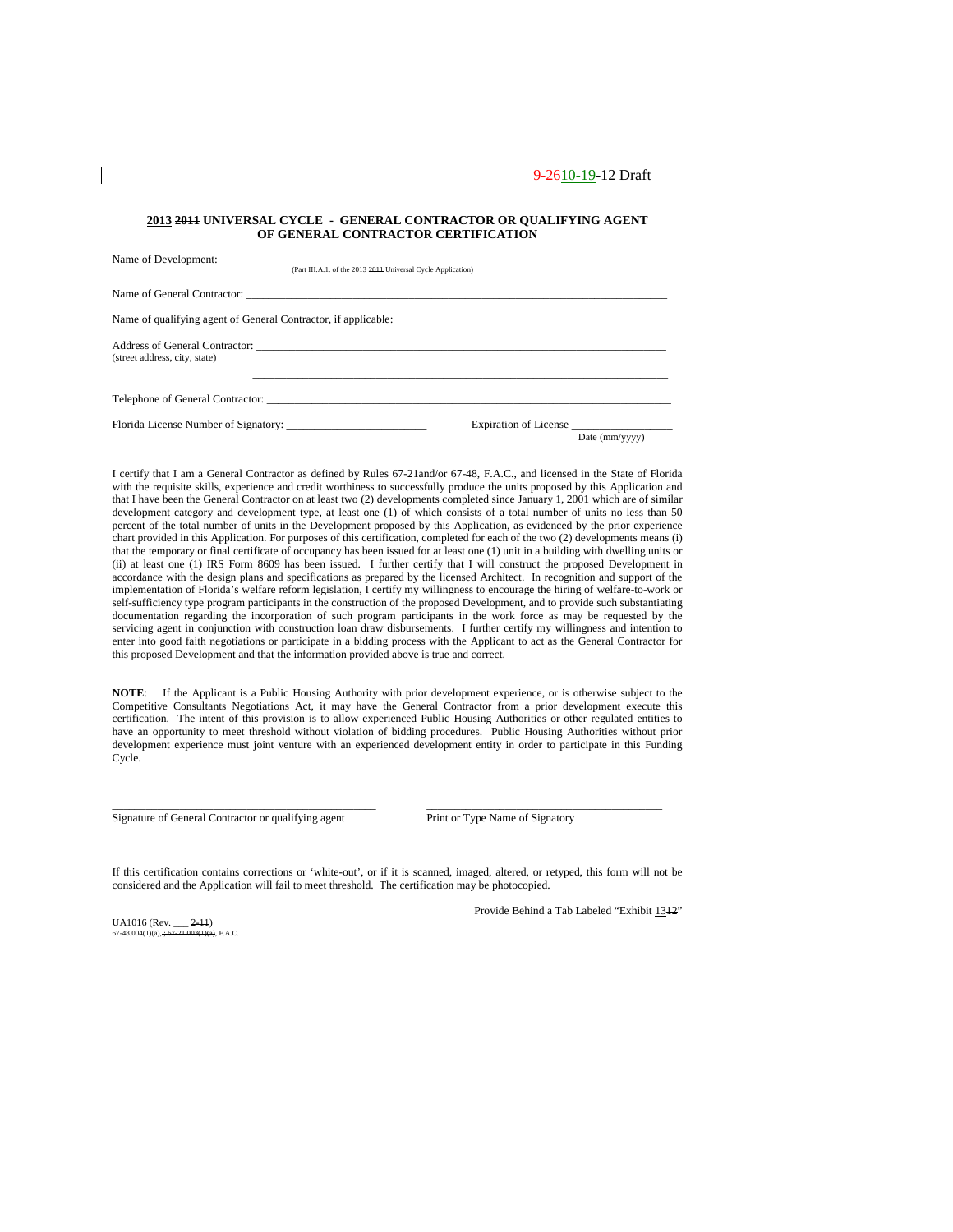9-2610-19-12 Draft Page 1 of 2 Pages

### **2013 2011 UNIVERSAL CYCLE - ARCHITECT CERTIFICATION**

| Name of Development:                        |                                                              |                        |                |
|---------------------------------------------|--------------------------------------------------------------|------------------------|----------------|
|                                             | (Part III.A.1. of the 2013 2011 Universal Cycle Application) |                        |                |
| Name of Architect:                          |                                                              |                        |                |
| (street address, city, state)               |                                                              |                        |                |
| Telephone of Architect:                     |                                                              |                        |                |
| Florida License Number of Signatory:        |                                                              | Expiration of License: |                |
| The undersigned certifies to the following: |                                                              |                        | Date (mm/yyyy) |

- 1. I am a Florida licensed Architect with the requisite skills and experience to provide the professional services needed to successfully produce the units proposed by this Application; and
- 2. I have experience with more than one (1) previous development of similar development category and development type, at least one (1) of which consists of a total number of units no less than 50 percent of the total number of units in the Development proposed by this Application; and
- 3. The design, plans and specifications for the proposed Development:
	- a. Allow for the inclusion of the Required General Features and Amenities outlined in Part III.B.1. of the 2013 2011 Universal Cycle Application Instructions; and
	- b. Allow for the inclusion of the Required Universal Design and Visitability Features outlined in Part A.1. of the FHFC Universal Design and Visitability Manual, effective \_\_\_\_ 11-3-2010, in the new construction units, if any; and
	- c. Allow for the possible inclusion of some of the Required Universal Design and Visitability Features, as outlined in Part B.1. of the FHFC Universal Design and Visitability Manual, effective \_\_\_\_ 11-3-2010, in the rehabilitation units, if any; and
	- d. Allow for the inclusion of the Optional Features and Amenities selected by the Applicant at Part III.B.3.a. and Part III.B.3.b. or c. of the 2013 2014 Universal Cycle Application; and
	- e. Allow for the inclusion of the Optional Universal Design and Visitability Features outlined in Part A.2. of the FHFC Universal Design and Visitability Manual, effective \_\_\_\_ 11-3-2010, in at least 15% of the new construction units, if any, if committed to by the Applicant; and
	- f. Allow for the possible inclusion of some of the Optional Universal Design and Visitability Features, as outlined in Part B.2. of the FHFC Universal Design and Visitability Manual, effective \_\_\_\_ 11-3-2010, in at least 15% of the rehabilitation units, if any, if committed to by the Applicant; and

Architect's Initials \_\_\_\_\_\_\_\_\_ (signature required on pg. 2)

UA1016 (Rev.  $2-11$ )<br>67-48.004(1)(a), +67-21.003(1)(a), F.A.C.  $67-48.004(1)(a)$ ;

Provide Behind a Tab Labeled "Exhibit 1413"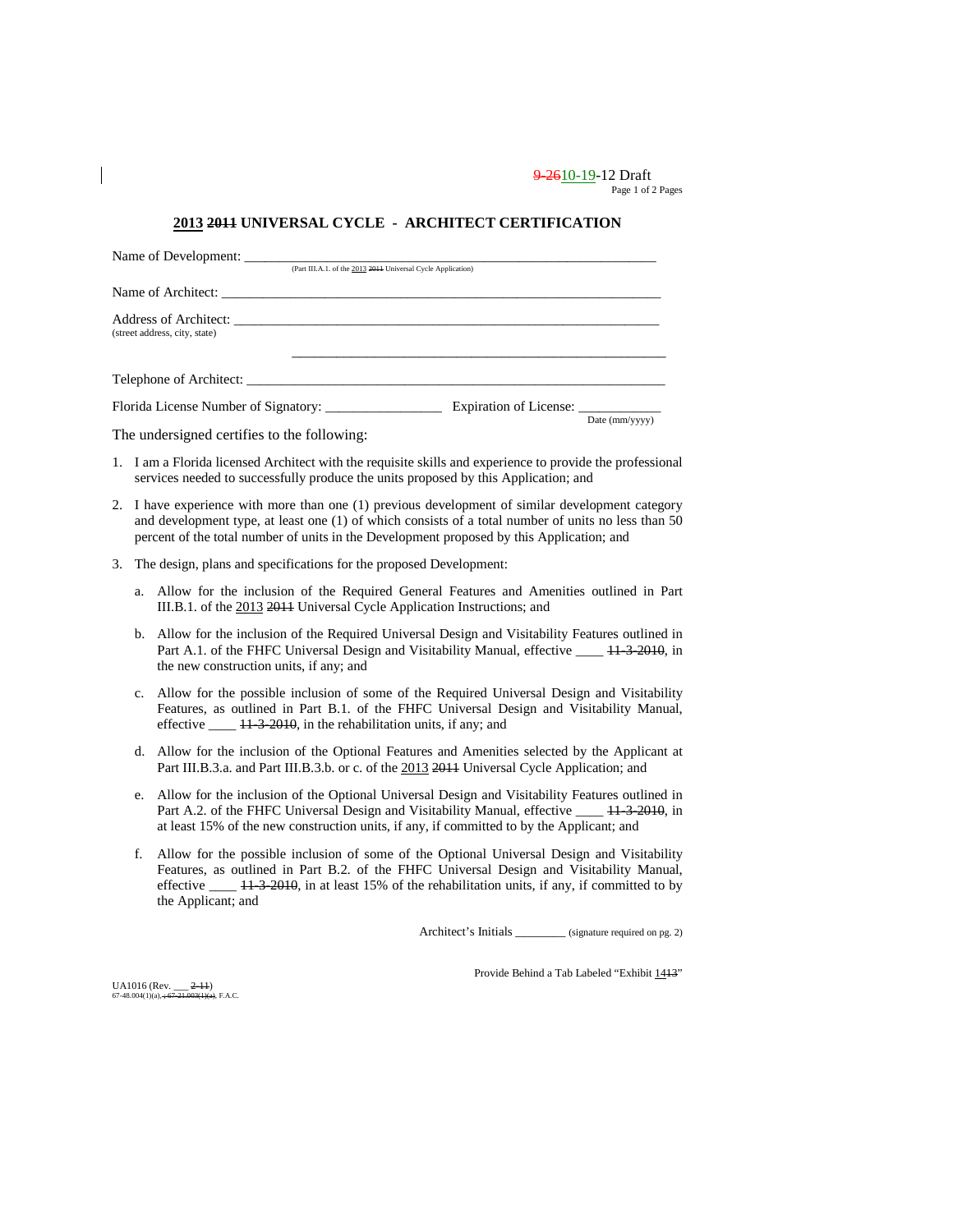Page 2 of 2 Pages

### **2013 2011 UNIVERSAL CYCLE - ARCHITECT CERTIFICATION**

- g. If applicable, allow for the inclusion of the additional Required Elderly Features outlined in Part A.3. (for new construction units) and Part B.3. (for rehabilitation units) of the FHFC Universal Design and Visitability Manual, effective \_\_\_\_ 11-3-2010, if the Applicant is applying under the Elderly Demographic; and
- h. If selected by the Applicant, allow for the eligible new construction units, if any, to meet the requirements of Energy Star New Homes and the ineligible new construction units, if any, to include the energy features outlined in Part III.B.4.a. of the 2013 2011 Universal Application Instructions; and
- i. Allow for the possible inclusion of some of the energy features outlined in Part III.B.4.b. of the 2013 2011 Universal Application Instructions in the rehabilitation units, if any; and
- j. Depending on the Development Category selected by the Applicant for the proposed Development:
	- (1) If New Construction or Redevelopment (more than 50% of the units are new construction), (a) allow for the inclusion of the Green Building features outlined at Part III.B.5.a.(1) of the 2013 2011 Universal Application Instructions, or (b) allow for the proposed Development to meet one of the Green Building Certifications outlined at Part III.B.5.a.(2) of the 2013 2011 Universal Application Instructions, as committed to the Applicant in the Application; or
	- (2) If Rehabilitation or Preservation (less than 50% of the units are new construction) allow for the inclusion of the Green Building features outlined in Part III.B.5.b. of the 2013 2011 Universal Application Instructions; and
- 4. With regard to the federal, state and local requirements, the minimum requirements can be met for all new construction units and the requirements have been considered and will be addressed as part of the scope of any rehabilitation work, including the requirements of the Federal Fair Housing Act as implemented by 24 CFR 100, Section 504 of the Rehabilitation Act of 1973 and Titles II and III of the Americans with Disabilities Act of 1990 as implemented by 28 CFR 35, incorporating the most recent amendments and other legislation, regulations, rules and other related requirements which apply or could apply to the proposed Development; and
- 5. I am willing and intend to enter into good faith negotiations or participate in a bidding process with the Applicant to act as the Architect for this proposed Development; and
- 6. The information provided above is true and correct.

Architect 's Signature Print or Type Name of Signatory

If this certification contains corrections or 'white-out', or if it is scanned, imaged, altered, or retyped, this form will not be considered and the Application will fail to meet threshold. The certification may be photocopied.

\_\_\_\_\_\_\_\_\_\_\_\_\_\_\_\_\_\_\_\_\_\_\_\_\_\_\_\_\_\_\_\_\_\_ \_\_\_\_\_\_\_\_\_\_\_\_\_\_\_\_\_\_\_\_\_\_\_\_\_\_\_\_\_\_\_\_\_\_\_\_\_\_

UA1016 (Rev.  $2-11$ )<br>67-48.004(1)(a)  $+67-21.003(1)(a)$  F A C  $67-48.004(1)(a) \rightarrow$ 

Provide Behind a Tab Labeled "Exhibit 1413"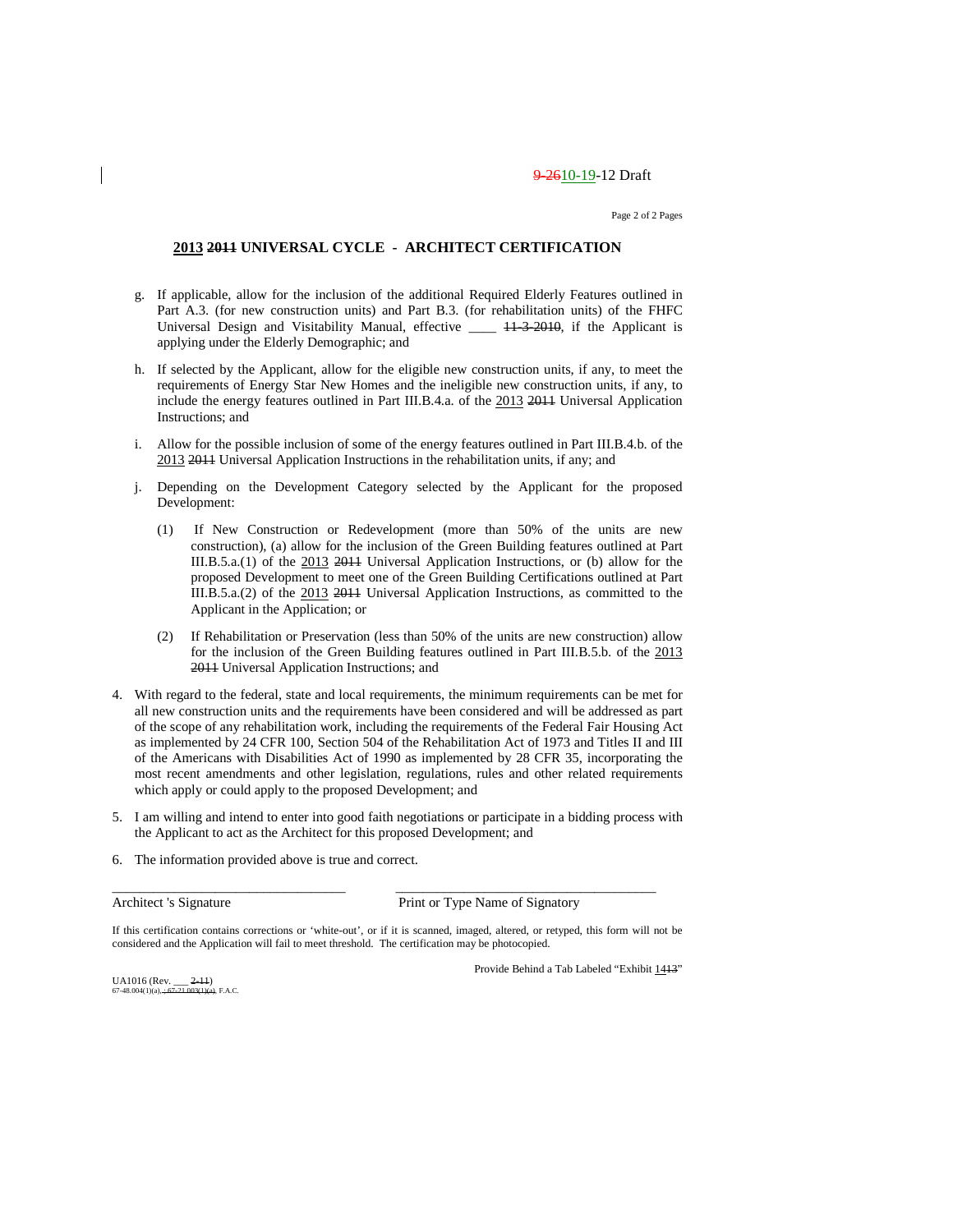### **2013 2011 UNIVERSAL CYCLE - ATTORNEY CERTIFICATION FOR MMRB OR HOME APPLICATIONS ONLY**

|                               | (Part III.A.1. of the 2013 2014 Universal Cycle Application) |  |
|-------------------------------|--------------------------------------------------------------|--|
|                               |                                                              |  |
| (street address, city, state) |                                                              |  |
|                               |                                                              |  |
|                               | Florida Bar Number of Signatory:                             |  |

I certify that I am a member in good standing of The Florida Bar with the requisite skills and experience to provide the professional services needed by the Applicant to produce the units proposed by this Application. I further certify my willingness and intention to enter into good faith negotiations with the Applicant to act as the attorney of record for this proposed Development and that the information provided above is true and correct.

Attorney's Signature

Print or Type Name of Signatory

\_\_\_\_\_\_\_\_\_\_\_\_\_\_\_\_\_\_\_\_\_\_\_\_\_\_\_\_\_\_\_\_\_\_\_\_\_\_\_\_\_\_\_\_\_\_\_\_

\_\_\_\_\_\_\_\_\_\_\_\_\_\_\_\_\_\_\_\_\_\_\_\_\_\_\_\_\_\_\_\_\_\_\_\_\_\_\_\_\_\_\_\_\_\_\_\_

If this certification contains corrections or 'white-out', or if it is scanned, imaged, altered, or retyped, this form will not be considered and the Application will fail to meet threshold. The certification may be photocopied.

Provide Behind a Tab Labeled "Exhibit 1514"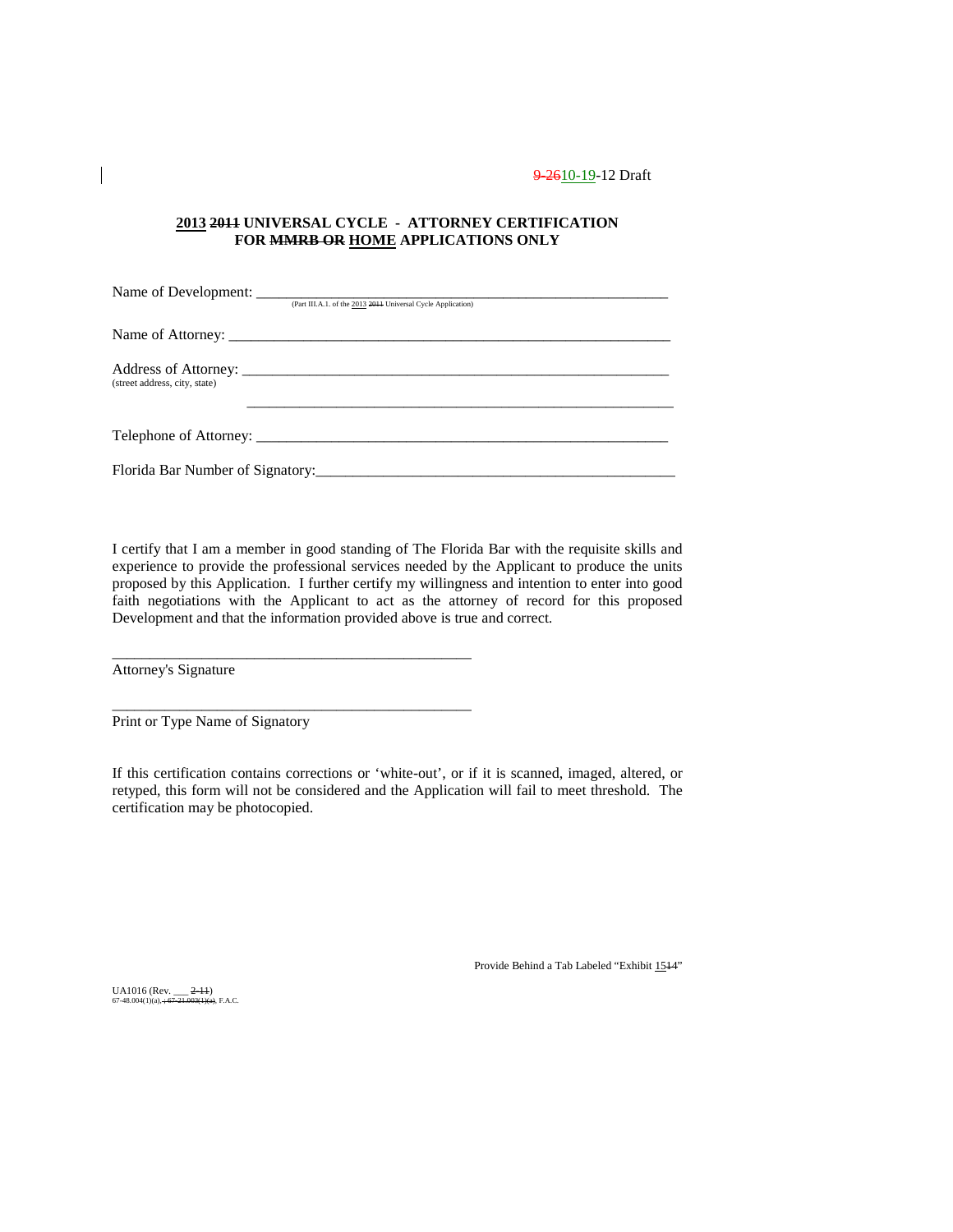### **2013 2011 UNIVERSAL CYCLE - ATTORNEY CERTIFICATION 4% (Competitive and Non-Competitive) and/or9% (Competitive) HOUSING CREDIT APPLICATIONS ONLY**

|                               | (Part III.A.1. of the 2013 2014 Universal Cycle Application) |
|-------------------------------|--------------------------------------------------------------|
|                               |                                                              |
| (street address, city, state) |                                                              |
|                               | Telephone of Attorney:                                       |
|                               |                                                              |

I certify that I am a duly licensed attorney in good standing with the requisite skills and experience to provide the professional services needed by the Applicant to produce the units proposed by this Application. I further certify my willingness and intention to enter into good faith negotiations with the Applicant to act as the attorney of record for this proposed Development and that the information provided above is true and correct.

**NOTE**: To the extent that the Corporation requires it, an attorney licensed to practice law in Florida and acceptable to the Corporation must provide the enforceability opinion.

Attorney's Signature

Print or Type Name of Signatory

\_\_\_\_\_\_\_\_\_\_\_\_\_\_\_\_\_\_\_\_\_\_\_\_\_\_\_\_\_\_\_\_\_\_\_\_\_\_\_\_\_\_\_\_\_\_\_\_

\_\_\_\_\_\_\_\_\_\_\_\_\_\_\_\_\_\_\_\_\_\_\_\_\_\_\_\_\_\_\_\_\_\_\_\_\_\_\_\_\_\_\_\_\_\_\_\_

If this certification contains corrections or 'white-out', or if it is scanned, imaged, altered, or retyped, this form will not be considered and the Application will fail to meet threshold. The certification may be photocopied.

Provide Behind a Tab Labeled "Exhibit 1615"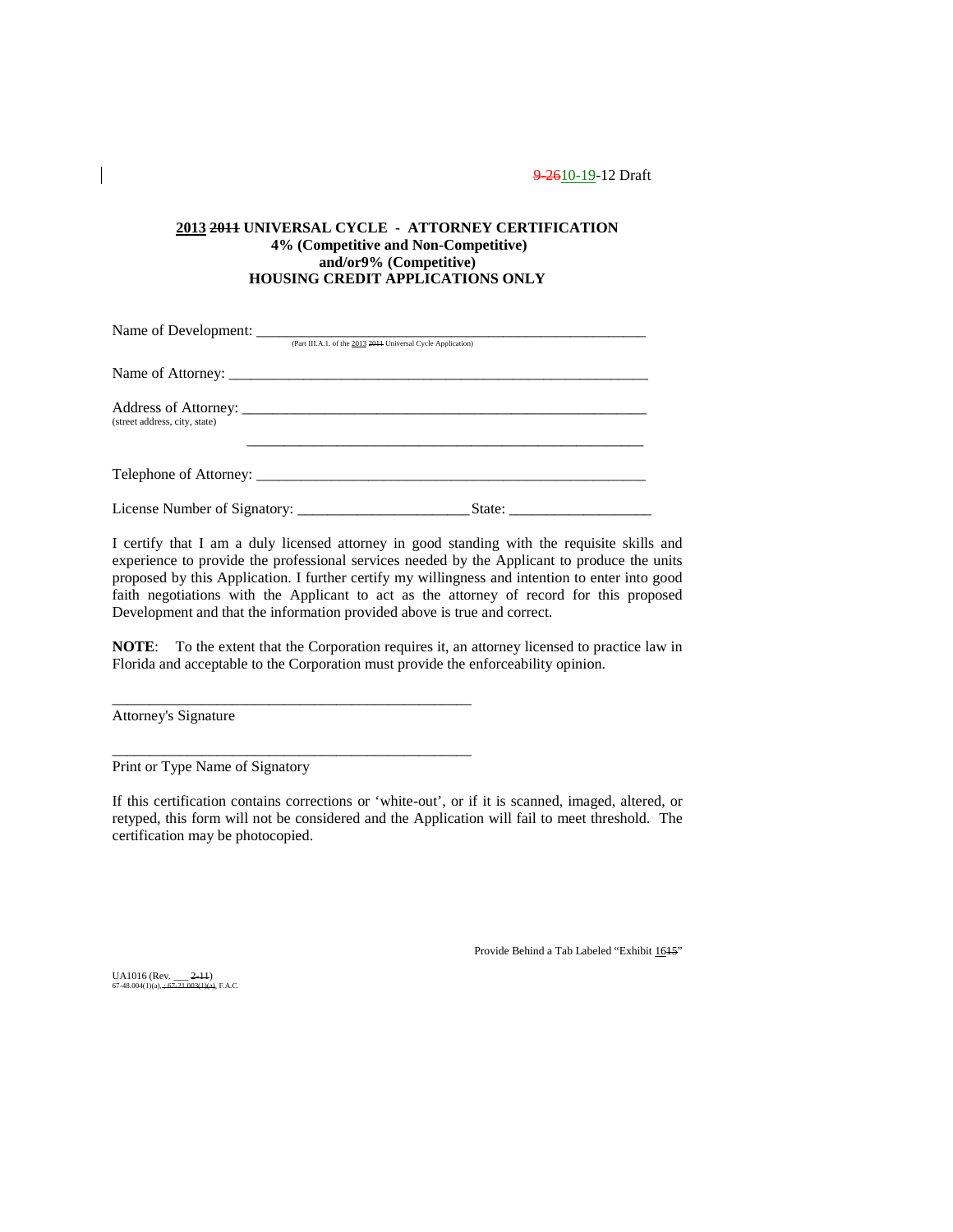### **2013 2011 UNIVERSAL CYCLE - CERTIFICATION OF ACCOUNTANT**

|                               | (Part III.A.1. of the 2013 2014 Universal Cycle Application) |
|-------------------------------|--------------------------------------------------------------|
|                               |                                                              |
| (street address, city, state) |                                                              |
|                               | Telephone of Accountant:                                     |
|                               |                                                              |

I certify that I am a licensed Certified Public Accountant with the requisite skills and experience to provide the professional services needed by the Applicant to produce the units proposed by this Application and that I have provided professional accounting services on more than one previous affordable housing development and that, if this Application seeks Housing Credits, I have prior experience with tax credit accounting procedures. I further certify my willingness and intention to enter into good faith negotiations with the Applicant to serve as the Accountant for this proposed Development and that the information provided above is true and correct.

Accountant's Signature

Print or Type Name of Signatory

\_\_\_\_\_\_\_\_\_\_\_\_\_\_\_\_\_\_\_\_\_\_\_\_\_\_\_\_\_\_\_\_\_\_\_\_\_\_\_\_\_\_\_\_\_\_\_\_

\_\_\_\_\_\_\_\_\_\_\_\_\_\_\_\_\_\_\_\_\_\_\_\_\_\_\_\_\_\_\_\_\_\_\_\_\_\_\_\_\_\_\_\_\_\_\_\_

If this certification contains corrections or 'white-out', or if it is scanned, imaged, altered, or retyped, this form will not be considered and the Application will fail to meet threshold. The certification may be photocopied.

Provide Behind a Tab Labeled "Exhibit 1716"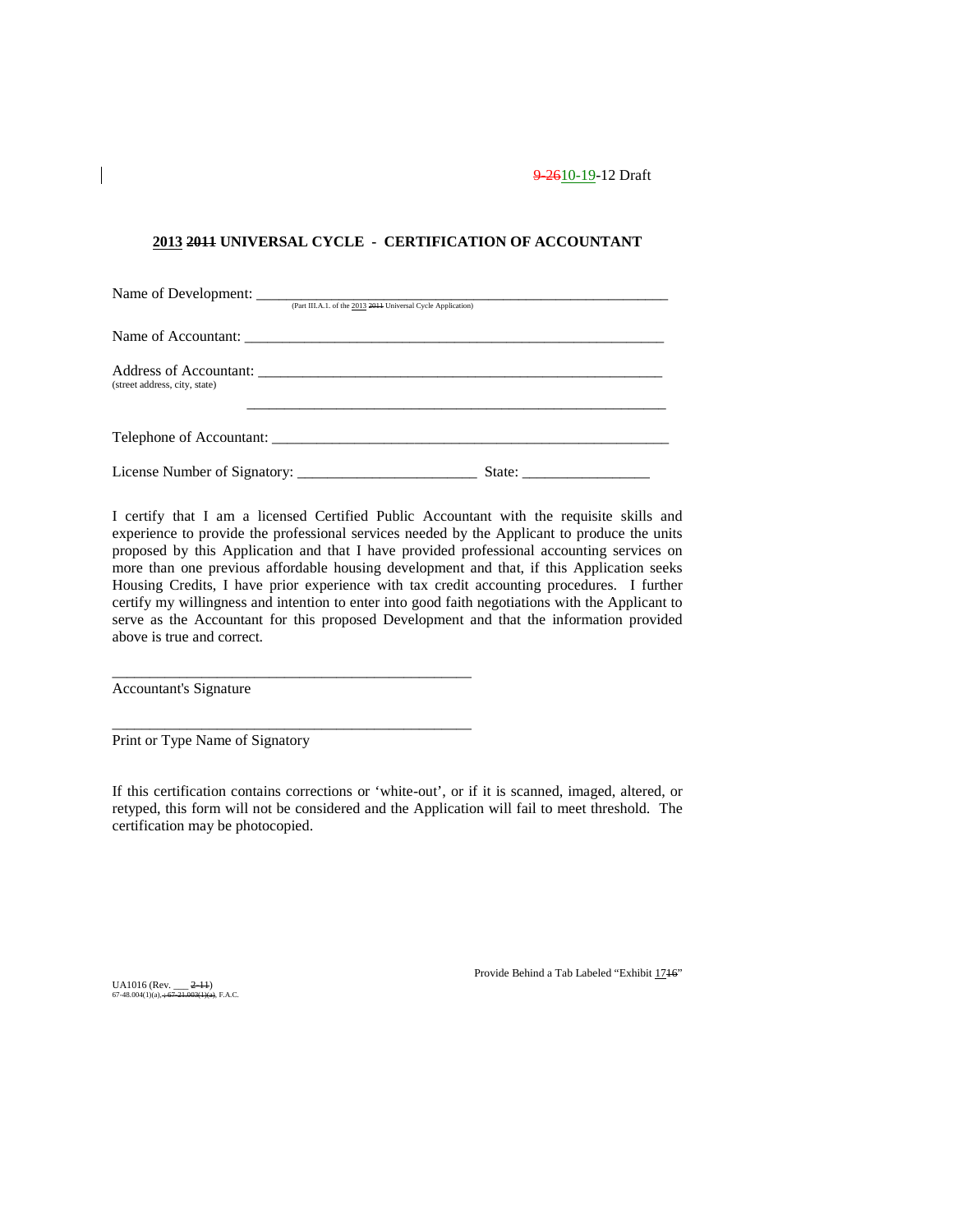### 9-2610-19-12 Draft **2013 2011 UNIVERSAL CYCLE - SERVICE PROVIDER OR PRINCIPAL OF SERVICE PROVIDER CERTIFICATION**

### **ASSISTED LIVING FACILITY DEVELOPMENTS ONLY**

| (Part III.A.1. of the 2013 2014 Universal Cycle Application)  |
|---------------------------------------------------------------|
|                                                               |
| Name of principal of Service<br>Provider, if applicable:      |
| Address of Service Provider:<br>(street address, city, state) |
| Telephone of Service Provider:                                |

I certify that I have the requisite skills and knowledge of assisted living facility service provision to successfully provide or coordinate services for the residents of this Development, as proposed by this Application. I further certify that I have specific experience in assisted living service provision or coordination and have successfully provided or coordinated services for at least two (2) assisted living facilities for at least two (2) years each, at least one (1) of which consists of a total number of units no less than 50 percent of the total number of units in the Development proposed by this Application, as evidenced by the prior experience chart provided in this Application, and that I am knowledgeable of all federal, state and local requirements and the requirements of the Federal Fair Housing Act as implemented by 24 CFR 100, Section 504 of the Rehabilitation Act of 1973 and Titles II and III of the Americans with Disabilities Act of 1990 as implemented by 28 CFR 35, Assisted Living Facility and licensure requirements as implemented by Chapter 429, Part I, F.S. and Rule Chapter 58A-5, F.A.C., incorporating the most recent amendments and other legislation, regulations, rules and other related requirements which apply or could apply to the proposed Development. I further certify that the information provided above is true and correct.

Signature of Service Provider or principal of Print or Type Name of Signatory Service Provider

If this certification contains corrections or 'white-out', or if it is scanned, imaged, altered, or retyped, this form will not be considered and the Application will fail to meet threshold. The certification may be photocopied.

\_\_\_\_\_\_\_\_\_\_\_\_\_\_\_\_\_\_\_\_\_\_\_\_\_\_\_\_\_\_\_\_\_\_\_\_\_\_\_\_\_ \_\_\_\_\_\_\_\_\_\_\_\_\_\_\_\_\_\_\_\_\_\_\_\_\_\_\_\_\_\_\_\_\_\_\_\_\_\_

UA1016 (Rev.  $2-11$ )<br>67-48.004(1)(a)  $-67-21.003(1)$ (a) F A C  $67-48.004(1)(a) \div$ 

Provide Behind a Tab Labeled "Exhibit 1817"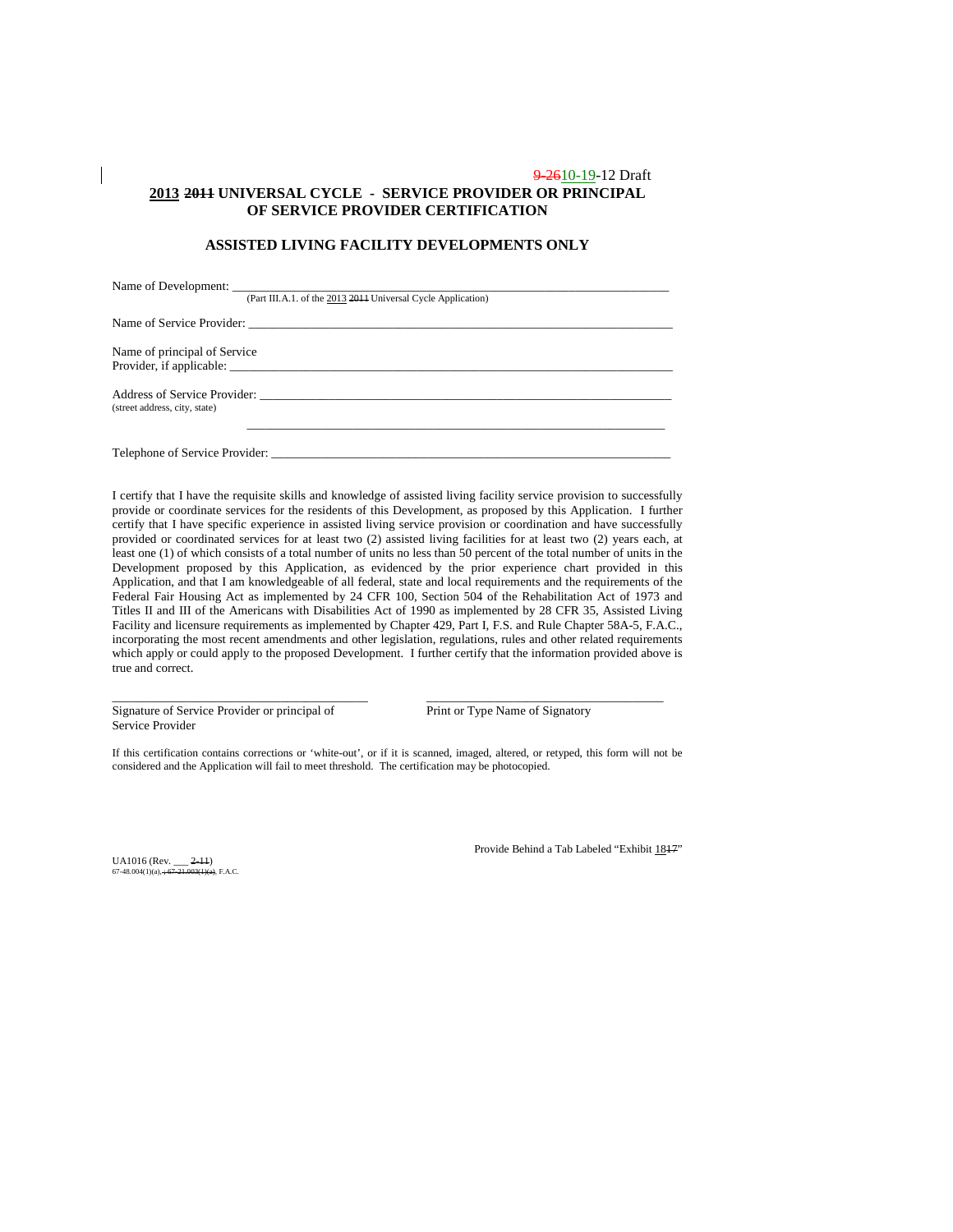#### **2013 2011 UNIVERSAL CYCLE - LOCAL GOVERNMENT VERIFICATION OF QUALIFICATION AS URBAN IN-FILL DEVELOPMENT**

| Name of Development:                                                                                                                                                                                                                                      |                          |
|-----------------------------------------------------------------------------------------------------------------------------------------------------------------------------------------------------------------------------------------------------------|--------------------------|
| (Part III.A.1. of the 2013 2014 Universal Cycle Application)                                                                                                                                                                                              |                          |
| Development Location:<br>(At a minimum, provide the address assigned by the United States Postal Service, including the address number, street name and city, and/or if the address has not                                                               |                          |
| vet been assigned, provide (i) the street name, closest designated intersection and city if located within a city or (ii) the street name, closest designated intersection<br>and county if located in the unincorporated area of the county. $\lambda$ . | Formatted: Strikethrough |
|                                                                                                                                                                                                                                                           | Formatted: Strikethrough |
|                                                                                                                                                                                                                                                           | Formatted: Font: 7 pt    |
| Local Government:                                                                                                                                                                                                                                         | Formatted: Font: 7 pt    |
| confirms that the Development<br>The City/County of<br>(Name of City or County)                                                                                                                                                                           |                          |

identified above meets the following criteria:

- 1. The proposed Development is located on a site or in an area that is targeted for in-fill housing or neighborhood revitalization by the local, county, state or federal government as evidenced by its inclusion in a HUD Empowerment/Enterprise Zone; a HUD-approved Neighborhood Revitalization Strategy; Florida Enterprise Zone; area designated under a Community Development Block Grant (CDBG); area designated as HOPE VI or a Front Porch Florida Community; or a Community Redevelopment Area as described and defined in the Florida Community Redevelopment Act of 1969; or the proposed Development is located in a qualified census tract and the development of which contributes to a concerted community revitalization plan; and
- 2. The site is in an area that is already developed and is part of an incorporated area or existing urban service area; and
- 3. The proposed Development is not located within the Small County Category.

#### **CERTIFICATION**

\_\_\_\_\_\_\_\_\_\_\_\_\_\_\_\_\_\_\_\_\_\_\_\_\_\_\_\_\_\_\_\_\_\_\_\_\_\_\_ \_\_\_\_\_\_\_\_\_\_\_\_\_\_\_\_\_\_\_\_\_\_\_\_\_\_\_\_\_\_\_\_\_\_\_\_

I certify that the above information is true and correct.

Signature Print or Type Name

Print or Type Title

This certification must be signed by the chief appointed official (staff) responsible for such approvals, Mayor, City Manager, County Manager/Administrator/ Coordinator, or Chairperson of the City Council or County Commission. Other signatories are not acceptable. If this certification is inappropriately signed, the Application will not qualify as an Urban In-Fill Development.

If the certification contains corrections or 'white-out' or if it is scanned, imaged, altered, or retyped, the Application will fail to qualify as an Urban In-Fill Development. The certification may be photocopied.

Provide Behind a Tab Labeled "Exhibit 20"

\_\_\_\_\_\_\_\_\_\_\_\_\_\_\_\_\_\_\_\_\_\_\_\_\_\_\_\_\_\_\_\_\_\_\_\_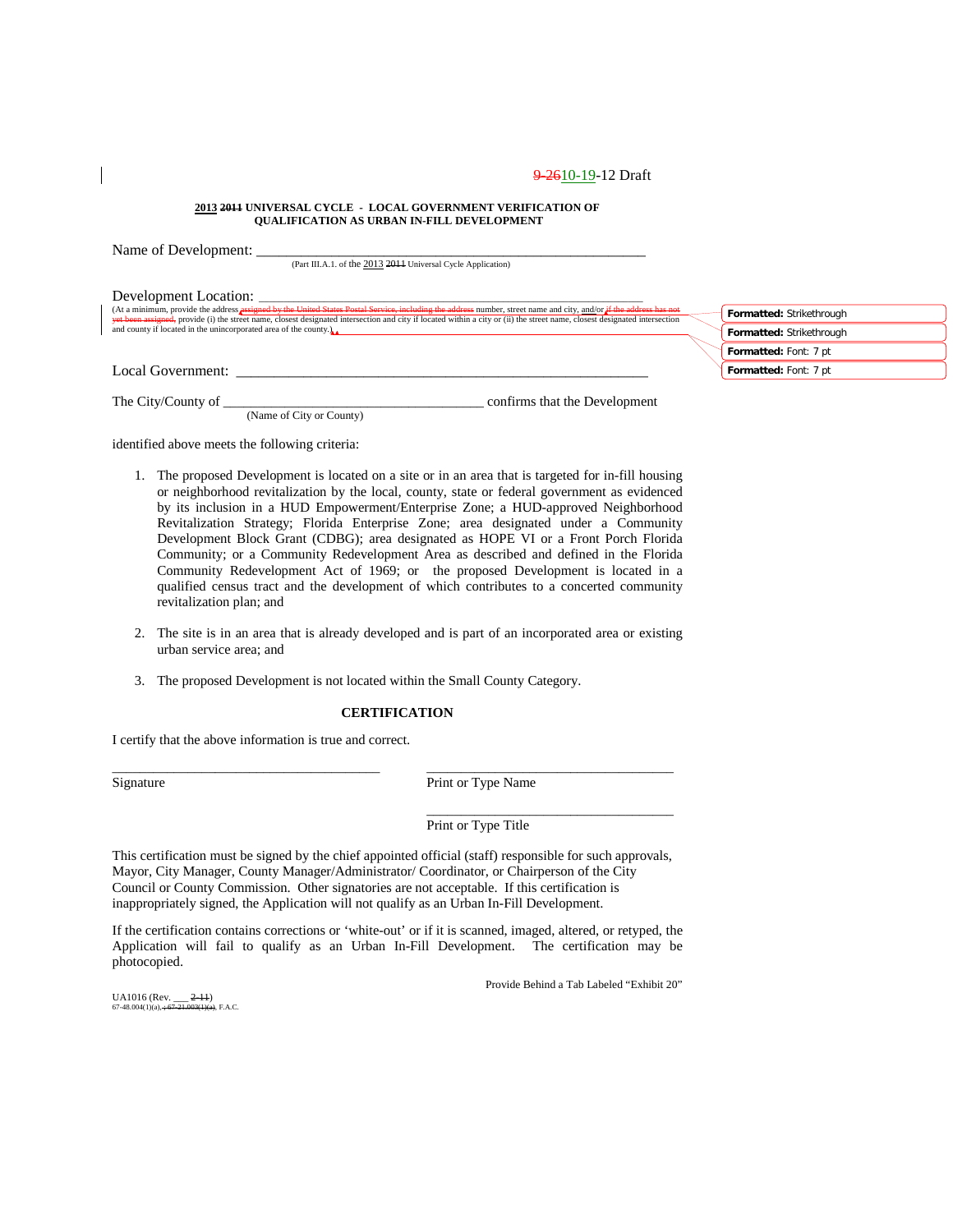#### 9-2610-19-12 Draft **2013 2011 UNIVERSAL CYCLE - LOCAL GOVERNMENT CERTIFICATION OF PUBLIC HOUSING REVITALIZATION IN A LOCAL COMMUNITY REDEVELOPMENT OR REVITALIZATION PLAN**

Name of Development: \_

(Part III.A.1. of the 2013 2011 Universal Cycle Application)

Development Location:<br>(At a minimum, provide the address assigned by the United States Postal Service, including the address number, street name and city, and/or if the address has not<br>yet been assigned, provide (i) the st

The City/County of \_\_\_\_\_\_\_\_\_\_\_\_\_\_\_\_\_\_\_\_\_\_\_\_\_\_\_\_\_\_\_\_\_\_\_\_\_\_ confirms that the Development identified above meets the following criteria:

(1) The proposed Development is located within the Medium County Category; and

- (2) The proposed Development is located in an area for which a Local Government has approved and adopted by ordinance, resolution, and or other legal action a community redevelopment or revitalization plan that:
	- specifies geographic boundaries, which include the physical location of the Development;
	- provides funding through a dedicated local source for such purposes as infrastructure, transit and residential development; and has other projects actively underway to implement the plan; and
	- is evidenced by its inclusion in an area designated under a Community Development Block Grant (CDBG); a Community Redevelopment Area as described and defined in the Florida Community Redevelopment Act of 1969; or another geographically defined sub-area for which there is a plan adopted by the Local Government.

### **CERTIFICATION**

I certify that the above information is true and correct. The Applicant's proposed Development is physically located in the following community redevelopment or revitalization plan:

(Name of Community Redevelopment or Revitalization Plan)

\_\_\_\_\_\_\_\_\_\_\_\_\_\_\_\_\_\_\_\_\_\_\_\_\_\_\_\_\_\_\_\_\_\_\_\_\_\_\_\_\_\_\_\_\_\_\_\_\_ that is approved and adopted by:

\_\_\_\_\_\_\_\_\_\_\_\_\_\_\_\_\_\_\_\_\_\_\_\_\_\_\_\_\_\_\_\_\_\_\_\_\_\_\_\_\_\_\_\_\_\_\_\_\_\_\_\_\_\_\_\_\_\_\_\_\_\_\_\_\_\_\_\_\_\_\_\_\_\_\_\_\_\_\_\_\_\_\_\_\_\_\_\_\_\_\_\_\_\_\_\_\_\_\_\_\_\_\_\_\_\_\_\_\_\_\_. (Reference Official Action, Cite Ordinance or Resolution Number)

\_\_\_\_\_\_\_\_\_\_\_\_\_\_\_\_\_\_\_\_\_\_\_\_\_\_\_\_\_\_\_\_\_\_\_\_\_\_ \_\_\_\_\_\_\_\_\_\_\_\_\_\_\_\_\_\_\_\_\_\_\_\_\_\_\_\_\_\_\_\_\_\_ Signature Print or Type Name

\_\_\_\_\_\_\_\_\_\_\_\_\_\_\_\_\_\_\_\_\_\_\_\_\_\_\_\_\_\_\_\_\_\_\_\_\_\_ Print or Type Title

This certification must be signed by the chief appointed official (staff) responsible for such approvals, Mayor, City Manager, County Manager/Administrator/ Coordinator, or Chairperson of the City Council or County Commission. Other signatories are not acceptable. If this certification is inappropriately signed, the Application will not qualify as a Public Housing Revitalization Development.

If the certification contains corrections or 'white-out' or if it is scanned, imaged, altered, or retyped, the Application will fail to qualify as a Public Housing Revitalization Development. The certification may be photocopied.

UA1016 (Rev.  $-2-11$ )  $67-48.004(1)(a)$ ,  $\div$ 

Provide Behind a Tab Labeled "Exhibit 20"

**Formatted:** Strikethrough **Formatted:** Strikethrough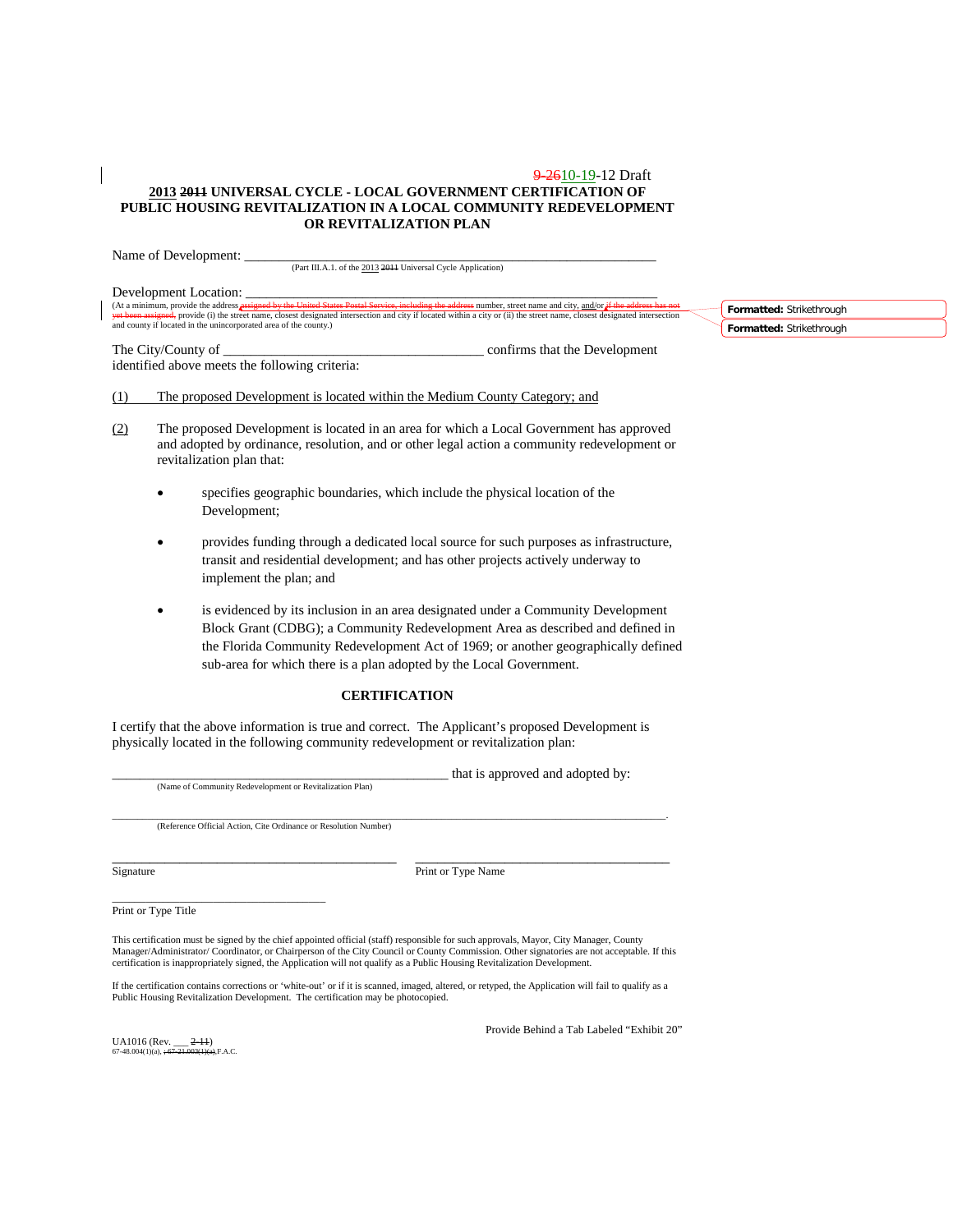#### 9-2610-19-12 Draft **2013 2011 UNIVERSAL CYCLE - LOCAL GOVERNMENT VERIFICATION OF QUALIFICATION AS A TOD DEVELOPMENT**

| Name of Development:                                                                                                                                                                                                                                                                                                                                                                                                                                                                                                                                                                                                                                                                                                                                                                                                                                                                                                                                                               |                                                                                                                                                                                                                           |
|------------------------------------------------------------------------------------------------------------------------------------------------------------------------------------------------------------------------------------------------------------------------------------------------------------------------------------------------------------------------------------------------------------------------------------------------------------------------------------------------------------------------------------------------------------------------------------------------------------------------------------------------------------------------------------------------------------------------------------------------------------------------------------------------------------------------------------------------------------------------------------------------------------------------------------------------------------------------------------|---------------------------------------------------------------------------------------------------------------------------------------------------------------------------------------------------------------------------|
|                                                                                                                                                                                                                                                                                                                                                                                                                                                                                                                                                                                                                                                                                                                                                                                                                                                                                                                                                                                    | (Part III.A.1. of the 2013 2014 Universal Cycle Application)                                                                                                                                                              |
| Development Location:<br>(At a minimum, provide the address <i>assigned by the United States Postal Service</i> , including the address number, street name and city, and/or <i>if the address has not</i><br>yet been assigned, provide (i) the street name, closest designated intersection and city if located within a city or (ii) the street name, closest designated intersection                                                                                                                                                                                                                                                                                                                                                                                                                                                                                                                                                                                           | Formatted: Strikethrough                                                                                                                                                                                                  |
| and county if located in the unincorporated area of the county.)                                                                                                                                                                                                                                                                                                                                                                                                                                                                                                                                                                                                                                                                                                                                                                                                                                                                                                                   | Formatted: Strikethrough                                                                                                                                                                                                  |
| The undersigned Local Government official certifies that the proposed Development (identified above)                                                                                                                                                                                                                                                                                                                                                                                                                                                                                                                                                                                                                                                                                                                                                                                                                                                                               | Formatted: Font: 4 pt                                                                                                                                                                                                     |
| is both located within the area identified below which has been designated by the Local<br>Government planning agency in its comprehensive plan, land use plan, land development<br>code, or zoning code as a Transit-Oriented Development, Transit Oriented Development<br>District, Rapid Transit Zone, Transit Village, or Rapid Transit Development Impact Zone and<br>meets all other applicable local requirements of the designated area:                                                                                                                                                                                                                                                                                                                                                                                                                                                                                                                                   | Formatted: Adjust space between Latin and<br>Asian text, Adjust space between Asian text and<br>numbers, Tab stops: $0.5$ ", Left + $1.5$ ", Left +<br>2.5", Left + $3.5$ ", Left + $4.06$ ", Left + $6.5$ ",<br>Right    |
| <b>Broward County:</b><br>Deerfield Beach TOD                                                                                                                                                                                                                                                                                                                                                                                                                                                                                                                                                                                                                                                                                                                                                                                                                                                                                                                                      | Sheridan Station TOD                                                                                                                                                                                                      |
|                                                                                                                                                                                                                                                                                                                                                                                                                                                                                                                                                                                                                                                                                                                                                                                                                                                                                                                                                                                    |                                                                                                                                                                                                                           |
| Miami-Dade County:                                                                                                                                                                                                                                                                                                                                                                                                                                                                                                                                                                                                                                                                                                                                                                                                                                                                                                                                                                 |                                                                                                                                                                                                                           |
| Dadeland South Metrorail<br><b>Allapattah Station</b><br><b>Executed</b> Station<br>Douglas Rd. Station<br><b>Brownsville Station</b><br><b>Earlington Heights Station</b><br>Civic Center Station<br>Government Center Station<br><b>Coconut Grove Station</b><br><del>El</del> -Culmer Station<br>Northside Station<br>Dadeland North Metrorail<br>Okeechobee Metrorail Station<br>$\perp$                                                                                                                                                                                                                                                                                                                                                                                                                                                                                                                                                                                       | City of Opa-Locka TOD<br>Overtown Arena Station<br>Dr. Martin Luther King, Jr. Station<br>Santa Clara Station<br>South Miami Station<br>Tri-Rail MetroRail Station<br><b>University Station</b><br>$\Box$ Vizcaya Station |
| Orange County:<br>Sand Lake Station TOD<br>$\perp$                                                                                                                                                                                                                                                                                                                                                                                                                                                                                                                                                                                                                                                                                                                                                                                                                                                                                                                                 |                                                                                                                                                                                                                           |
| Lake Worth TriRail Station TOD<br>Palm Beach County:                                                                                                                                                                                                                                                                                                                                                                                                                                                                                                                                                                                                                                                                                                                                                                                                                                                                                                                               | West Palm Beach Station/Seaboard Station                                                                                                                                                                                  |
| □ City of Longwood Transit Village<br>Seminole County:                                                                                                                                                                                                                                                                                                                                                                                                                                                                                                                                                                                                                                                                                                                                                                                                                                                                                                                             |                                                                                                                                                                                                                           |
| Volusia County:<br>Fort Florida/DeBary Station TOD                                                                                                                                                                                                                                                                                                                                                                                                                                                                                                                                                                                                                                                                                                                                                                                                                                                                                                                                 |                                                                                                                                                                                                                           |
| Note: In order for a proposed Development to qualify as a TOD Development for purposes of the 2013 2011 Universal<br>Application, it must (i) be located in one of the above areas, (ii) meet the scoring criteria outlined in the Proximity section of<br>the Application to achieve a Transit Service Score of at least 5 6 points, based on the proposed Development's proximity to a<br>Public Rail Station, (iii) the Applicant's Competitive HC request amount must be at least 40 percent of the Maximum<br>Competitive HC Request for the applicable County inclusive of any DDA/QCT bonus, and (iv) at least 75.54 of the proposed<br>Development's set-aside units must be located within the designated TOD area, and (v) the Applicant must have selected and<br>qualified at Part III.A.3.a. of the Application for the Development Category of New Construction, Rehabilitation, Acquisition<br>and Rehabilitation, Redevelopment, or Acquisition and Redevelopment. |                                                                                                                                                                                                                           |
| <b>CERTIFICATION</b>                                                                                                                                                                                                                                                                                                                                                                                                                                                                                                                                                                                                                                                                                                                                                                                                                                                                                                                                                               |                                                                                                                                                                                                                           |
| I certify that the City/County of ______<br>(Name of City/County)                                                                                                                                                                                                                                                                                                                                                                                                                                                                                                                                                                                                                                                                                                                                                                                                                                                                                                                  | has vested in me the authority                                                                                                                                                                                            |
| to certify that the foregoing information is true and correct.                                                                                                                                                                                                                                                                                                                                                                                                                                                                                                                                                                                                                                                                                                                                                                                                                                                                                                                     |                                                                                                                                                                                                                           |
| Signature                                                                                                                                                                                                                                                                                                                                                                                                                                                                                                                                                                                                                                                                                                                                                                                                                                                                                                                                                                          | Print or Type Name                                                                                                                                                                                                        |
|                                                                                                                                                                                                                                                                                                                                                                                                                                                                                                                                                                                                                                                                                                                                                                                                                                                                                                                                                                                    | Print or Type Title                                                                                                                                                                                                       |
| standards and to stard to describe careford official (2015) accountly for discussioning these orbital is incorporated                                                                                                                                                                                                                                                                                                                                                                                                                                                                                                                                                                                                                                                                                                                                                                                                                                                              |                                                                                                                                                                                                                           |

This certification must be signed by the chief appointed official (staff) responsible for determination of issues related to transportation or<br>planning. Signatures from local elected officials are not acceptable, nor are o

If this certification contains corrections or 'white-out', or if it is scanned, imaged, altered, or retyped, the Application will not qualify as a TOD Development. The certification may be photocopied.

Provide Behind a Tab Labeled "Exhibit 20"

UA1016 (Rev. <u>\_\_\_ 2-11)</u><br>67-48.004(1)(a), <del>; 67-21.003(1)(a)</del>, F.A.C.

 $\overline{\phantom{a}}$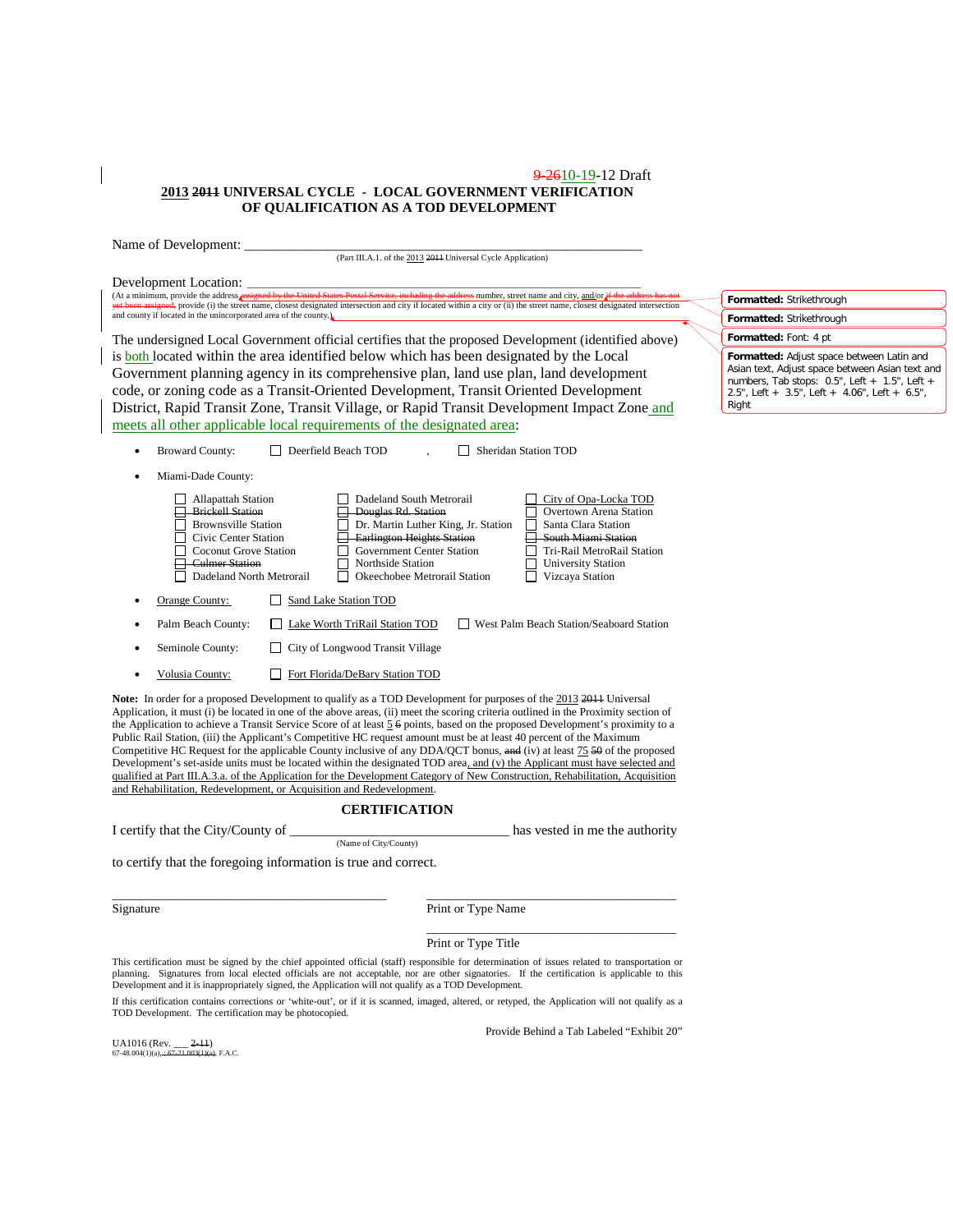#### **2013 UNIVERSAL CYCLE - LOCAL GOVERNMENT CERTIFICATION OF PUBLIC-PRIVATE PARTNERSHIP FOR PROPOSED DEVELOPMENT**

 $\overline{\phantom{a}}$  $\overline{1}$ 

| (Part III.A.1. of the 2013 Universal Cycle Application)<br>Development Location:                                                                                                                                                                                                               | Formatted: Centered                           |
|------------------------------------------------------------------------------------------------------------------------------------------------------------------------------------------------------------------------------------------------------------------------------------------------|-----------------------------------------------|
|                                                                                                                                                                                                                                                                                                |                                               |
| (At a minimum, provide the address a<br>mumber, street name and city, and/or-if the<br>(i) the street name, closest designated intersection and city if located within a city or (ii) the street name, closest designated intersection and county if located in the unincorporated area of the |                                               |
| county.)                                                                                                                                                                                                                                                                                       | Formatted: Font: 9 pt                         |
| The Application Deadline for the 2013 Universal Application Cycle ("Application Deadline") is stated on the FHFC Website                                                                                                                                                                       |                                               |
|                                                                                                                                                                                                                                                                                                | Formatted: Font: 9 pt                         |
| The City, County, or combined City/County of<br>(each a "Local                                                                                                                                                                                                                                 |                                               |
| Government," and whether one or more, the "Local Government Partner") confirms the existence of a public-private<br>partnership between the Local Government (the "Local Government Party")Partner and the Developer entity identified in the                                                  |                                               |
| Application (at least one (1) if Co-Developers) or with at least one (1) Principal of the Developer entity as identified in the                                                                                                                                                                |                                               |
| Application (the " <del>Developer Party</del> Private Partner") and it confirms the following with regard to the Development referenced<br>above. A PHA is not considered to be a Local Government, but it can be considered to be a Public Partner when working                               |                                               |
| jointly with a Local Government where there is a written agreement among the Local Government Partner, the Private Partner,<br>and a PHA (the "Public Partner").                                                                                                                               |                                               |
|                                                                                                                                                                                                                                                                                                | Formatted: Font: 9 pt                         |
| The Local Government PartyPartner (or, if the Local Government Partner is comprised of more than one Local<br>Government, one of the Local Government participants) has made committed to make the following contribution(s) for                                                               |                                               |
| the proposed Development (identify all that apply, but at least one of the following must be selected) where the combined                                                                                                                                                                      |                                               |
| value of the contribution(s) is at least 10 percent of the Total Development Cost (as demonstrated by the information<br>provided in this form and the financing document(s) and the Pro Forma provided in the Application, as applicable):                                                    |                                               |
|                                                                                                                                                                                                                                                                                                | Formatted: Font: 9 pt                         |
| Either (i) owns the land, and as of the Application Deadline; has owned the land for a period of<br><b>Owns</b><br>a.<br>at least one (1) year prior to the Application Deadline for the 2013 Universal said Application                                                                       |                                               |
| Cycle, Deadline; and has committed to donate transfer it to the Applicant for the proposed Development (as<br>demonstrated, or (ii) had previously owned the land at least one year prior to the Application Deadline and                                                                      |                                               |
| has already transferred it to the Applicant for the proposed Development. Land currently or formally owned                                                                                                                                                                                     |                                               |
| by the site control documenta PHA will not qualify for this option.                                                                                                                                                                                                                            |                                               |
| For purposes of valuing the land contribution, the contribution associated with the transfer of the land shall                                                                                                                                                                                 | Formatted: Indent: First line: 0", Tab stops: |
| be the amount of the market value of the land less the transfer cost(s) to the Applicant. The market value<br>shall be determined by taking the market value of the land as established by the County property appraiser in                                                                    | 1.13", Left + 1.38", Left                     |
| the most recent year's assessment. The total transfer cost to the Applicant shall be determined by adding                                                                                                                                                                                      |                                               |
| together all applicable transfer costs provided in the Application). below:                                                                                                                                                                                                                    | Formatted: Font: 9 pt                         |
| (1) Purchase price (if applicable),<br>(2) Capitalized lease payment(s) (if applicable), and                                                                                                                                                                                                   |                                               |
| (3) Costs associated with the delivery of any parking spaces that are required to be accessible for a                                                                                                                                                                                          |                                               |
| public purpose (if applicable) as follows:<br>(a) \$5,000 per parking space for each surface parking space, documented to be                                                                                                                                                                   |                                               |
| spaces,<br>(b) \$10,000 per parking space for each garage parking space where said parking garage does                                                                                                                                                                                         |                                               |
| not have any residential units being built above it, documented to be<br>spaces, and                                                                                                                                                                                                           |                                               |
| (c) \$15,000 per parking space for each garage parking space where said parking garage does<br>have residential units being built above it, documented to be<br>spaces.                                                                                                                        |                                               |
| Based on the above requirements, the value of the land contributions is \$<br>calculated                                                                                                                                                                                                       |                                               |
| as follows: Market value of the land according to the County property appraiser's market value of                                                                                                                                                                                              |                                               |
| less total transfer cost of the land to the Applicant of \$<br>\$<br>and/or                                                                                                                                                                                                                    | Formatted: Font: 6 pt                         |
|                                                                                                                                                                                                                                                                                                | Formatted: Font: 9 pt                         |
| Has committed to provide financial support for the proposed Development which amounts to a minimumin<br>b<br>the total amount of 10 percent of the Total Development Cost\$<br>(as                                                                                                             |                                               |
| demonstrated evidenced by both the financing document(s) provided in the Application and reflected in the                                                                                                                                                                                      |                                               |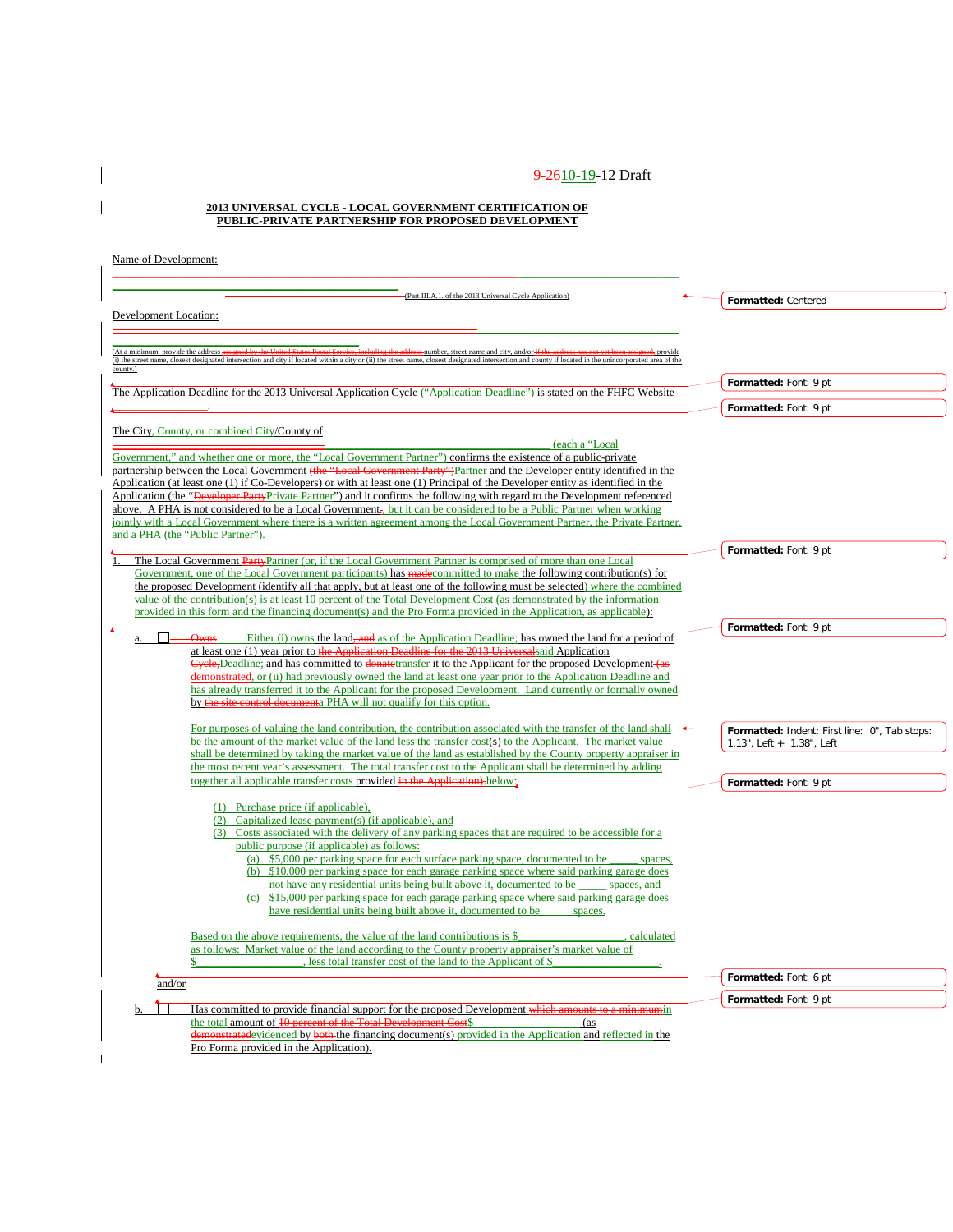|                                                   | 9 2610-19-12 Draft                                                                       |                                  |
|---------------------------------------------------|------------------------------------------------------------------------------------------|----------------------------------|
| and                                               |                                                                                          | Formatted: Font: 9 pt            |
|                                                   | Initials of Local Government Partner signatory<br>(complete signature required on Pg. 2) |                                  |
| <b>UA1016</b> (Rev.<br>$67-48.004(1)(a)$ , F.A.C. | Page 1 of 2                                                                              |                                  |
|                                                   |                                                                                          | Formatted: Font: 9 pt, Underline |
|                                                   |                                                                                          | Formatted: Normal                |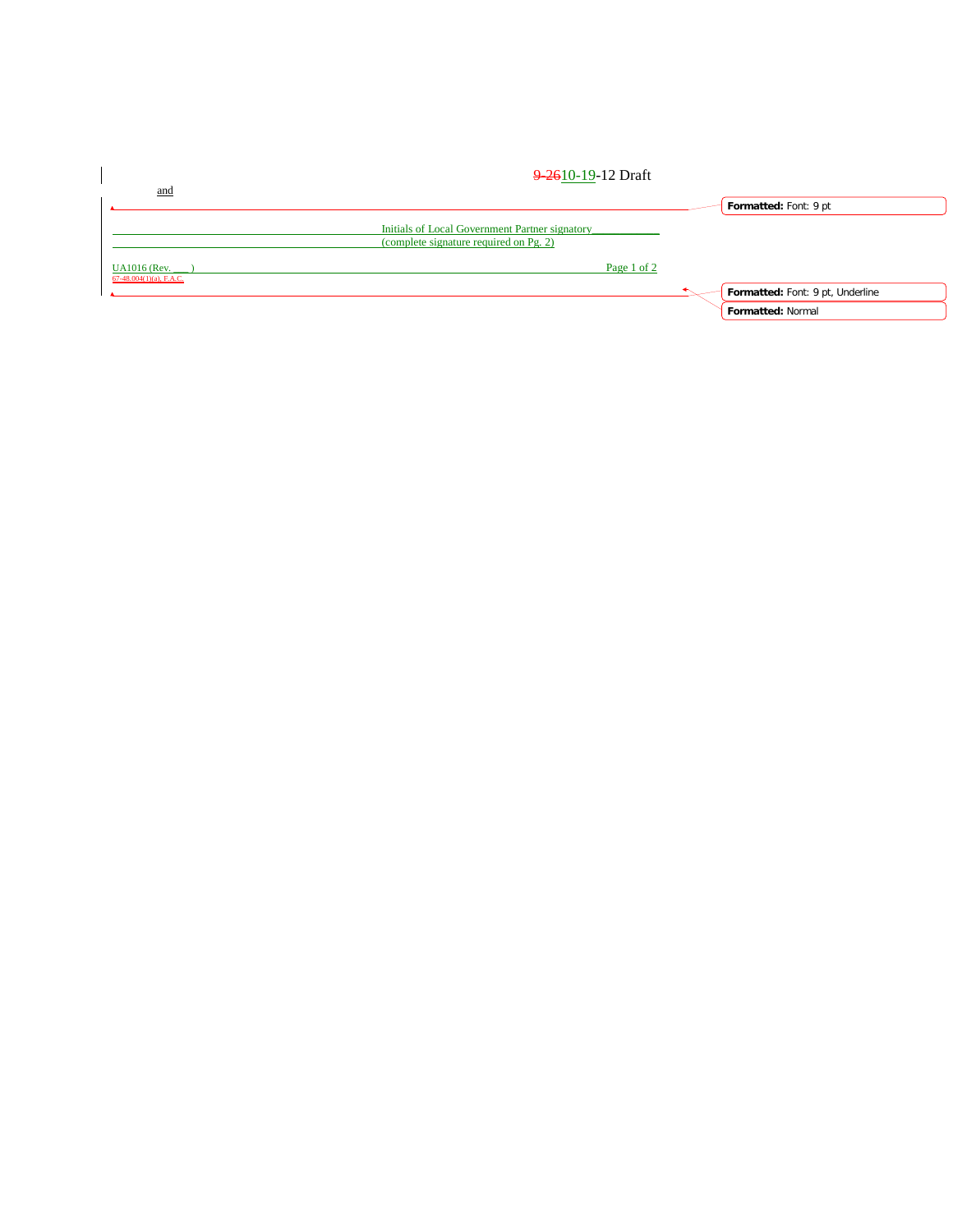| 9-2610-19-12 Draft                                                                                                                                                                                                                                      |                                                                 |
|---------------------------------------------------------------------------------------------------------------------------------------------------------------------------------------------------------------------------------------------------------|-----------------------------------------------------------------|
|                                                                                                                                                                                                                                                         | Formatted: Font: 9 pt, Not Italic, Underline,<br>Pattern: Clear |
| The above referenced public private partnership Private Partner was secured through a competitive application process,<br>conducted by the Local Government Partner (or, if the Local Government Partner is comprised of more than one Local            | Formatted: Font: 9 pt, Underline                                |
| Government, by one of the Local Government participants) and/or the Public Partner, the award of which was approved                                                                                                                                     |                                                                 |
| and adopted by ordinance-or, resolution or other official action at least one $(1)$ vearsix $(6)$ months prior to the Application                                                                                                                       |                                                                 |
| Deadline for the 2013 Universal Application Cycle.                                                                                                                                                                                                      |                                                                 |
| and                                                                                                                                                                                                                                                     | Formatted: Font: 6 pt                                           |
|                                                                                                                                                                                                                                                         | Formatted: Font: 9 pt                                           |
| As of the Application Deadline for the 2013 Universal Application Cycle, the Local Government, a subsidiary of the<br>3.                                                                                                                                |                                                                 |
| Local Government Party Partner has entered into a development written agreement with the Developer Party. Indicate the                                                                                                                                  |                                                                 |
| following parties Private Partner, and, if applicable, the Public Partner, evidencing the public-private partnership referred<br>to in this certification form. The Private Partner and, if applicable, the Public Partner, involved in the             |                                                                 |
| development written agreement—are named below. (Note: It is not required that a copy of the development written                                                                                                                                         |                                                                 |
| agreement be attached to this form or that it be included in the Application.                                                                                                                                                                           |                                                                 |
|                                                                                                                                                                                                                                                         |                                                                 |
| weloper Party that meets the above requirements:                                                                                                                                                                                                        |                                                                 |
|                                                                                                                                                                                                                                                         |                                                                 |
| <b>Local Government Party:</b>                                                                                                                                                                                                                          |                                                                 |
| <b>Private Partner:</b>                                                                                                                                                                                                                                 |                                                                 |
|                                                                                                                                                                                                                                                         |                                                                 |
| Public Partner (if applicable):                                                                                                                                                                                                                         |                                                                 |
|                                                                                                                                                                                                                                                         |                                                                 |
| No consideration or promise of consideration has been given by the Private Partner with respect to the partnership or the                                                                                                                               |                                                                 |
| written agreement referenced above.                                                                                                                                                                                                                     |                                                                 |
| <b>CERTIFICATION</b>                                                                                                                                                                                                                                    | Formatted: Font: 9 pt                                           |
|                                                                                                                                                                                                                                                         | Formatted: Indent: Left: 0", Hanging: 0.25"                     |
| I certify that the City/CountyLocal Government Partner identified above has vested in me the authority to certify that the                                                                                                                              |                                                                 |
| foregoing information is true and correct.                                                                                                                                                                                                              |                                                                 |
|                                                                                                                                                                                                                                                         | Formatted: Font: 9 pt                                           |
| Print or Type Name<br>Signature                                                                                                                                                                                                                         | Formatted: No underline                                         |
|                                                                                                                                                                                                                                                         | Formatted: Font: 9 pt                                           |
|                                                                                                                                                                                                                                                         |                                                                 |
| Print or Type Title                                                                                                                                                                                                                                     |                                                                 |
| This certification must be signed by the chief appointed official (staff) responsible for such approvals, Mayor, City Manager, County Manager/Administrator/                                                                                            | Formatted: Font: 6 pt                                           |
| Coordinator, or Chairperson of the City Council or County Commission. Other signatories are not acceptable. If this certification is inappropriately signed or if the                                                                                   |                                                                 |
| certification contains corrections or 'white-out' or if it is scanned, imaged, altered, or retyped, the Application will not qualify for the Public Private Partnership<br>for Proposed Development ranking goal. The certification may be photocopied. |                                                                 |
|                                                                                                                                                                                                                                                         |                                                                 |
|                                                                                                                                                                                                                                                         |                                                                 |
|                                                                                                                                                                                                                                                         |                                                                 |
| Provide Behind a Tab Labeled "Exhibit 20"                                                                                                                                                                                                               |                                                                 |
| Page 1 of 2<br>UA1016 (Rev.                                                                                                                                                                                                                             | Formatted: Font: 8 pt, English (U.S.)                           |
|                                                                                                                                                                                                                                                         | Formatted: Underline                                            |
|                                                                                                                                                                                                                                                         |                                                                 |

**Formatted:** Font: 9 pt, Underline

**Formatted:** Normal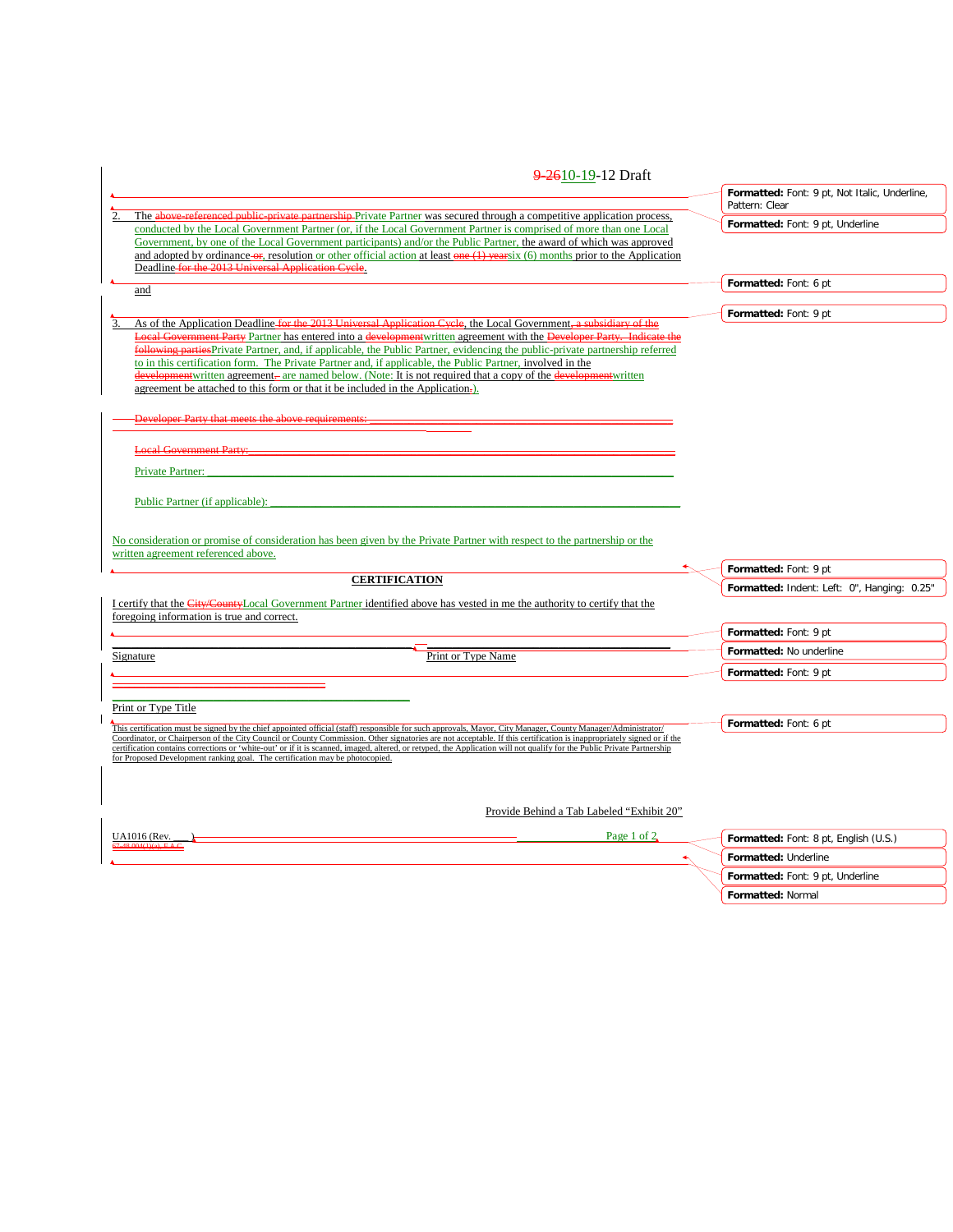|                                 | <del>9-26</del> 10-19-12 Draft |                                                                 |
|---------------------------------|--------------------------------|-----------------------------------------------------------------|
| $-48.004(1)(a)$ . <b>F.A.C.</b> |                                | Formatted: Font: 9 pt, Not Italic, Underline,<br>Pattern: Clear |
|                                 |                                | Formatted: Font: 9 pt, Underline                                |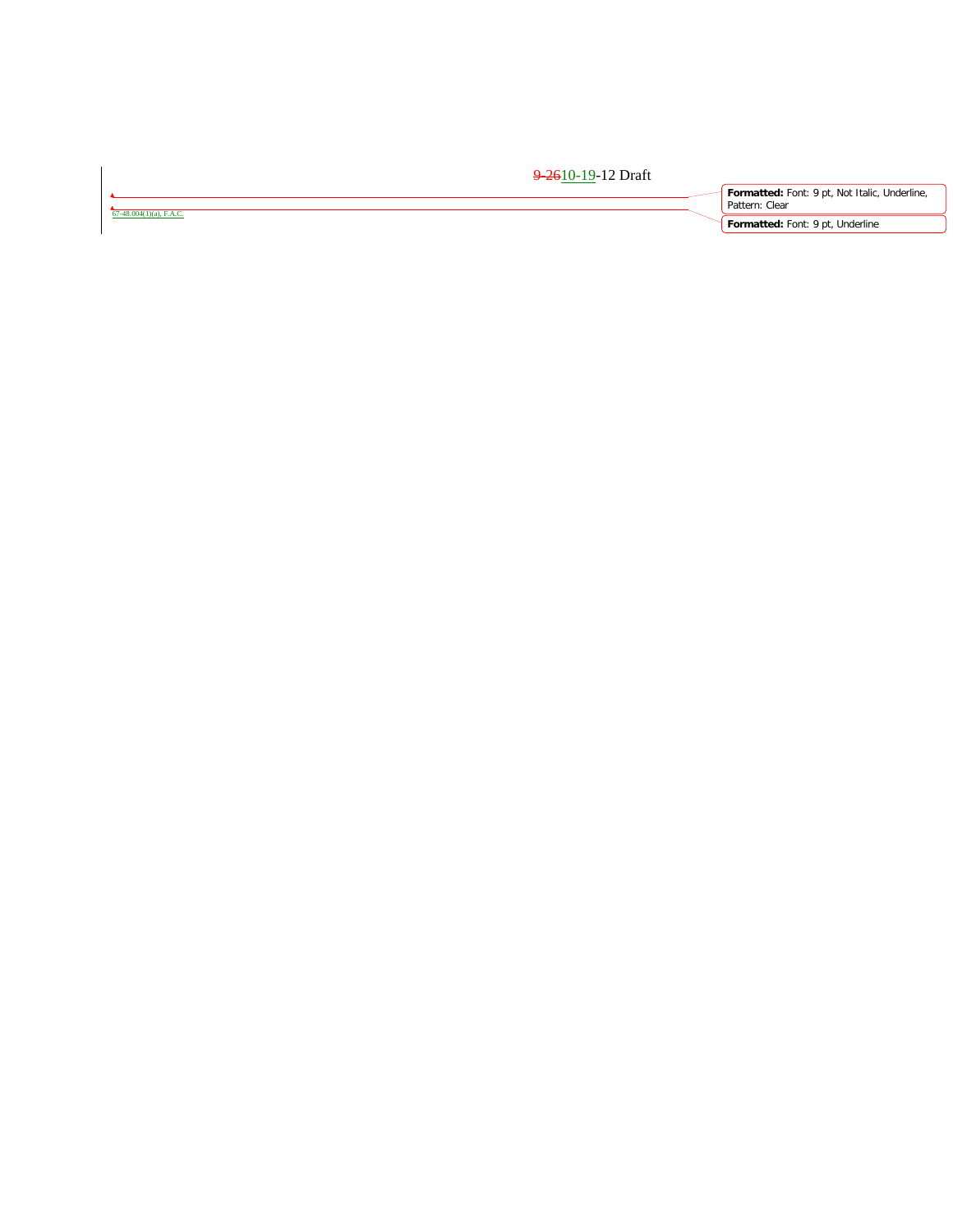#### **2013 2011 UNIVERSAL CYCLE - SURVEYOR CERTIFICATION OF DEVELOPMENT LOCATION POINT FOR MMRB AND NON-COMPETITIVE HC APPLICATIONS**

Name of Development:

(Part III.A.1. of the 2013 2011 Universal Cycle Application)

Development Location \*:<br>(At a minimum, provide the address *assigned* by the United States Postal Service, including the address number, street name and city, and/or (At a minimum, provide the address <del>assigned by the United States Postal Service, including the address</del> number, street name and city, <u>and/or if the address has not</u><br><del>yet been assigned,</del> provide (i) the street name, close and county if located in the unincorporated area of the county.) \* If the Development consists of Scattered Sites, the Development Location stated above must<br>reflect the Scattered Site where the Development Location Point

**Formatted:** Strikethrough **Formatted:** Strikethrough

The undersigned Florida licensed surveyor confirms that the method used to determine the following latitude and longitude coordinates conforms to Rule 5J-17, F.A.C., formerly 61G17-6, F.A.C.:

| State the              |         |         |                        |         |         |                        |
|------------------------|---------|---------|------------------------|---------|---------|------------------------|
| Development            | N       |         |                        | W       |         |                        |
| <b>Location Point.</b> | Degrees | Minutes | Seconds (truncated     | Degrees | Minutes | Seconds (truncated)    |
|                        |         |         | after 1 decimal place) |         |         | after 1 decimal place) |

**Development will be financed with Florida Housing-issued MMRB and it consists of Scattered** Sites, is a part of the boundary of each Scattered Site located within 1/2 mile of the Scattered Site with the most units?  $\Box$  Yes or  $\Box$  No (Must check one if Development consists of Scattered Sites.)<sup>4</sup>

If the Corporation discovers that there are any false statements made in this certification, the Corporation will forward a copy to the State of Florida Department of Business and Professional Regulation for investigation.

**CERTIFICATION** - Under penalties of perjury, I declare that the foregoing statement is true and correct.

\_\_\_\_\_\_\_\_\_\_\_\_\_\_\_\_\_\_\_\_\_\_\_\_\_\_\_\_\_\_\_\_\_\_\_\_\_ \_\_\_\_\_\_\_\_\_\_\_\_\_\_\_\_\_\_\_\_\_\_\_\_\_\_\_\_\_\_\_\_\_\_\_\_\_\_\_

\_\_\_\_\_\_\_\_\_\_\_\_\_\_\_\_\_\_\_\_\_\_\_\_\_\_\_\_\_\_\_\_\_\_\_\_\_ \_\_\_\_\_\_\_\_\_\_\_\_\_\_\_\_\_\_\_\_\_\_\_\_\_\_\_\_\_\_\_\_\_\_\_\_\_\_\_\_

Signature Print or Type Name and Title of Signatory

\_\_\_\_\_\_\_\_\_\_\_\_\_\_\_\_\_\_\_\_\_\_\_\_\_\_\_\_\_\_\_\_\_\_\_\_\_ \_\_\_\_\_\_\_\_\_\_\_\_\_\_\_\_\_\_\_\_\_\_\_\_\_\_\_\_\_\_\_\_\_\_\_\_\_\_\_\_ Florida License Number Name of Surveyor

Address (street address, city, state)

Telephone Number (including area code)

\_\_\_\_\_\_\_\_\_\_\_\_\_\_\_\_\_\_\_\_\_\_\_\_\_\_\_\_\_\_\_\_\_\_\_\_\_

<sup>1</sup> If the proposed Development will be financed with Florida Housing-issued MMRB and it meets the definition of Scattered Sites, a part of ary of each Scattered Site must be located within 1/2 mile of the Scattered Site with the most units.

"Scattered Sites," as applied to a single Development, means a Development site that, when taken as a whole, is comprised of real property that is not contiguous (each such non-contiguous site within a Scattered Site Development, a "Scattered Site"). For purposes of this definition "contiguous" means touching at a point or along a boundary. Real property is contiguous if the only intervening real property interest is an easement provided the easement is not a roadway or street. (See Rules 67-48.002 and 67-21.002, F.A.C.).

This certification may not be signed by the Applicant, by any related parties of the Applicant, or by any Principals or Financial Beneficiaries of the Applicant. If the certification is inappropriately signed the form will not be considered and the Application will fail to meet threshold.<br>If this certification contains corrections or 'white-out', or if it is scann Application will fail to meet threshold. The certification may be photocopied.

Provide Behind a Tab Labeled "Exhibit 22" (for 2013 Universal Application Supplemental MMRB

App. Cycle);

or<br>Provide Behind a Tab Labeled "Exhibit <u>7</u> <del>5</del>" (<u>for Non-Competitive</u> 4 <del>Percent HC County HFA</del><br>Bonds-Application Form)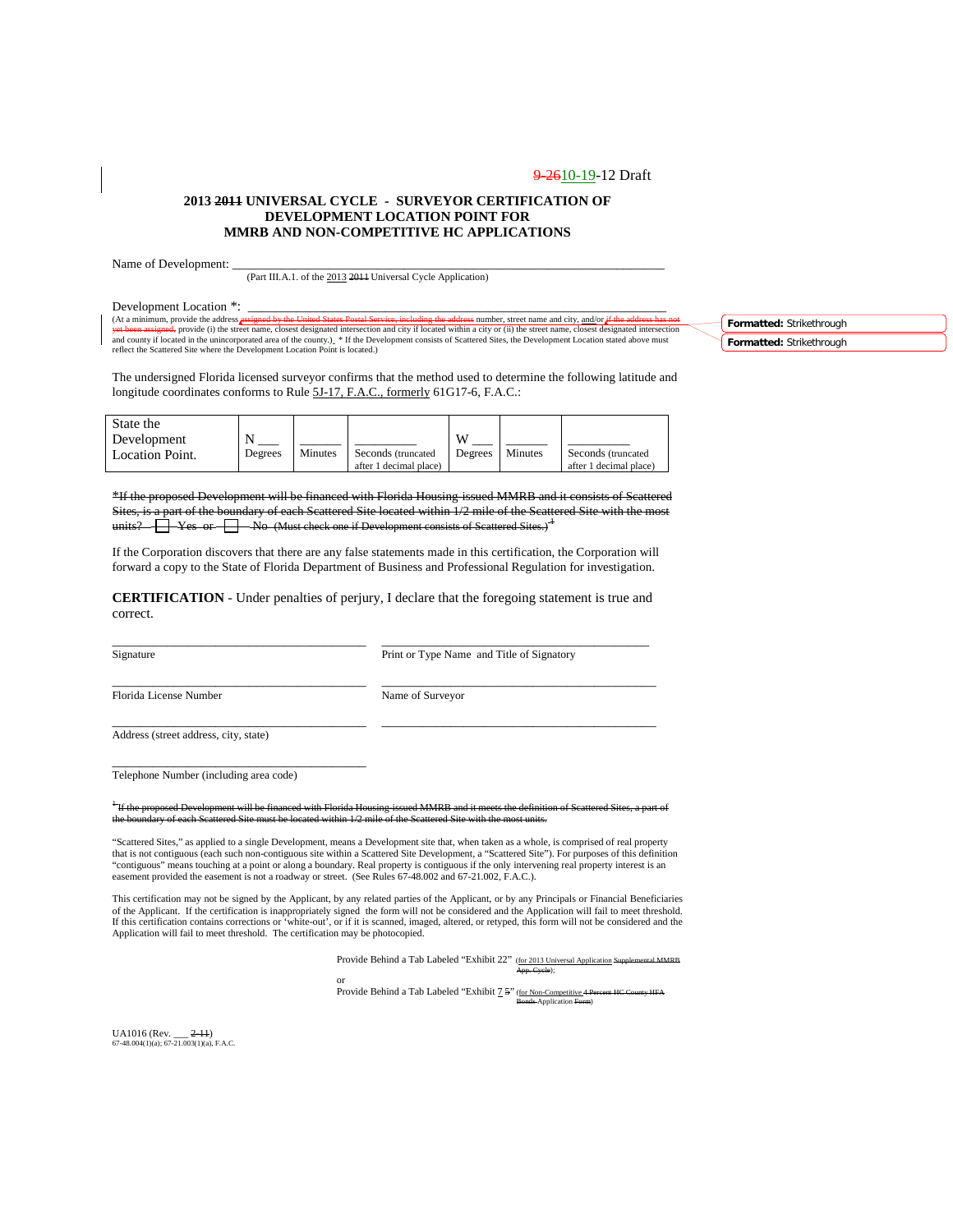# 9-2610-19-12 Draft  $P_{\text{age 1 of 2}}$

#### **2011 UNIVERSAL CYCLE - SURVEYOR CERTIFICATION FOR COMPETITIVE HC APPLICATIONS**

Name of Development: \_\_\_\_\_\_\_\_\_\_\_\_\_\_\_\_\_\_\_\_\_\_\_\_\_\_\_\_\_\_\_\_\_\_\_\_\_\_\_\_\_\_\_\_\_\_\_\_\_\_\_\_\_\_\_\_\_\_\_\_\_\_\_\_\_\_\_\_\_\_\_\_\_\_\_\_\_\_\_\_\_\_\_\_\_\_\_\_\_\_\_\_\_\_\_\_\_\_\_\_\_\_\_\_\_\_\_\_\_ (Part III.A.1. of the 2011 Universal Cycle Application)

 $\overline{\phantom{a}}$ 

Development Location \*:<br>(At a minimum, provide the address assigned by the United States Postal Service, including the address number, street nume and city, or if the address has not yet been assigned, provide (i)<br>the stre county.) \* If the Development consists of Scattered Sites, the Development Location alsociant above must reflect the Scatte Measurement Point is located.)<br>The undersigned Florida licensed surveyor confirms that the method conforms to Rule 61G17-6, F.A.C.:

| $C_{\text{data}}$<br>$\sim$<br>Moorwamont<br><del>oune une</del><br><del>- Dicakel Measurement</del><br>--- |         |                                 | Second<br>s <del>econu</del> s |              |                     | Secondi<br>s <del>econu</del> s |
|-------------------------------------------------------------------------------------------------------------|---------|---------------------------------|--------------------------------|--------------|---------------------|---------------------------------|
|                                                                                                             |         |                                 |                                | $\mathbf{v}$ |                     |                                 |
| Point.                                                                                                      | ______  | ______                          | <del></del>                    |              |                     |                                 |
|                                                                                                             |         | $\ddot{\phantom{1}}$<br>Ainutac |                                |              | $\cdots$<br>Minutae | -----                           |
|                                                                                                             | Degrees | v <del>imute.</del>             | امصروها<br>B1000               | Degrees      | wmm                 |                                 |
|                                                                                                             |         |                                 | <del>uccimal blace</del>       |              |                     | <del>uceman place</del>         |

If the Development consists of Scattered Sites, is a part of the boundary of each Scattered Site located within 1/2 mile of the Scattered Site with the most units?<br>□ Yes or □ No (Must check one if Development consists of

ble for proximity tie-breaker points, Degrees and Minutes must be stated as whole numbers and Seconds must be truncated after 1 decimal place. The<br>n will utilize Street Atlas USA 2010, published by DeLorme, to determine th e Street Atlas USA 2010, published by DeLorme, to determine<br>Point Breaker Measurement Point.

**Transit Service** – State the latitude and longitude coordinates for one (1) Transit Service on the chart below.<sup>3</sup><br>**Latitude Longitude** 

|                                                                                      |                |                | <del>Latıtude</del>                                                              | <del>Longitude</del> |                |                                                                                   |  |
|--------------------------------------------------------------------------------------|----------------|----------------|----------------------------------------------------------------------------------|----------------------|----------------|-----------------------------------------------------------------------------------|--|
| <b>Public Bus Stop</b>                                                               | <b>Degrees</b> | <b>Minutes</b> | Seconds (truncated<br>after 1 decimal place)                                     | W<br><b>Degrees</b>  | <b>Minutes</b> | Seconds (truncated<br>after 1 decimal place)<br><del>anci i uccinal biacc</del> ) |  |
| <b>Public Bus Transfer</b><br><b>Stop or Public Bus</b><br><b>Rapid Transit Stop</b> | Degrees        | <b>Minutes</b> | Seconds (truncated<br>after 1 decimal place)                                     | Degrees              | <b>Minutes</b> | Seconds (truncated<br>after I decimal place)                                      |  |
| <b>Public Rail Station</b>                                                           | <b>Degrees</b> | <b>Minutes</b> | Seconds (truncated<br>after 1 decimal place)<br><del>anci 1 ucennai piace.</del> | <b>Degrees</b>       | <b>Minutes</b> | Seconds (truncated<br>after 1 decimal place)<br><del>anci i uccinal biacc</del> ) |  |

| <b>Tier 1 and Tier 2 Services</b> State the Name, Address and latitude and longitude coordinates of the closest service(s) on the chart below. <sup>3</sup>                                                                                                                                     |                              |                |                                                        |                                                                    |                |                                                        |  |
|-------------------------------------------------------------------------------------------------------------------------------------------------------------------------------------------------------------------------------------------------------------------------------------------------|------------------------------|----------------|--------------------------------------------------------|--------------------------------------------------------------------|----------------|--------------------------------------------------------|--|
| <b>Tier 1 Services:</b>                                                                                                                                                                                                                                                                         |                              | Latitude       |                                                        |                                                                    | Longitude      |                                                        |  |
| Grocery Store:<br>Address and the contract of the contract of the contract of the contract of the contract of the contract of the contract of the contract of the contract of the contract of the contract of the contract of the contract of th                                                | $N_{\text{max}}$<br>-Degrees | <b>Minutes</b> | Seconds<br>(truncated after 1<br>decimal place)        | $W_{\frac{1}{2}}$<br>-Degrees                                      | <b>Minutes</b> | Seconds<br>(truncated after 1<br>decimal place)        |  |
| Public School:                                                                                                                                                                                                                                                                                  | $N_{\text{max}}$<br>-Degrees | <b>Minutes</b> | Seconds<br>(truncated after 1<br>decimal place)        | $W$ <sub>---</sub><br>-Degrees                                     | <b>Minutes</b> | Seconds<br>(truncated after 1<br>decimal place)        |  |
| <b>Medical Facility:</b><br>Address and the contract of the contract of the contract of the contract of the contract of the contract of the                                                                                                                                                     | $N_{-}$<br>-Degrees          | <b>Minutes</b> | Seconds<br>(truncated after 1<br>decimal place)        | $W_{\perp}$<br>-Degrees                                            | <b>Minutes</b> | <b>Seconds</b><br>(truncated after 1<br>decimal place) |  |
| Senior Center:<br>Name - The Committee of the Committee of the Committee of the Committee of the Committee of the Committee of the Committee of the Committee of the Committee of the Committee of the Committee of the Committee of the Committ                                                | $N_{-}$<br>-Degrees          | <b>Minutes</b> | Seconds<br>(truncated after 1<br>decimal place)        | $W_{\underline{\hspace{1cm}}\underline{\hspace{1cm}}}$<br>-Degrees | <b>Minutes</b> | Seconds<br>(truncated after 1<br>decimal place)        |  |
|                                                                                                                                                                                                                                                                                                 | Latitude                     |                |                                                        |                                                                    |                |                                                        |  |
| <b>Tier 2 Services:</b>                                                                                                                                                                                                                                                                         |                              |                |                                                        |                                                                    | Longitude      |                                                        |  |
| Public Park:<br>Name <u>_________________________________</u><br>Address and the contract of the contract of the contract of the contract of the contract of the contract of the contract of the contract of the contract of the contract of the contract of the contract of the contract of th | $N_{\text{max}}$<br>-Degrees | <b>Minutes</b> | Seconds<br>(truncated after 1<br>decimal place)        | $W$ <sub>-----</sub><br>-Degrees                                   | <b>Minutes</b> | Seconds<br>(truncated after +<br>decimal place)        |  |
| <b>Community Center:</b><br>Name<br>Address and the contract of the contract of the contract of the contract of the contract of the contract of the contract of the contract of the contract of the contract of the contract of the contract of the contract of th                              | -Degrees                     | <b>Minutes</b> | <b>Seconds</b><br>(truncated after 1<br>decimal place) | $W$ <sub>------</sub><br>-Degrees                                  | <b>Minutes</b> | Seconds<br>(truncated after 1<br>decimal place)        |  |
| Pharmacy:<br>Public Library:                                                                                                                                                                                                                                                                    | N<br><b>Degrees</b>          | <b>Minutes</b> | Seconds<br>(truncated after +<br>decimal place)        | -Degrees                                                           | <b>Minutes</b> | <b>Seconds</b><br>(truncated after +<br>decimal place) |  |

Business and Professional Regulation for investigation.

**CERTIFICATION** - Under penalties of perjury, I declare that the foregoing statement is true and correct.

\_\_\_\_\_\_\_\_\_\_\_\_\_\_\_\_\_\_\_\_\_\_\_\_\_\_\_\_\_\_\_\_\_\_\_\_\_\_\_\_\_\_\_\_\_\_\_\_\_ \_\_\_\_\_\_\_\_\_\_\_\_\_\_\_\_\_\_\_\_\_\_\_\_\_\_\_\_\_\_\_\_\_ \_\_\_\_\_\_\_\_\_\_\_\_\_\_\_\_\_\_\_\_\_\_\_\_\_\_\_\_\_\_\_\_\_\_\_\_\_ Signature Print or Type Name and Title of Signatory Florida License Number

\_\_\_\_\_\_\_\_\_\_\_\_\_\_\_\_\_\_\_\_\_\_\_\_\_\_\_\_\_\_\_\_ \_\_\_\_\_\_\_\_\_\_\_\_\_\_\_\_\_\_\_\_\_\_\_\_\_\_\_\_\_\_\_\_\_\_\_\_\_\_\_\_\_\_\_\_\_\_\_\_\_\_ \_\_\_\_\_\_\_\_\_\_\_\_\_\_\_\_\_\_\_\_\_\_\_\_\_\_\_\_\_\_\_\_\_\_\_\_\_\_\_\_\_\_\_ Name of Surveyor Address (street address, city, state) Telephone Number (including area code)

 $2.11$ 

67-48.004(1)(a); 67-21.003(1)(a), F.A.C. Provide Behind a Tab Labeled "Exhibit 25"

If the Corporation discovers that there are any false statements made in this certification, the Corporation will forward a copy to the State of Florida Department of

This certification, consists of 2-pages. "This certification may not be signed by the Applicant, by any related parties of the Applicant, or by any Principals or<br>Financial Beneficiaries of the Applicant. If the certificati breaker points. The Application may still be eligible for automatic points. The certification may be photocopied. To be considered for scoring purposes, at least<br>page 1 of this 2 page certification form must be provided by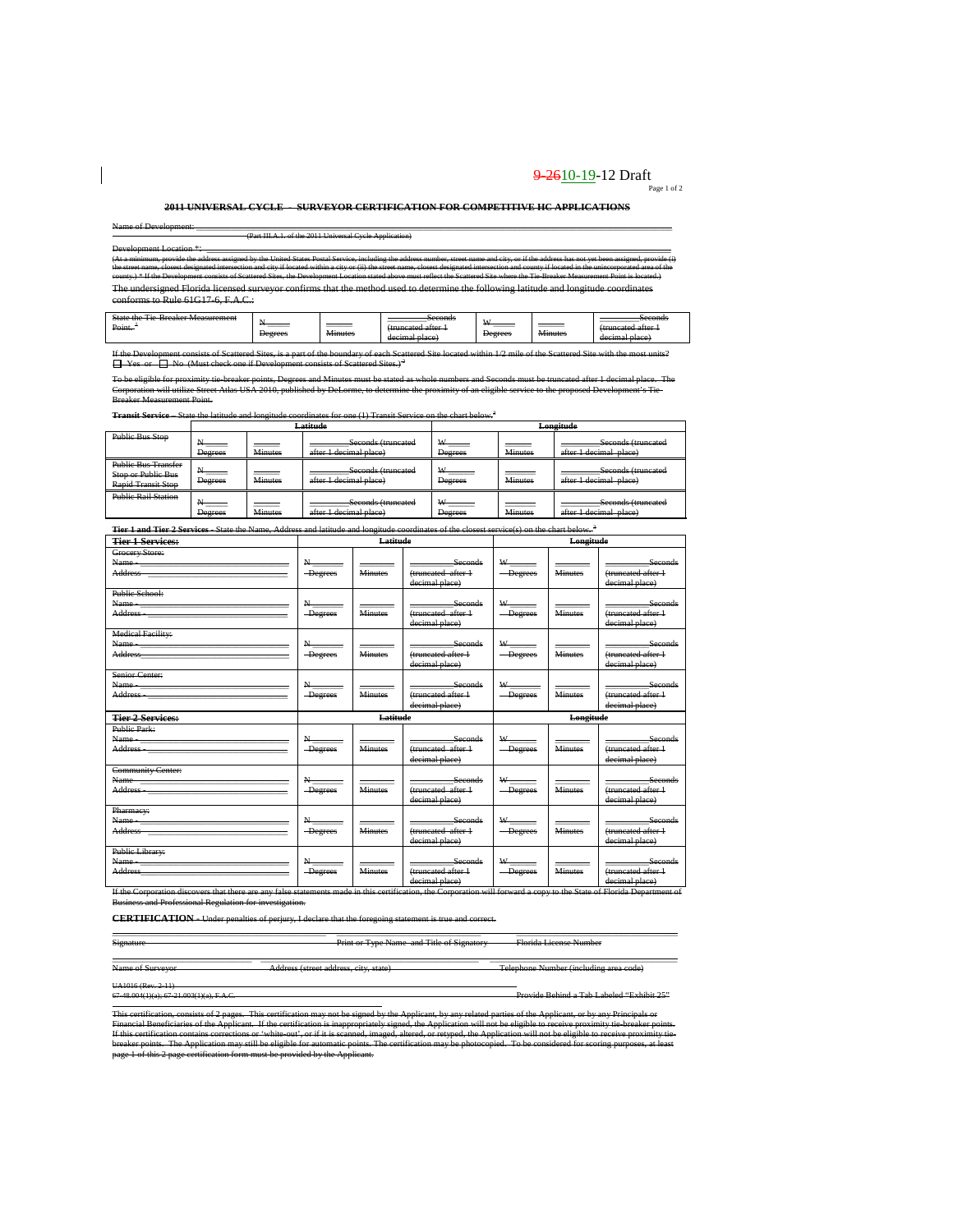\*Tie Breaker-Measurement Point means a single point selected by the Applicant on the proposed Development site that is located within 100 feet of a residential<br>building existing or to be constructed as part of the proposed proposed Development. In addition, the Tie-Breaker Measurement Point must be located on the site with the most units.

) If the boundary of each Scattered Site must be located within 1/2 mile of the Sc<br>nt, means a Development site that, when taken as a whole, is comprised of real Site with the most units. "Scattered Sites," as applied to a single Development, means a Development site that, when taken as a whole, is comprised of real property that in exercutions that is not continued that is non-continuous is not continuous if the only interval<br>in a scattering of the only intervaling real property interest is an exercis that "contiguous" means touching at a point or along a boundary. Real property is contiguous if the only intervening real property interest is an easement provided the<br>easement is not a roadway or street. (See Rules 67-48.002,

<sup>3</sup>The latitude and longitude coordinates for all Proximity Services must represent a point as outlined below. The coordinates for each service must be stated in<br>degrees, minutes and seconds, with the degrees and minutes s minutes are not stated as whole numbers and the seconds are not truncated after one decimal place, the Applicant will not be eligible for proximity tie-breaker service.

The Corporation will utilize Street Atlas USA 2010, published by DeLorme, using the method described below, to determine the proximity of an eligible service<br>to the proposed Development's Tie Breaker Measurement Point.

| <b>Service</b>                                   | Location where latitude and longitude coordinates must be obtained |                                                                                                              |  |  |  |  |  |
|--------------------------------------------------|--------------------------------------------------------------------|--------------------------------------------------------------------------------------------------------------|--|--|--|--|--|
| Grocery Store, Public School, Medical Facility,  |                                                                    | Coordinates must represent a point that is on the doorway threshold of an exterior entrance that provides    |  |  |  |  |  |
| Community Center, Senior Center, Public          |                                                                    | direct public access to the building where the service is located.                                           |  |  |  |  |  |
| <b>Library and Pharmacy</b>                      |                                                                    |                                                                                                              |  |  |  |  |  |
|                                                  |                                                                    |                                                                                                              |  |  |  |  |  |
|                                                  |                                                                    |                                                                                                              |  |  |  |  |  |
| <b>Public Park</b>                               |                                                                    | Coordinates must represent a point that is on the premises; however, the point may not be located in the     |  |  |  |  |  |
|                                                  |                                                                    | parking lot, street, or any area that is not intended for recreational activities. Additionally, if the area |  |  |  |  |  |
|                                                  |                                                                    | intended for recreational activities is enclosed, the coordinates must represent the public ingress/egress   |  |  |  |  |  |
|                                                  | point of entry to the enclosed area.                               |                                                                                                              |  |  |  |  |  |
|                                                  |                                                                    |                                                                                                              |  |  |  |  |  |
| Public Bus Stop, Public Bus Rapid Transit Stop,  |                                                                    | With the exception of SunRail Rail Stations, coordinates must represent the location where passengers        |  |  |  |  |  |
| Public Bus Transfer Stop and Public Rail Station |                                                                    | may embark and disembark the bus or train. SunRail Rail Stations coordinates must represent the              |  |  |  |  |  |
|                                                  | coordinates listed below-                                          |                                                                                                              |  |  |  |  |  |
|                                                  |                                                                    |                                                                                                              |  |  |  |  |  |
|                                                  | <b>Station Name</b>                                                | <b>Latitude/Longitude Coordinates</b>                                                                        |  |  |  |  |  |
|                                                  | <b>Altamonte Springs Station</b>                                   | N 28 39 50 1. W 81 21 23 4                                                                                   |  |  |  |  |  |
|                                                  | <b>Church Street Station</b>                                       | N 28 32 20.3, W 81 22 50.6                                                                                   |  |  |  |  |  |
|                                                  | <b>DeBary Station</b>                                              | N 28 51 20 3, W 81 19 24 1                                                                                   |  |  |  |  |  |
|                                                  | <b>Florida Hospital Station</b>                                    | N 28 34 21 8 W 81 22 17 4                                                                                    |  |  |  |  |  |
|                                                  | <b>Lake Mary Station</b>                                           | N28 45 31.8, W 81 19 04.3                                                                                    |  |  |  |  |  |
|                                                  | <b>Longwood Station</b>                                            | N 28 42 04 1, W 81 20 43 4                                                                                   |  |  |  |  |  |
|                                                  | <b>LYNX Central Station</b>                                        | N 28 32 52.2, W 81 22 51.0                                                                                   |  |  |  |  |  |
|                                                  | <b>Maitland Station</b>                                            | N 28 38 03.7, W 81 21 44.7                                                                                   |  |  |  |  |  |
|                                                  | Orlando Amtrak/ORMC Station                                        | N 28 31 39 5, W 81 22 55 6                                                                                   |  |  |  |  |  |
|                                                  | Sand Lake Road Station                                             | N 28 27 11 3 W 81 22 1.0                                                                                     |  |  |  |  |  |
|                                                  | Sanford/SR46 Station                                               | N 28 48 49.8, W 81 17 56.9                                                                                   |  |  |  |  |  |
|                                                  | Winter Park/Park Ave Station                                       | N 28 35 51 5, W 81 21 6.0                                                                                    |  |  |  |  |  |

If there is no exterior public entrance to the Tier 1 or Tier 2 Service, then a point should be used that is at the exterior entrance doorway threshold that is the<br>closest walking distance to the doorway threshold of the i the entrance to we receive that provide the entrance to the service. For example, for a Pharmacy located within an entrance to the doorway threshold of the interior entrance to the doorway threshold of the interior entranc

The Applicant may not use any other Tier 1 or Tier 2 Service for multiple point items unless they are separate functioning services that are housed at the same location. For instance, an Applicant may not use a Senior Center as both a Senior Center and a Community Center. However, Applicants may use the same<br>latitude and longitude coordinates for the Grocery Store, Medical Facili same location.

 $\overline{\phantom{a}}$ 

UA1016 (Rev. 2-11)<br>67-48.004(1)(a); 67-21.003(1)(a), F.A.C. Pages 2 of 2 Pages 2 of 2 Pages 2 of 2 Pages 2 of 2 Pages 2 of 2 Page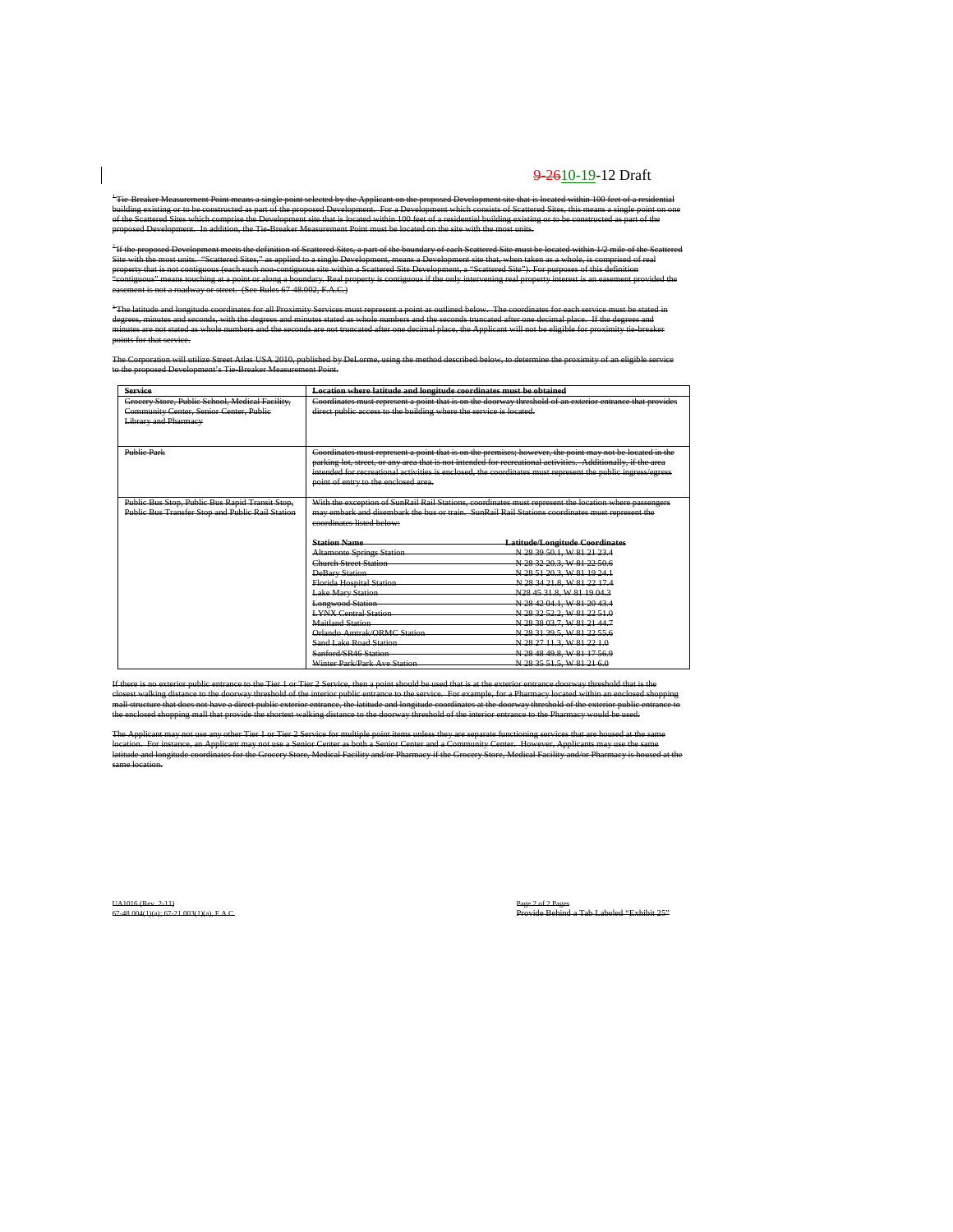#### **2013 UNIVERSAL CYCLE - SURVEYOR CERTIFICATION FOR COMPETITIVE HC APPLICATIONS**

Name of Development:

(Part III.A.1. of the 2013 Universal Cycle Application)

Development Location \*:

(At a minimum, provide the address assigned by the United States Postal Service, including the address number, street name and city, or if the and or provide (i) the street name, closest designated intersection and city if located within a city or (ii) the need-and/or provide (i) the street name, closest designated intersection and city if located within a city o street name, closest designated intersection and county if located in the unincorporated area of the county.)\*. If the Development consists of Scattered Sites, the Development Location stated above must reflect the Scattered Site where the Tie-Breaker Measurement Point is located.)

The undersigned Florida licensed surveyor confirms that the method used to determine the following latitude and longitude coordinates conforms to Rule 5J-17, F.A.C., formerly 61G17-6, F.A.C.:

### *\*\*All calculations shall be based on "WGS 84" and be grid distances. The horizontal positions shall be collected to meet sub-meter accuracy (no autonomous hand-held GPS units shall be used).*

| <b>State the Tie-Breaker</b> |         |                | Seconds          | W       |         | Seconds           |
|------------------------------|---------|----------------|------------------|---------|---------|-------------------|
| <b>Measurement Point.</b>    | Degrees | <b>Minutes</b> | (truncated after | Degrees | Minutes | (truncated after) |
|                              |         |                | decimal place)   |         |         | decimal place     |

To be eligible for proximity tie-breaker points, Degrees and Minutes must be stated as whole numbers and Seconds must be truncated after 1 decimal place.

|                                                                                                                                                                                                                              |              | Latitude       | Longitude                                       |              |                |                                              |
|------------------------------------------------------------------------------------------------------------------------------------------------------------------------------------------------------------------------------|--------------|----------------|-------------------------------------------------|--------------|----------------|----------------------------------------------|
| <b>Public Bus Stop</b>                                                                                                                                                                                                       | N<br>Degrees | Minutes        | Seconds<br>(truncated after 1 decimal<br>place) | W<br>Degrees | <b>Minutes</b> | Seconds (truncated<br>after 1 decimal place) |
| <b>Public Bus</b><br><b>Transfer Stop</b>                                                                                                                                                                                    | N<br>Degrees | <b>Minutes</b> | Seconds<br>(truncated after 1 decimal<br>place) | W<br>Degrees | <b>Minutes</b> | Seconds (truncated<br>after 1 decimal place) |
| <b>Public Bus</b><br><b>Rapid Transit</b><br><b>Stop</b>                                                                                                                                                                     | N<br>Degrees | <b>Minutes</b> | Seconds<br>(truncated after 1 decimal<br>place) | W<br>Degrees | <b>Minutes</b> | Seconds (truncated<br>after 1 decimal place) |
| <b>Public Rail</b><br><b>Station</b>                                                                                                                                                                                         | N<br>Degrees | Minutes        | Seconds<br>(truncated after 1 decimal<br>place) | W<br>Degrees | Minutes        | Seconds (truncated<br>after 1 decimal place) |
| Using the method described above <sup>**</sup> , the distance (rounded up to the nearest hundredth of a mile) between<br>the coordinates of the Tie-Breaker Measurement Point and the coordinates of the Transit Service is: | Miles        |                |                                                 |              |                |                                              |

**Transit Service** – State the latitude and longitude coordinates for one (1) Transit Service on the chart below.<sup>2</sup>

**Tier 1 and Tier 2 Services** - State the Name, Address and latitude and longitude coordinates of the closest service(s) on the chart below.<sup>2</sup>

| <b>Grocery Store:</b>                                                                                                                                                                                                      | Latitude       |         |                                                  |              | Longitude      |                                                |  |
|----------------------------------------------------------------------------------------------------------------------------------------------------------------------------------------------------------------------------|----------------|---------|--------------------------------------------------|--------------|----------------|------------------------------------------------|--|
| Name -<br>Address -                                                                                                                                                                                                        | <u>Degrees</u> | Minutes | Seconds<br>(truncated after 1)<br>decimal place) | W<br>Degrees | <b>Minutes</b> | Seconds (truncated<br>after 1decimal<br>place) |  |
| Using the method described above <sup>**</sup> , the distance (rounded up to the nearest hundredth of a mile) between<br>the coordinates of the Tie-Breaker Measurement Point and the coordinates of the Grocery Store is: |                |         |                                                  |              |                | Miles                                          |  |

 $UA1016$  (Rev.  $\qquad$  )

Initials of Surveyor<br>Page 1 of 4 Pages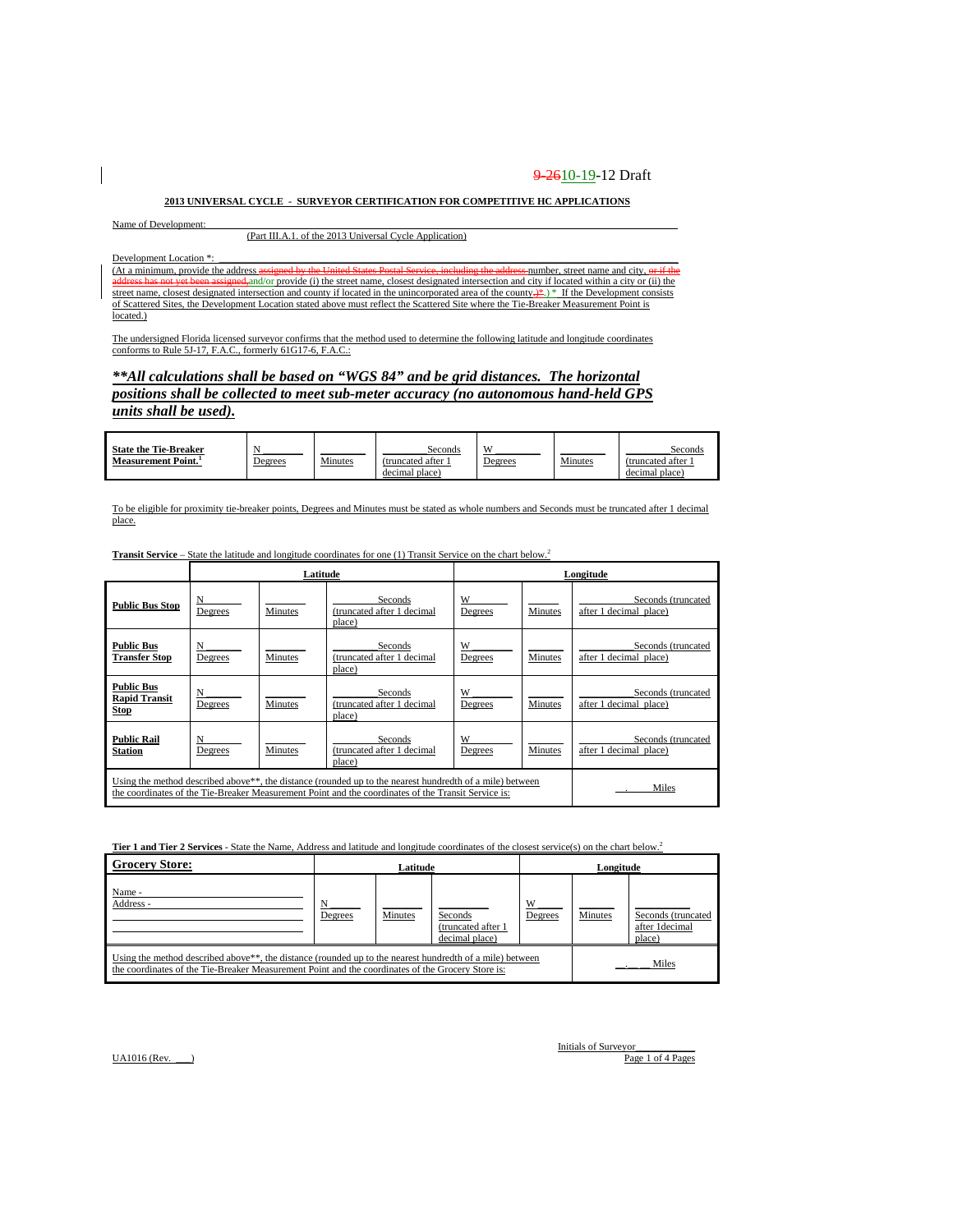$\overline{\phantom{a}}$ 

 $\frac{9.2610-19-12 \text{ Draft}}{9.2610-19}$  Draft Provide Behind a Tab Labeled "Exhibit 25"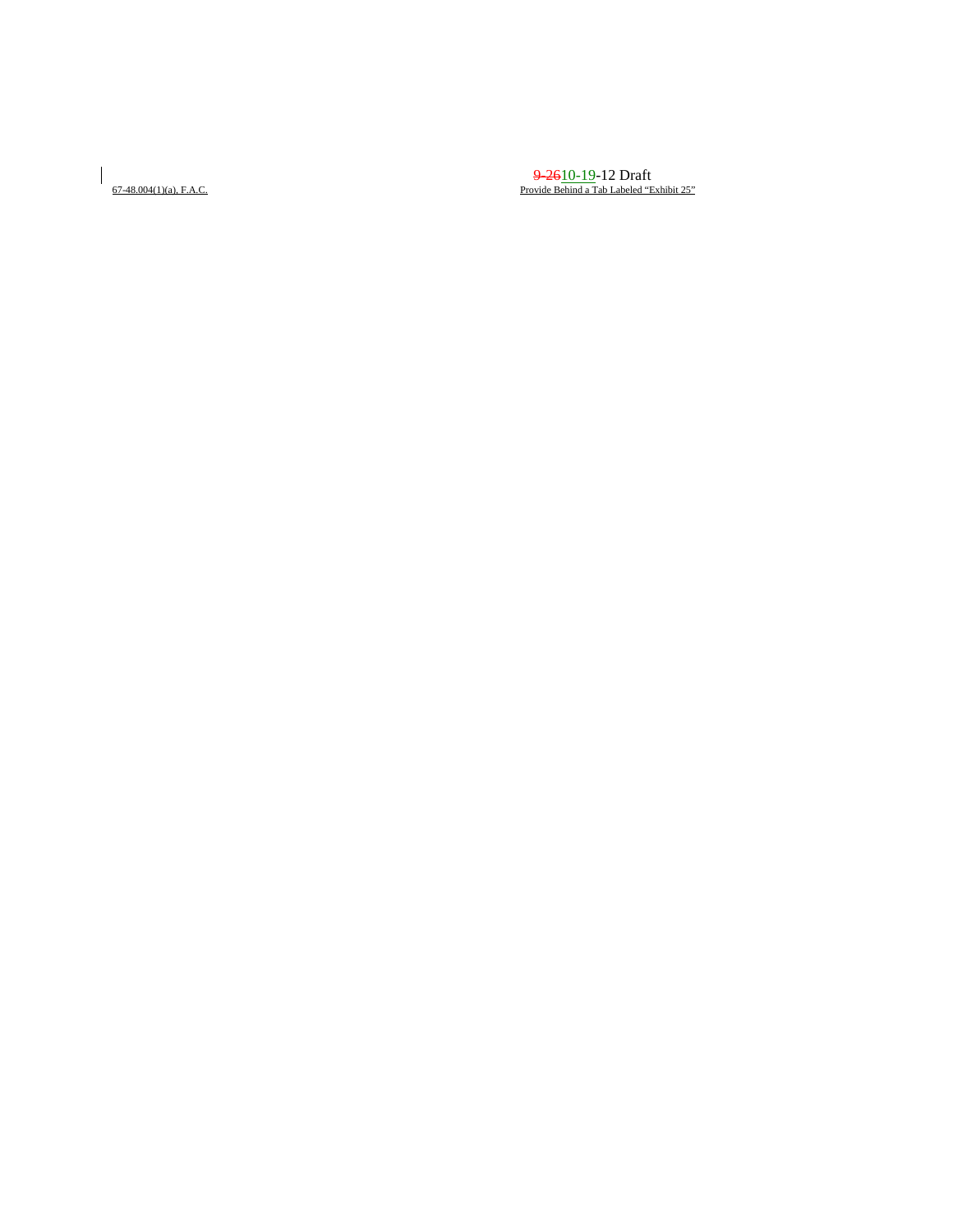| <b>Public School:</b>                                                                                                                                                                                         | Latitude |         |                                                  | Longitude    |         |                                                 |
|---------------------------------------------------------------------------------------------------------------------------------------------------------------------------------------------------------------|----------|---------|--------------------------------------------------|--------------|---------|-------------------------------------------------|
| Name -<br>Address -                                                                                                                                                                                           | Degrees  | Minutes | Seconds<br>(truncated after 1)<br>decimal place) | W<br>Degrees | Minutes | Seconds (truncated<br>after 1 decimal<br>place) |
| Using the method described above**, the distance (rounded up to the nearest hundredth of a mile) between<br>the coordinates of the Tie-Breaker Measurement Point and the coordinates of the Public School is: |          |         |                                                  |              |         | Miles                                           |

| <b>Medical Facility:</b>                                                                                                                                                                                                      | Latitude |         |                                                  |              | Longitude |                                                 |  |
|-------------------------------------------------------------------------------------------------------------------------------------------------------------------------------------------------------------------------------|----------|---------|--------------------------------------------------|--------------|-----------|-------------------------------------------------|--|
| Name -<br>Address -                                                                                                                                                                                                           | Degrees  | Minutes | Seconds<br>(truncated after 1)<br>decimal place) | W<br>Degrees | Minutes   | Seconds (truncated<br>after 1 decimal<br>place) |  |
| Using the method described above <sup>**</sup> , the distance (rounded up to the nearest hundredth of a mile) between<br>the coordinates of the Tie-Breaker Measurement Point and the coordinates of the Medical Facility is: |          |         |                                                  |              |           | Miles                                           |  |

| <b>Senior Center:</b>                                                                                                                                                                                                      | Latitude     |                |                                                 | Longitude    |                |                                                 |
|----------------------------------------------------------------------------------------------------------------------------------------------------------------------------------------------------------------------------|--------------|----------------|-------------------------------------------------|--------------|----------------|-------------------------------------------------|
| Name -<br>Address -                                                                                                                                                                                                        | N<br>Degrees | <b>Minutes</b> | Seconds<br>(truncated after 1<br>decimal place) | W<br>Degrees | <b>Minutes</b> | Seconds (truncated<br>after 1 decimal<br>place) |
| Using the method described above <sup>**</sup> , the distance (rounded up to the nearest hundredth of a mile) between<br>the coordinates of the Tie-Breaker Measurement Point and the coordinates of the Senior Center is: |              |                |                                                 |              |                | Miles                                           |

| <b>Public Park:</b>                                                                                                                                                                                                      | Latitude |                |                                                  | Longitude    |         |                                                 |
|--------------------------------------------------------------------------------------------------------------------------------------------------------------------------------------------------------------------------|----------|----------------|--------------------------------------------------|--------------|---------|-------------------------------------------------|
| Name -<br>Address-Location-                                                                                                                                                                                              | Degrees  | <b>Minutes</b> | Seconds<br>(truncated after 1)<br>decimal place) | W<br>Degrees | Minutes | Seconds (truncated<br>after 1 decimal<br>place) |
| Using the method described above <sup>**</sup> , the distance (rounded up to the nearest hundredth of a mile) between<br>the coordinates of the Tie-Breaker Measurement Point and the coordinates of the Public Park is: |          |                |                                                  |              |         | Miles                                           |

| <b>Community Center:</b>                                                                                                                                                                                                      | Latitude |         |                                                  | Longitude    |         |                                                 |
|-------------------------------------------------------------------------------------------------------------------------------------------------------------------------------------------------------------------------------|----------|---------|--------------------------------------------------|--------------|---------|-------------------------------------------------|
| Name -<br>Address -                                                                                                                                                                                                           | Degrees  | Minutes | Seconds<br>(truncated after 1)<br>decimal place) | W<br>Degrees | Minutes | Seconds (truncated<br>after 1 decimal<br>place) |
| Using the method described above <sup>**</sup> , the distance (rounded up to the nearest hundredth of a mile) between the<br>coordinates of the Tie-Breaker Measurement Point and the coordinates of the Community Center is: |          |         |                                                  |              |         | Miles                                           |

 $\overline{\phantom{a}}$ 

Initials of Surveyor\_\_\_\_\_\_\_\_\_\_\_\_ UA1016 (Rev. \_\_\_) Page 2 of 4 Pages 67-48.004(1)(a), F.A.C. Provide Behind a Tab Labeled "Exhibit 25"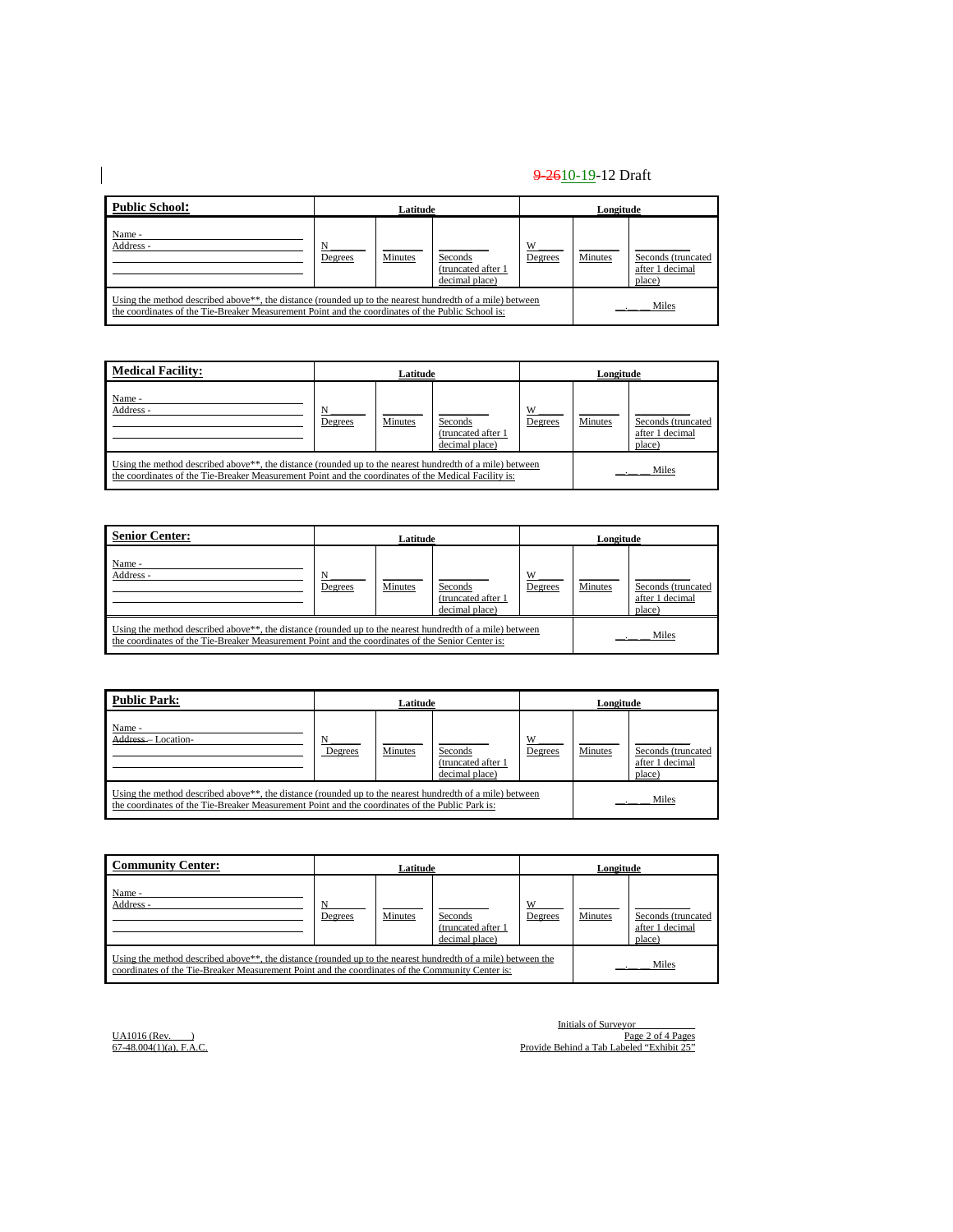| <b>Pharmacy:</b>                                                                                                                                                                                                      | Latitude |                |                                                 | Longitude    |         |                                                 |
|-----------------------------------------------------------------------------------------------------------------------------------------------------------------------------------------------------------------------|----------|----------------|-------------------------------------------------|--------------|---------|-------------------------------------------------|
| Name -<br>Address -                                                                                                                                                                                                   | Degrees  | <b>Minutes</b> | Seconds<br>(truncated after 1<br>decimal place) | W<br>Degrees | Minutes | Seconds (truncated<br>after 1 decimal<br>place) |
| Using the method described above <sup>**</sup> , the distance (rounded up to the nearest hundredth of a mile) between<br>the coordinates of the Tie-Breaker Measurement Point and the coordinates of the Pharmacy is: |          |                |                                                 |              |         | Miles                                           |

| <b>Public Library:</b>                                                                                                                                                                                                      | Latitude |                |                                                 | Longitude    |         |                                                 |
|-----------------------------------------------------------------------------------------------------------------------------------------------------------------------------------------------------------------------------|----------|----------------|-------------------------------------------------|--------------|---------|-------------------------------------------------|
| Name -<br>Address -                                                                                                                                                                                                         | Degrees  | <b>Minutes</b> | Seconds<br>(truncated after 1<br>decimal place) | W<br>Degrees | Minutes | Seconds (truncated<br>after 1 decimal<br>place) |
| Using the method described above <sup>**</sup> , the distance (rounded up to the nearest hundredth of a mile) between<br>the coordinates of the Tie-Breaker Measurement Point and the coordinates of the Public Library is: |          |                |                                                 |              |         | Miles                                           |

If the Corporation discovers that there are any false statements made in this certification, the Corporation will forward a copy to the State of Florida Department of Business and Professional Regulation for investigation.

**CERTIFICATION** - Under penalties of perjury, I declare that the foregoing statement is true and correct.

Signature of Florida Licensed Surveyor Florida License Number of Signatory

Print or Type Name of Signatory

This certification, consists of 4 pages. This certification may not be signed by the Applicant, by any related parties of the Applicant, or by any Principals or Financial Beneficiaries of the Applicant. If the certification is inappropriately signed, the Application will not be eligible to receive proximity tie-breaker points. If this certification contains corrections or 'white-out', or if it is scanned, imaged, altered, or retyped, the<br>Application will not be eligible to receive proximity tie-breaker point certification may be photocopied. To be considered for scoring purposes, at least pages 1, 2 and 3 of this 4 page certification form must be provided by the Applicant.

UA1016 (Rev. \_\_\_) Page 3 of 4 Pages 67-48.004(1)(a), F.A.C. Provide Behind a Tab Labeled "Exhibit 25"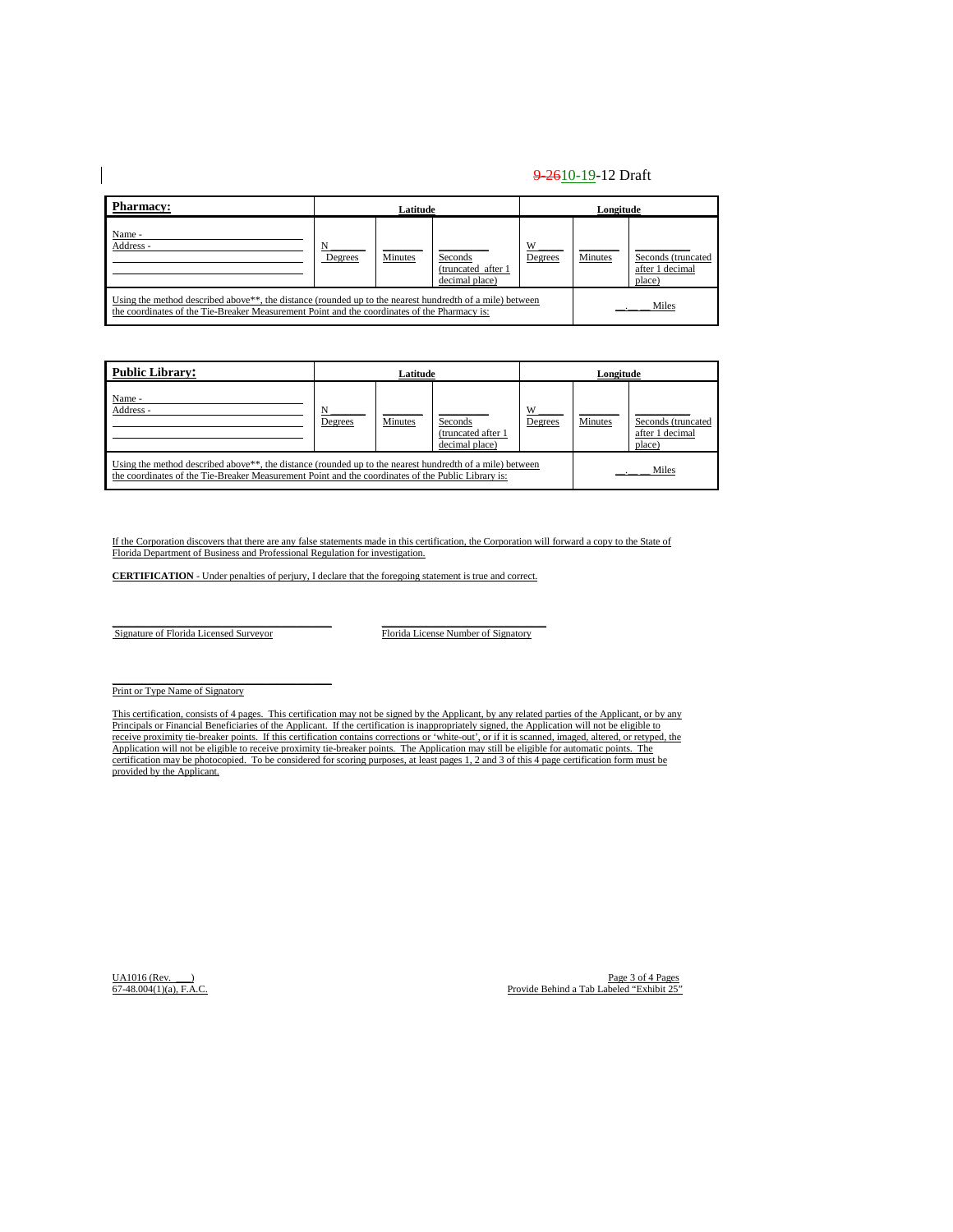$1$ <sup>1</sup> Tie-Breaker Measurement Point means a single point selected by the Applicant on the proposed Development site that is located within 100 feet of a residential building existing or to be constructed as part of the proposed Development. For a Development which consists of Scattered Sites, this means a single point on one of the Scattered Sites which comprise the Development site that is located within 100 feet of a residential building existing or to be constructed as part of the proposed Development. In addition, the Tie-Breaker Measurement Point must be located on the site with the most units.

 $2$ The latitude and longitude coordinates for all Proximity Services must represent a point as outlined below. The coordinates for each service must be stated in degrees, minutes and seconds, with the degrees and minutes stated as whole numbers and the seconds truncated after one decimal place. If the degrees and minutes are not stated as whole numbers and the seconds are not truncated after one decimal place, the Applicant will not be eligible for proximity tie-breaker points for that service.

|                                                                                                                    | <b>Service Coordinates Location Chart</b>                                                                                                                                                                                                                                                                                                                                                |                                                                                                                                                                                                                                                                                                                                                                                                            |  |  |  |  |  |  |
|--------------------------------------------------------------------------------------------------------------------|------------------------------------------------------------------------------------------------------------------------------------------------------------------------------------------------------------------------------------------------------------------------------------------------------------------------------------------------------------------------------------------|------------------------------------------------------------------------------------------------------------------------------------------------------------------------------------------------------------------------------------------------------------------------------------------------------------------------------------------------------------------------------------------------------------|--|--|--|--|--|--|
| <b>Service</b>                                                                                                     | Location where latitude and longitude coordinates must be obtained                                                                                                                                                                                                                                                                                                                       |                                                                                                                                                                                                                                                                                                                                                                                                            |  |  |  |  |  |  |
| Grocery Store, Public School, Medical<br>Facility, Community Center, Senior<br>Center, Public Library and Pharmacy | Coordinates must represent a point that is on the doorway threshold of an exterior entrance<br>that provides direct public access to the building where the service is located.                                                                                                                                                                                                          |                                                                                                                                                                                                                                                                                                                                                                                                            |  |  |  |  |  |  |
| <b>Public Park</b>                                                                                                 | Coordinates must represent a point that is on the premises; however, the point may not be<br>located in the parking lot, street, or any area that is not intended for recreational activities.<br>Additionally, if the perimeter area intended for recreational activities is enclosed, the<br>coordinates must represent the public ingress/egress point of entry to the enclosed area. |                                                                                                                                                                                                                                                                                                                                                                                                            |  |  |  |  |  |  |
| Public Bus Stop, Public Bus Rapid Transit<br>Stop, Public Bus Transfer Stop and Public<br><b>Rail Station</b>      | With the exception of SunRail Rail Stations, coordinates must represent the location where<br>passengers may embark and disembark the bus or train. SunRail Rail Stations coordinates<br>must represent the coordinates listed below:                                                                                                                                                    |                                                                                                                                                                                                                                                                                                                                                                                                            |  |  |  |  |  |  |
|                                                                                                                    | <b>Station Name</b><br><b>Altamonte Springs Station</b><br>Church Street Station<br>DeBary Station<br>Florida Hospital Station<br><b>Lake Mary Station</b><br><b>Longwood Station</b><br><b>LYNX Central Station</b><br><b>Maitland Station</b><br>Orlando Amtrak/ORMC Station<br>Sand Lake Road Station<br>Sanford/SR46 Station<br>Winter Park/Park Ave Station                         | <b>Latitude/Longitude Coordinates</b><br>N 28 39 50.1, W 81 21 23.4<br>N 28 32 20.3, W 81 22 50.6<br>N 28 51 20.3, W 81 19 24.1<br>N 28 34 21.8, W 81 22 17.4<br>N28 45 31.8, W 81 19 04.3<br>N 28 42 04.1, W 81 20 43.4<br>N 28 32 52.2, W 81 22 51.0<br>N 28 38 03.7, W 81 21 44.7<br>N 28 31 39.5, W 81 22 55.6<br>N 28 27 11.3, W 81 22 1.0<br>N 28 48 49.8, W 81 17 56.9<br>N 28 35 51.5, W 81 21 6.0 |  |  |  |  |  |  |

If there is no exterior public entrance to the Tier 1 or Tier 2 Service, then a point should be used that is at the exterior entrance doorway threshold that is the closest walking distance to the doorway threshold of the interior public entrance to the service. For example, for a Pharmacy located within an enclosed shopping mall structure that does not have a direct public exterior entrance, the latitude and longitude coordinates at the doorway threshold of the exterior public entrance to the enclosed shopping mall that provide the shortest walking distance to the doorway threshold of the interior entrance to the Pharmacy would be used.

The Applicant may not use any other Tier 1 or Tier 2 Service for multiple point items unless they are separate functioning services that are housed at the same location. For instance, an Applicant may not use a Senior Center as both a Senior Center and a Community Center.<br><del>However, A</del>pplicants may use the same latitude and longitude coordinates for the Grocery Grocery Store, Medical Facility and/or Pharmacy is housed at the same location. However, there are no other instances in which an Applicant may use identical coordinates or the same location for any other combination of Transit, Tier 1, or Tier 2 Services.

"Scattered Sites," as applied to a single Development, means a Development site that, when taken as a whole, is comprised of real property that is not contiguous (each such non-contiguous site within a Scattered Site Development, a "Scattered Site"). For purposes of this definition "contiguous" means touching at a point or along a boundary. Real property is contiguous if the only intervening real property interest is an easement provided the easement is not a roadway or street. (See RulesRule 67-48.002, F.A.C.).

**Formatted:** Body Text 3, Tab stops: Not at 1" + 1.75"

**Formatted:** English (U.S.)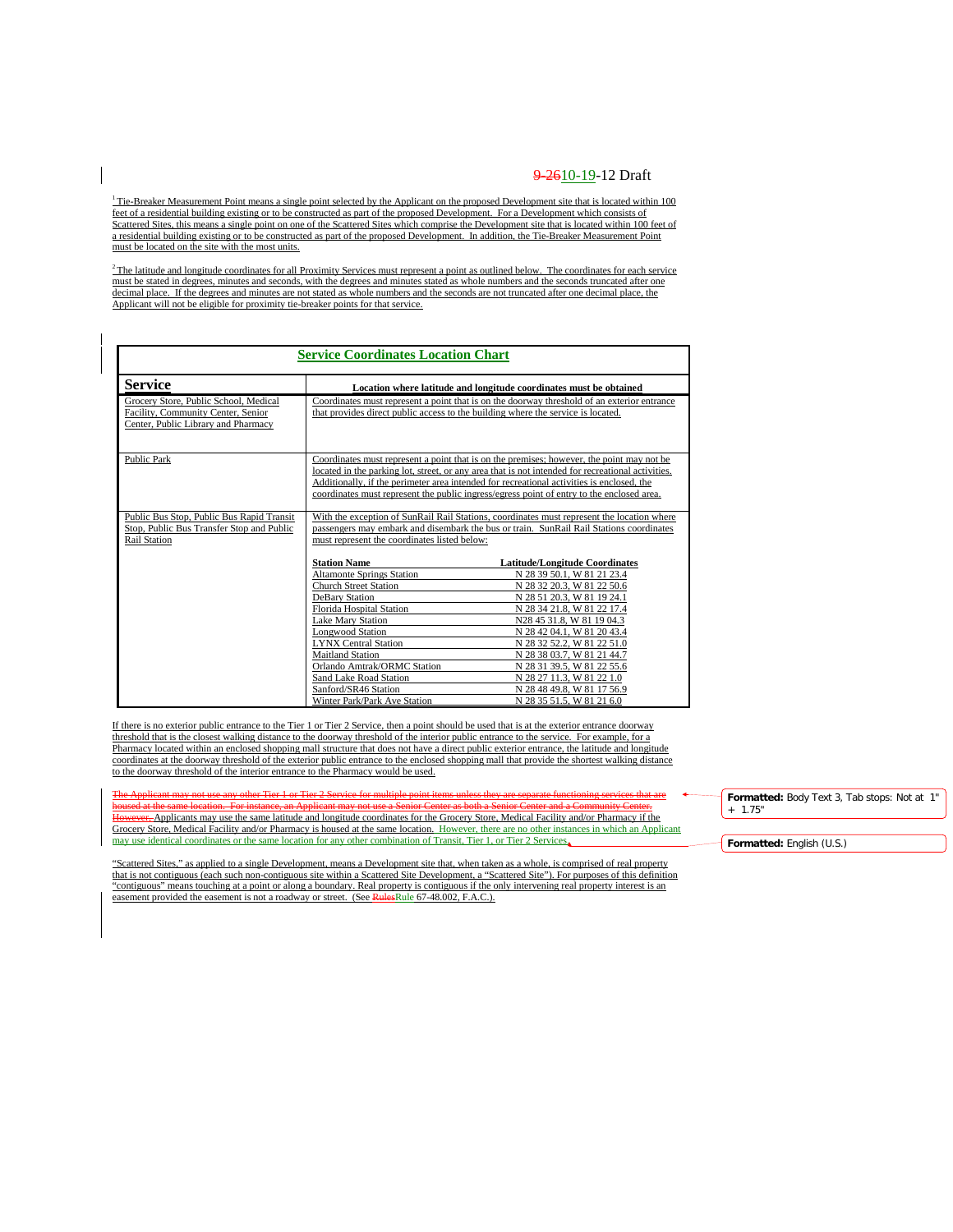$\underline{UA1016}$  (Rev. \_\_)<br>67-48.004(1)(a), F.A.C.

 $\begin{array}{c} \rule{0pt}{2ex} \rule{0pt}{2ex} \rule{0pt}{2ex} \rule{0pt}{2ex} \rule{0pt}{2ex} \rule{0pt}{2ex} \rule{0pt}{2ex} \rule{0pt}{2ex} \rule{0pt}{2ex} \rule{0pt}{2ex} \rule{0pt}{2ex} \rule{0pt}{2ex} \rule{0pt}{2ex} \rule{0pt}{2ex} \rule{0pt}{2ex} \rule{0pt}{2ex} \rule{0pt}{2ex} \rule{0pt}{2ex} \rule{0pt}{2ex} \rule{0pt}{2ex} \rule{0pt}{2ex} \rule{0pt}{2ex} \rule{0pt}{2ex} \rule{0pt}{$ 

UA1016 (Rev. <u>)</u><br>
Page 4 of 4 Pages<br>
Provide Behind a Tab Labeled "Exhibit 25"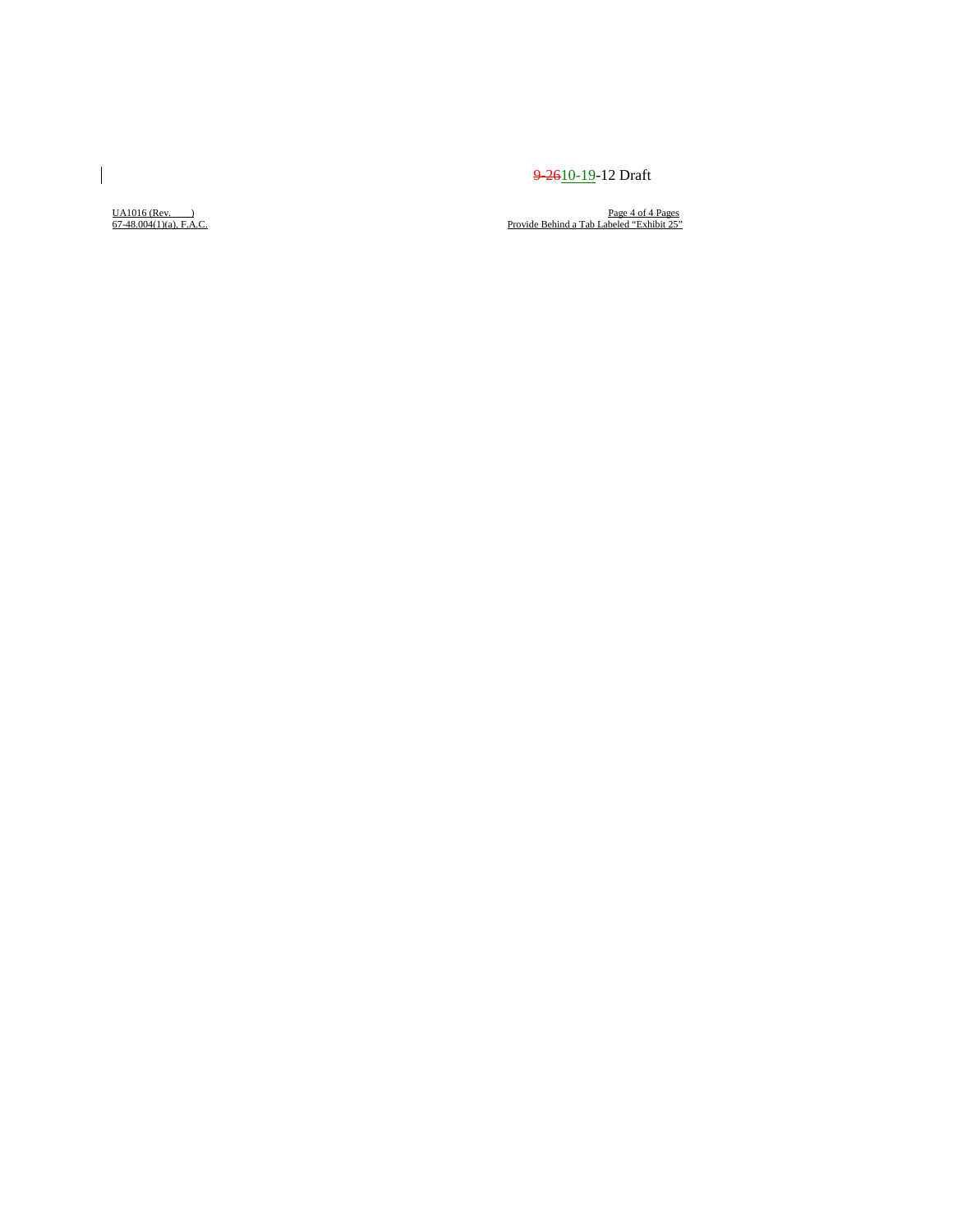#### 9-2610-19-12 Draft **2013 2011 UNIVERSAL CYCLE - LOCAL GOVERNMENT VERIFICATION OF STATUS OF SITE PLAN APPROVAL FOR MULTIFAMILY DEVELOPMENTS**

Name of Development:

(Part III.A.1. of the 2013 2011 Universal Cycle Application)

Development Location:<br>(At a minimum, provide the address **assigned by the United States Postal Service, including the address** number, street name and city, and/or if the address has not<br>yet been assigned, provide (i) the Zoning Designation:

Mark the applicable statement:

1.  $\circ$  The above-referenced Development is <u>(a)</u> new construction, or <u>(b)</u> rehabilitation with new construction, or (c) rehabilitation without new construction that requires additional site plan approval or similar process, and the final site plan, in the zoning designation stated above, was approved on or before the Application Deadline for the  $2013$  2011 Universal Application Cycle (as stated on the FHFC Website<br>http://anns.floridabousing.org/StandAlone/FHFC\_FCM/ContentPage.aspx?PAGE=0238) by act aspx?PAGE=0238) by action of the appropriate City/County legally authorized body; e.g. council, commission, board, department, division, etc., responsible for such approval process. \_\_\_\_\_\_\_\_\_\_\_\_\_\_\_\_\_\_\_\_\_\_\_\_\_\_\_\_\_\_\_\_\_\_\_\_\_\_\_\_\_ (Legally Authorized Body\*).

2.  $\circ$  The above-referenced Development is <u>(a)</u> new construction, or <u>(b)</u> rehabilitation with new construction, or (c) rehabilitation without new construction that requires additional site plan approval or similar process, and (i) this jurisdiction provides either preliminary site plan approval or conceptual site plan approval which has been issued, or (ii) site plan approval is required for the new construction work and/or the rehabilitation work; however, this jurisdiction provides neither preliminary site plan approval nor conceptual site plan approval, nor is any other similar process provided prior to issuing final site plan approval. Although there is no preliminary or conceptual site plan approval process and the final site plan approval has not yet been issued, the site plan, in the zoning designation stated above, has been reviewed.

The necessary approval and/or review was performed on or before the Application Deadline for the 2013 2011 Universal Application Cycle (as stated on the FHFC Website \_\_\_\_\_\_\_\_\_\_\_\_\_\_\_\_\_\_\_\_ =0238) by the appropriate City/County legally authorized body; e.g. council, commission, board, department, division, etc., responsible for such approval process.  $\Box$ 

3. <sup>O</sup> The above-referenced Development, in the zoning designation stated above, is rehabilitation without any new construction and does not require additional site plan approval or similar process.

\* "Legally Authorized Body" is not an individual. Applicant must state the name of the City Council, County Commission, Board, Department, Division, etc.,

#### **CERTIFICATION**

I certify that the City/County of \_\_\_\_\_\_\_\_\_\_\_\_\_\_\_\_\_\_\_\_ has vested in me the authority to verify status of site plan approval (Name of City or County) as specified above and I further certify that the information stated above is true and correct.

\_\_\_\_\_\_\_\_\_\_\_\_\_\_\_\_\_\_\_\_\_\_\_\_\_\_\_\_\_\_\_\_\_\_\_\_\_\_\_\_\_\_\_\_\_\_\_ \_\_\_\_\_\_\_\_\_\_\_\_\_\_\_\_\_\_\_\_\_\_\_\_\_\_\_\_\_\_\_\_\_\_\_\_\_\_\_\_\_\_\_\_\_\_\_\_\_

UA1016 (Rev. \_\_\_ 2-11)  $67-48.004(1)(a)$ ; +

with authority over such matters.

Signature Print or Type Name and Title

#### Print or Type Title

This certification must be signed by the applicable City's or County's Director of Planning and Zoning, chief appointed official (staff) responsible for<br>determination of issues related to site plan approval, City Manager, acceptable, nor are other signatories. If this certification is applicable to this Development and it is inappropriately signed, the Application will fail to meet<br>threshold. If this certification contains corrections or 'w

Provide Behind a Tab Labeled "Exhibit 26"

\_\_\_\_\_\_\_\_\_\_\_\_\_\_\_\_\_\_\_\_\_\_\_\_\_\_\_\_\_\_\_\_\_\_\_\_\_\_\_\_\_\_\_\_\_\_\_

| Formatted: Strikethrough     |
|------------------------------|
| Formatted: Strikethrough     |
| <b>Enrmatted:</b> Ennt: 7 nt |

\_\_\_\_\_\_\_\_\_\_\_\_\_\_\_\_\_\_\_\_\_\_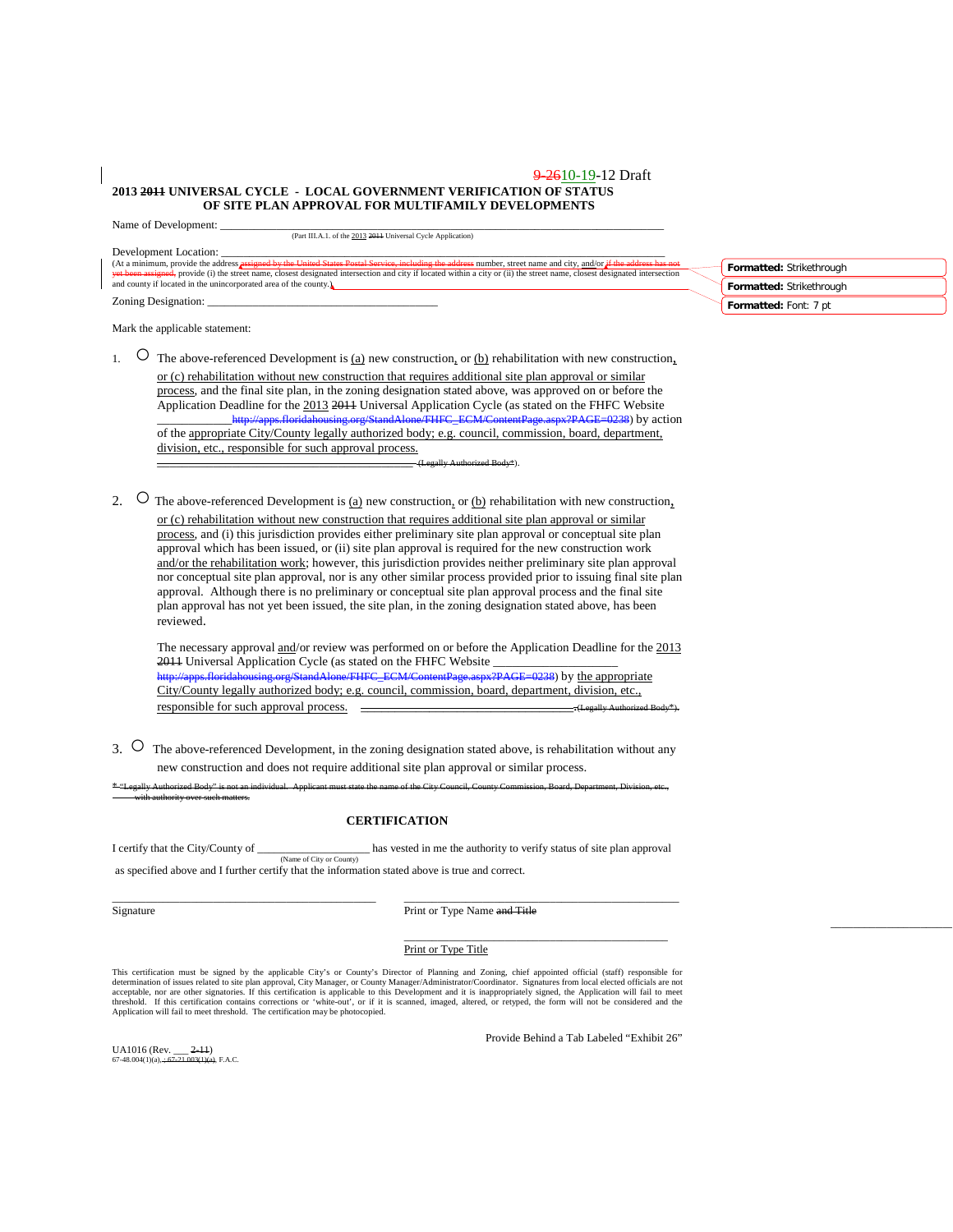#### **2013 2011 UNIVERSAL CYCLE - LOCAL GOVERNMENT VERIFICATION OF STATUS OF PLAT APPROVAL FOR SINGLE-FAMILY RENTAL DEVELOPMENTS**

Name of Development:

(Part III.A.1. of the 2013 2011 Universal Cycle Application)

Development Location:<br>(At a minimum, provide the address assigned by the United States Postal Service, including the address number, street name and city, and/or if the address has not<br>yet been assigned, provide (i) the st

Mark the applicable statement:

- 1.  $\circ$  The above-referenced Development is (a) new construction, or (b) rehabilitation with new construction, or (c) rehabilitation without new construction that requires additional site plan approval or similar process, and the final plat was approved on or before the Application Deadline for the 2013 2011 Universal Application Cycle (as stated on the FHFC Website [http://apps.floridahousing.org/StandAlone/FHFC\\_ECM/ContentPage.aspx?PAGE=023](http://apps.floridahousing.org/StandAlone/FHFC_ECM/ContentPage.aspx?PAGE=0238) [8\)](http://apps.floridahousing.org/StandAlone/FHFC_ECM/ContentPage.aspx?PAGE=0238) by action of the appropriate City/County legally authorized body; e.g. council, commission, board, department, division, etc., responsible for such approval process. \_\_\_\_\_\_\_\_\_\_\_\_\_\_\_\_\_\_\_\_(Legally Authorized Body\*).
- 2. O The above-referenced Development is new construction or rehabilitation with new construction and the preliminary or conceptual plat was approved on or before the Application Deadline for the 2013 2011 Universal Application Cycle (as stated on the FHFC Website

http://apps.floridahousing.org/StandAlone/FHFC\_ECM/ContentPag [e.aspx?PAGE=0238\)](http://apps.floridahousing.org/StandAlone/FHFC_ECM/ContentPage.aspx?PAGE=0238) by action of the appropriate City/County legally authorized body; e.g. council, commission, board, department, division, etc., responsible for such approval process. \_\_\_\_\_\_\_\_\_\_\_\_\_\_\_\_\_\_\_\_\_\_\_\_\_(Legally Authorized Body\*)

3. ○ The above-referenced Development is rehabilitation without any new construction and does not require additional plat approval.

\* "Legally Authorized Body" is not an individual. Applicant must state the name of the City Council, County Commission, Board, Department, Division, etc., with authority over such matters.

### **CERTIFICATION**

I certify that the City/County of \_\_\_\_\_\_\_\_\_\_\_\_\_\_\_\_\_\_\_\_\_\_\_\_\_\_ has vested in me the authority to (Name of City or County)

\_\_\_\_\_\_\_\_\_\_\_\_\_\_\_\_\_\_\_\_\_\_\_\_\_\_\_\_\_\_\_\_\_\_ \_\_\_\_\_\_\_\_\_\_\_\_\_\_\_\_\_\_\_\_\_\_\_\_\_\_\_\_\_\_\_\_\_\_\_

verify status of plat approval as specified above and I further certify that the information above is true and correct.

Signature Print or Type Name

#### Print or Type Title

\_\_\_\_\_\_\_\_\_\_\_\_\_\_\_\_\_\_\_\_\_\_\_\_\_\_\_\_\_\_\_\_\_\_\_

This certification must be signed by the applicable City's or County's Director of Planning and Zoning, chief appointed official (staff) responsible for determination of issues related to plat approval, City Manager, or County Manager/Administrator/Coordinator. Signatures<br>from local elected officials are not acceptable, nor are other signatories. If this ce inappropriately signed, the Application will fail to meet threshold.

If this certification contains corrections or 'white-out', or if it is scanned, imaged, altered, or retyped, the form will not be considered and the Application will fail to meet threshold. The certification may be photocopied.

UA1016 (Rev. \_\_\_ <del>2-11</del>)<br>67-48.004(1)(a), <del>; 67-21.003(1)(a)</del>, F.A.C.

Provide Behind a Tab Labeled "Exhibit 26"

**Formatted:** Strikethrough **Formatted:** Strikethrough **Formatted:** Font: 7 pt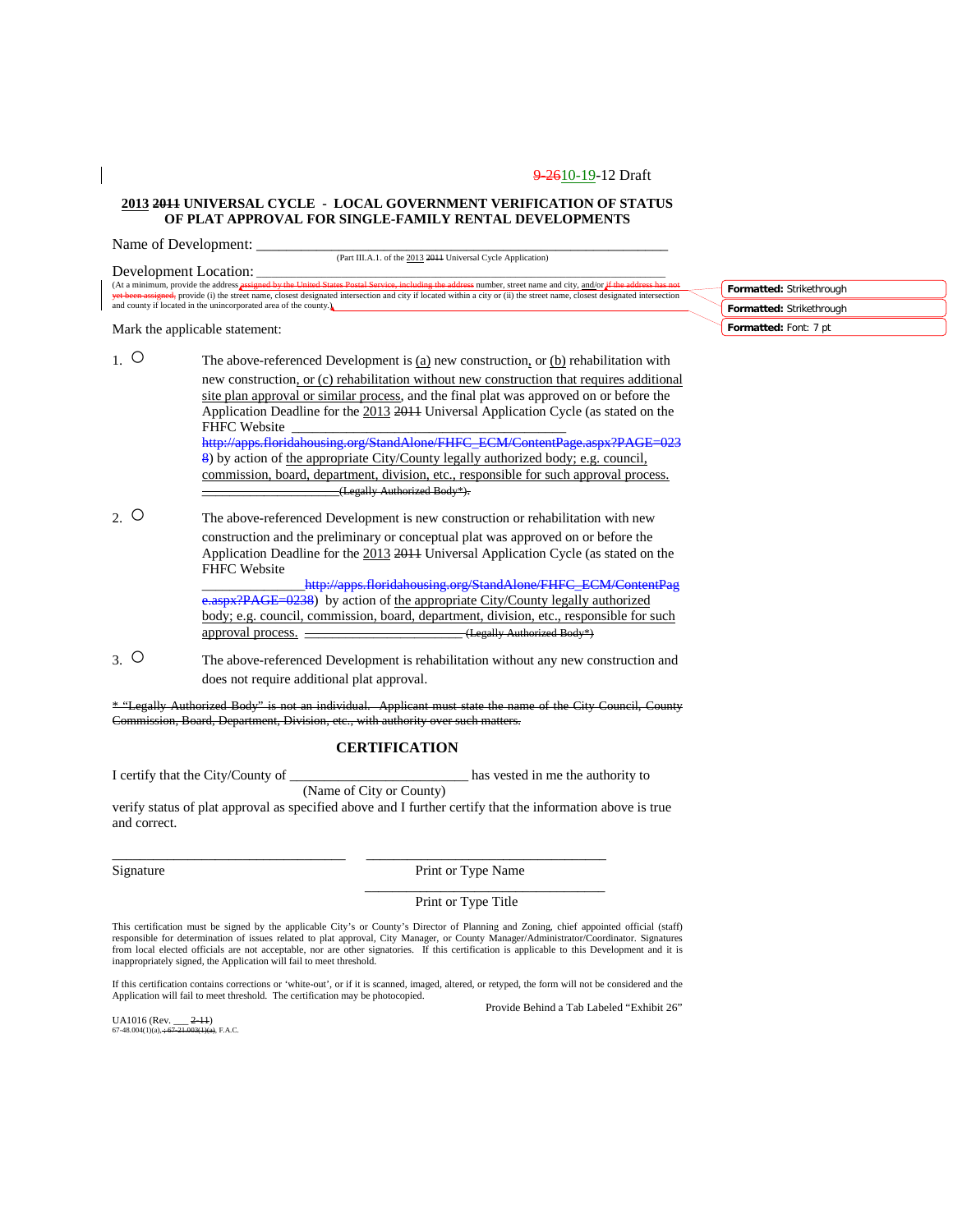### **2013 2011 UNIVERSAL CYCLE - VERIFICATION OF AVAILABILITY OF INFRASTRUCTURE - ELECTRICITY**

| Name of Development:                                                                                                                                                                                                                                                                                                                             |                          |
|--------------------------------------------------------------------------------------------------------------------------------------------------------------------------------------------------------------------------------------------------------------------------------------------------------------------------------------------------|--------------------------|
| (Part III.A.1. of the 2013 2014 Universal Cycle Application)                                                                                                                                                                                                                                                                                     |                          |
| Development Location:                                                                                                                                                                                                                                                                                                                            |                          |
| (At a minimum, provide the address assigned by the United States Postal Service, including the address number, street name and city, and/or if the address has not<br>vet been assigned, provide (i) the street name, closest designated intersection and city if located within a city or (ii) the street name, closest designated intersection | Formatted: Strikethrough |
| and county if located in the unincorporated area of the county.                                                                                                                                                                                                                                                                                  | Formatted: Strikethrough |
| The undersigned service provider confirms that on or before the Application Deadline for the 2013                                                                                                                                                                                                                                                | Formatted: Font: 7 pt    |
| 2011 Universal Application Cycle (as stated on the FHFC Website                                                                                                                                                                                                                                                                                  |                          |

[http://apps.floridahousing.org/StandAlone/FHFC\\_ECM/ContentPage.aspx?PAGE=0238\)](http://apps.floridahousing.org/StandAlone/FHFC_ECM/ContentPage.aspx?PAGE=0238) :

- 1. Electricity is available to the proposed Development.
- 2. There are no impediments to the proposed Development for obtaining electric service other than payment of hook-up or installation fees, line extensions to be paid for by the Applicant in connection with the construction of the Development, or other such routine administrative procedure.
- 3. To the best of our knowledge, no variance or local hearing is required to make electricity available to the proposed Development.
- 4. To the best of our knowledge, there are no moratoriums pertaining to electric service which are applicable to the proposed Development.

#### **CERTIFICATION**

\_\_\_\_\_\_\_\_\_\_\_\_\_\_\_\_\_\_\_\_\_\_\_\_\_\_\_\_\_\_\_\_\_\_\_\_\_\_\_\_ \_\_\_\_\_\_\_\_\_\_\_\_\_\_\_\_\_\_\_\_\_\_\_\_\_\_\_\_\_\_\_\_

 $\_$  ,  $\_$  ,  $\_$  ,  $\_$  ,  $\_$  ,  $\_$  ,  $\_$  ,  $\_$  ,  $\_$  ,  $\_$  ,  $\_$  ,  $\_$  ,  $\_$  ,  $\_$  ,  $\_$  ,  $\_$  ,  $\_$  ,  $\_$  ,  $\_$  ,  $\_$ 

\_\_\_\_\_\_\_\_\_\_\_\_\_\_\_\_\_\_\_\_\_\_\_\_\_\_\_\_\_\_\_\_\_\_\_\_\_\_\_\_ \_\_\_\_\_\_\_\_\_\_\_\_\_\_\_\_\_\_\_\_\_\_\_\_\_\_\_\_\_\_\_\_

I certify that the foregoing information is true and correct.

Signature Name of Entity Providing Service

Print or Type Name Address (street address, city, state)

Print or Type Title

\_\_\_\_\_\_\_\_\_\_\_\_\_\_\_\_\_\_\_\_\_\_\_\_\_\_\_\_\_\_\_\_\_\_ Telephone Number (including area code)

This certification may not be signed by the Applicant, by any related parties of the Applicant, or by any Principals or Financial Beneficiaries of the Applicant. In addition, signatures from local elected officials are not acceptable. If the certification is applicable to this Development and it is inappropriately signed, the Application will fail threshold.

If this certification contains corrections or 'white-out', or if it is scanned, imaged, altered, or retyped, the form will not be considered and the Application will fail to meet threshold. The certification may be photocopied.

Provide Behind a Tab Labeled "Exhibit 28"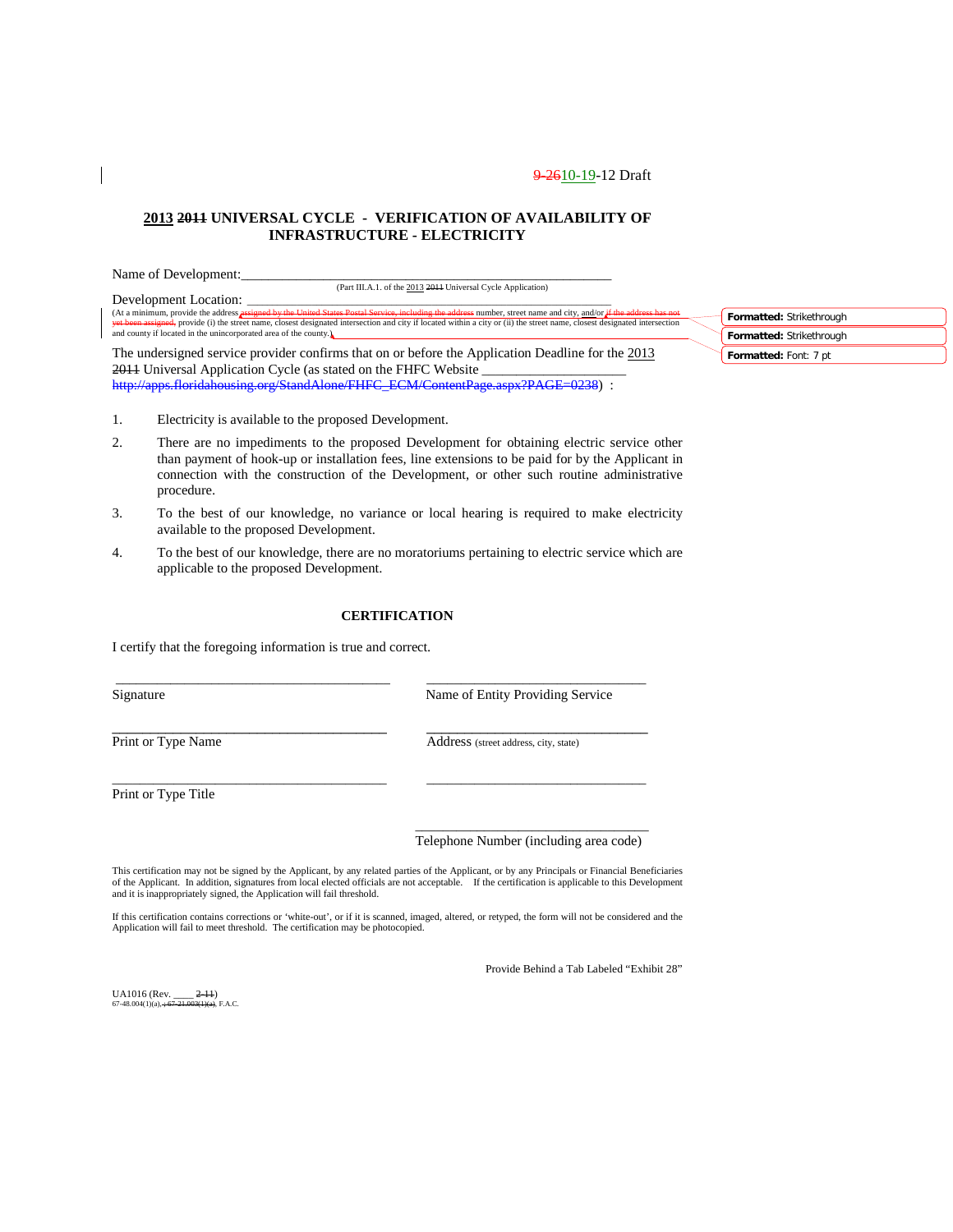#### **2013 2011 UNIVERSAL CYCLE - VERIFICATION OF AVAILABILITY OF INFRASTRUCTURE - WATER**

Name of Development:

(Part III.A.1. of the 2013 2011 Universal Cycle Application)

Development Location:<br>(At a minimum, provide the address assigned by the United States Postal Service, including the address number, street name and city, and/or if the address has not<br>yet been assigned, provide (i) the st

The undersigned service provider confirms that on or before the Application Deadline for the 2013 2011 Universal Application Cycle (as stated on the FHFC Website [http://apps.floridahousing.org/StandAlone/FHFC\\_ECM/ContentPage.aspx?PAGE=0238\)](http://apps.floridahousing.org/StandAlone/FHFC_ECM/ContentPage.aspx?PAGE=0238) :

**Formatted:** Strikethrough **Formatted:** Strikethrough **Formatted:** Font: 7 pt

- 1. Potable water is available to the proposed Development.
- 2. There are no impediments to the proposed Development for obtaining potable water service other than payment of hook-up or installation fees, line extensions to be paid for by the Applicant in connection with the construction of the Development, or other such routine administrative procedure.
- 3. To the best of our knowledge, no variance or local hearing is required to make potable water available to the proposed Development.
- 4. To the best of our knowledge, there are no moratoriums pertaining to potable water which are applicable to the proposed Development.

### **CERTIFICATION**

\_\_\_\_\_\_\_\_\_\_\_\_\_\_\_\_\_\_\_\_\_\_\_\_\_\_\_\_\_\_\_\_\_\_\_\_\_\_\_\_\_\_\_\_\_\_\_\_\_\_\_\_ \_\_\_\_\_\_\_\_\_\_\_\_\_\_\_\_\_\_\_\_\_\_\_\_\_\_\_\_\_\_\_\_\_\_\_\_\_\_\_\_\_\_\_\_\_\_\_\_\_\_\_\_\_\_

\_\_\_\_\_\_\_\_\_\_\_\_\_\_\_\_\_\_\_\_\_\_\_\_\_\_\_\_\_\_\_\_\_\_ \_\_\_\_\_\_\_\_\_\_\_\_\_\_\_\_\_\_\_\_\_\_\_\_\_\_\_\_\_\_\_\_\_\_\_\_\_\_\_

\_\_\_\_\_\_\_\_\_\_\_\_\_\_\_\_\_\_\_\_\_\_\_\_\_\_\_\_\_\_\_\_\_\_ \_\_\_\_\_\_\_\_\_\_\_\_\_\_\_\_\_\_\_\_\_\_\_\_\_\_\_\_\_\_\_\_\_\_\_\_\_\_\_

I certify that the foregoing information is true and correct.

Signature Name of Entity Providing Service

Print or Type Name Address (street address, city, state)

Print or Type Title

\_\_\_\_\_\_\_\_\_\_\_\_\_\_\_\_\_\_\_\_\_\_\_\_\_\_\_\_\_\_\_\_\_\_\_\_\_\_\_ Telephone Number (including area code)

This certification may not be signed by the Applicant, by any related parties of the Applicant, or by any Principals or Financial Beneficiaries of the Applicant. In addition, signatures from local elected officials are not acceptable. If the certification is applicable to this Development and it is inappropriately signed, the Application will fail threshold.

If this certification contains corrections or 'white-out', or if it is scanned, imaged, altered, or retyped, the form will not be considered and the Application will fail to meet threshold. The certification may be photocopied.

Provide Behind a Tab Labeled "Exhibit 29"

UA1016 (Rev.  $2-11$ )  $67-48.004(1)(a), +6$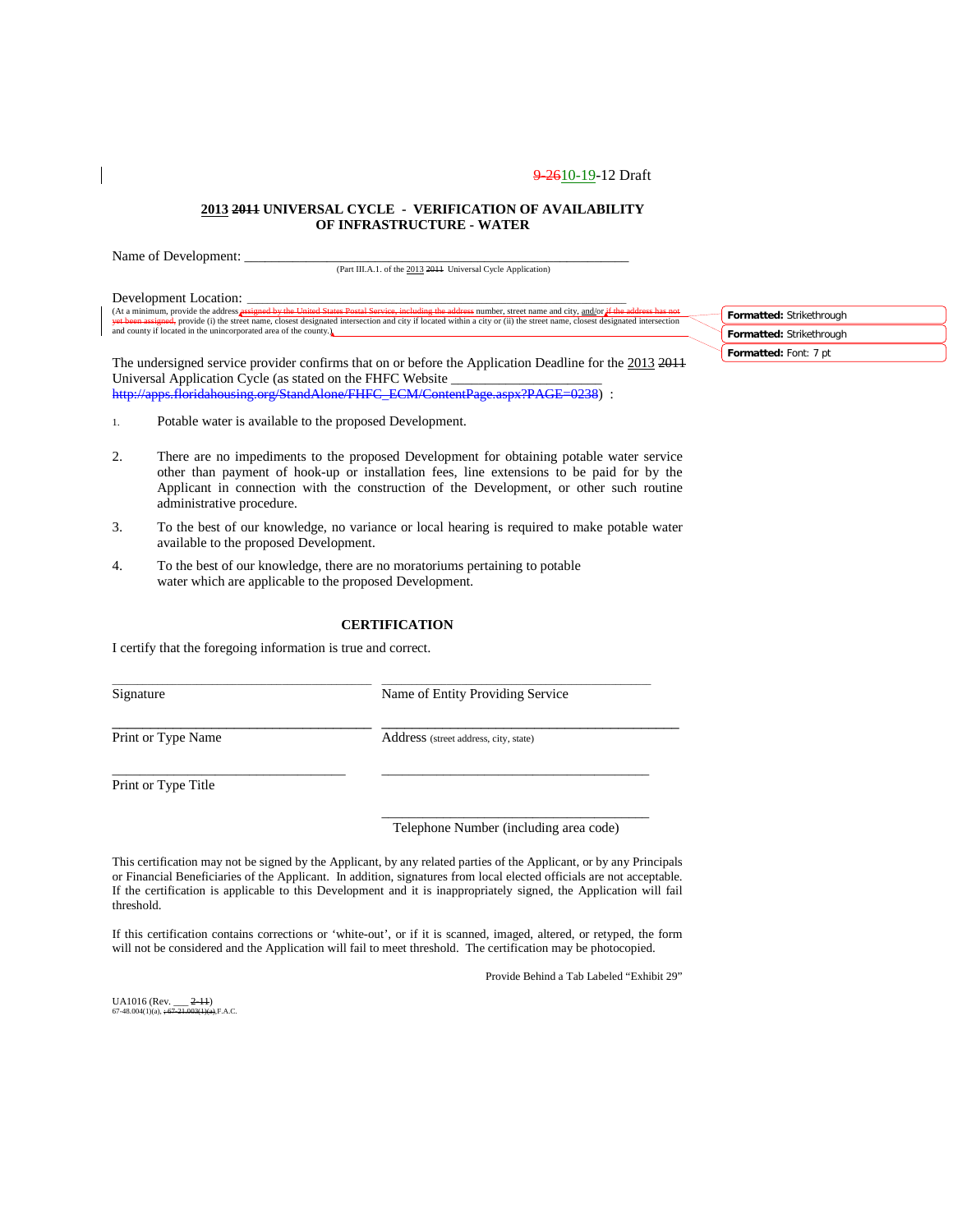#### **2013 2011 UNIVERSAL CYCLE - VERIFICATION OF AVAILABILITY OF INFRASTRUCTURE - SEWER CAPACITY, PACKAGE TREATMENT, OR SEPTIC TANK**

Name of Development:

(Part III.A.1. of the 2013 2011 Universal Cycle Application)

Development Location:

(At a minimum, provide the address <mark>assigned by the United States Postal Service, including the address number</mark>, street name and city, and/or i<del>f the address has not</del><br><del>yet been assigned,</del> provide (i) the street name, close **And county if located in the unincorporated area of the county.** 

The undersigned service provider or permitting authority confirms that on or before the Application Deadline for the 2013 2014 Universal Application Cycle (as stated on the FHFC Website [http://apps.floridahousing.org/StandAlone/FHFC\\_ECM/ContentPage.aspx?PAGE=0238\)](http://apps.floridahousing.org/StandAlone/FHFC_ECM/ContentPage.aspx?PAGE=0238)

- 1. Sewer Capacity, Package Treatment, or Septic Tank is available to the proposed Development.
- 2. There are no impediments to the proposed Development for obtaining the specified waste treatment service other than payment of hook-up or installation fees, line extensions to be paid for by the Applicant in connection with the construction of the Development, or other such routine administrative procedure.
- 3. To the best of our knowledge, no variance or local hearing is required to make this service available to the proposed Development.
- 4. To the best of our knowledge, there are no moratoriums pertaining to this service, which are applicable to the proposed Development.

#### **CERTIFICATION**

\_\_\_\_\_\_\_\_\_\_\_\_\_\_\_\_\_\_\_\_\_\_\_\_\_\_\_\_\_\_\_\_\_\_\_\_\_\_\_\_\_\_\_\_\_\_\_\_\_\_\_\_ \_\_\_\_\_\_\_\_\_\_\_\_\_\_\_\_\_\_\_\_\_\_\_\_\_\_\_\_\_\_\_\_\_\_\_\_\_\_\_\_\_\_\_\_\_\_

 $\_$  ,  $\_$  ,  $\_$  ,  $\_$  ,  $\_$  ,  $\_$  ,  $\_$  ,  $\_$  ,  $\_$  ,  $\_$  ,  $\_$  ,  $\_$  ,  $\_$  ,  $\_$  ,  $\_$  ,  $\_$  ,  $\_$  ,  $\_$  ,  $\_$ 

\_\_\_\_\_\_\_\_\_\_\_\_\_\_\_\_\_\_\_\_\_\_\_\_\_\_\_\_\_\_\_\_\_\_\_\_\_\_ \_\_\_\_\_\_\_\_\_\_\_\_\_\_\_\_\_\_\_\_\_\_\_\_\_\_\_\_\_\_\_\_\_\_\_\_

I certify that the foregoing information is true and correct.

Signature Name of Entity Providing Service

Print or Type Name Address (street address, city, state)

Print or Type Title

#### Telephone Number (including area code)

\_\_\_\_\_\_\_\_\_\_\_\_\_\_\_\_\_\_\_\_\_\_\_\_\_\_\_\_\_\_\_\_\_\_\_\_\_\_\_

This certification may not be signed by the Applicant, by any related parties of the Applicant, or by any Principals or Financial Beneficiaries<br>of the Applicant. In addition, signatures from local elected officials are not and it is inappropriately signed, the Application will fail threshold.

If this certification contains corrections or 'white-out', or if it is scanned, imaged, altered, or retyped, the form will not be considered and the Application will fail to meet threshold. The certification may be photocopied.

Provide Behind a Tab Labeled "Exhibit 30"

UA1016 (Rev. \_\_\_\_ <del>2-11</del>)<br>67-48.004(1)(a), <del>; 67-21.003(1)(a)</del>,F.A.C.

**Formatted:** Strikethrough **Formatted:** Strikethrough **Formatted:** Font: 7 pt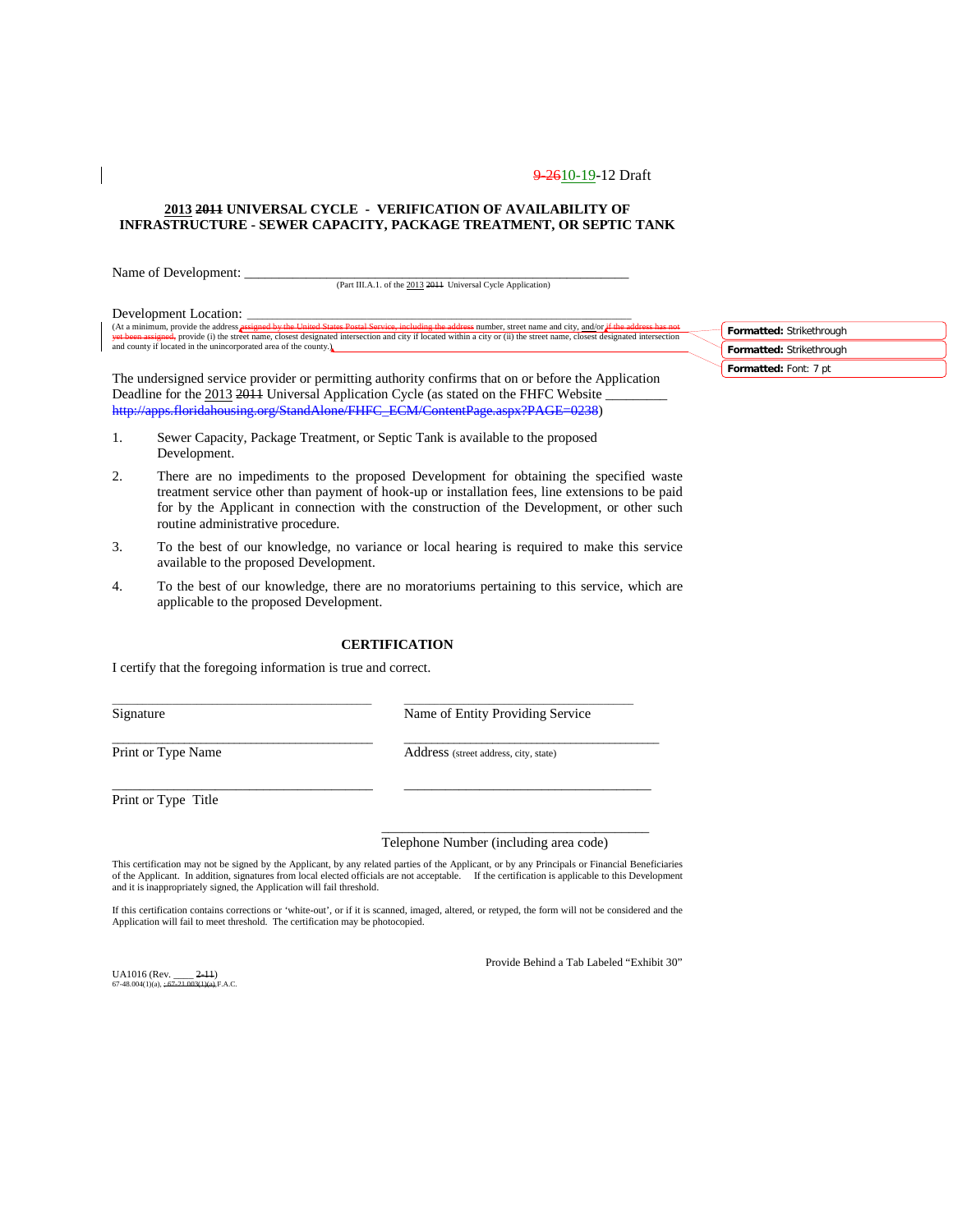#### **2013 2011 UNIVERSAL CYCLE - VERIFICATION OF AVAILABILITY OF INFRASTRUCTURE - ROADS**

Name of Development: (Part III.A.1. of the 2013 2011 Universal Cycle Application)

Development Location: (At a minimum, provide the address <mark>assigned by the United States Postal Service, including the address number</mark>, street name and city, and/or i<del>f the address has not</del><br><del>yet been assigned,</del> provide (i) the street name, close **And county if located in the unincorporated area of the county.** 

The undersigned local government representative confirms that on or before the Application Deadline for the 2013 2011 Universal Application Cycle (as stated on the FHFC Website [http://apps.floridahousing.org/StandAlone/FHFC\\_ECM/ContentPage.aspx?PAGE=0238\)](http://apps.floridahousing.org/StandAlone/FHFC_ECM/ContentPage.aspx?PAGE=0238):

- 1. Existing paved roads provide access to the proposed Development or paved roads will be constructed as part of the proposed Development.
- 2. There are no impediments to the proposed Development using the roads other than payment of impact fees or providing curb cuts, turn lanes, signalization, or securing required final approvals and permits for the proposed Development.
- 3. The execution of this verification is not a granting of traffic concurrency approval for the proposed Development.
- 4. To the best of our knowledge, there are no moratoriums pertaining to road usage which are applicable to the proposed Development.

### **CERTIFICATION**

\_\_\_\_\_\_\_\_\_\_\_\_\_\_\_\_\_\_\_\_\_\_\_\_\_\_\_\_\_\_\_\_\_\_\_\_\_\_ \_\_\_\_\_\_\_\_\_\_\_\_\_\_\_\_\_\_\_\_\_\_\_\_\_\_\_\_\_\_\_\_\_\_\_\_\_\_\_

\_\_\_\_\_\_\_\_\_\_\_\_\_\_\_\_\_\_\_\_\_\_\_\_\_\_\_\_\_\_\_\_\_\_\_\_\_\_ \_\_\_\_\_\_\_\_\_\_\_\_\_\_\_\_\_\_\_\_\_\_\_\_\_\_\_\_\_\_\_\_\_\_\_

I certify that the foregoing information is true and correct.

Signature Name of Local Government

\_\_\_\_\_\_\_\_\_\_\_\_\_\_\_\_\_\_\_\_\_\_\_\_\_\_\_\_\_\_\_\_\_\_ \_\_\_\_\_\_\_\_\_\_\_\_\_\_\_\_\_\_\_\_\_\_\_\_\_\_\_\_\_\_\_\_ Print or Type Name Address (street address, city, state)

Print or Type Title

### Telephone Number (including area code)

\_\_\_\_\_\_\_\_\_\_\_\_\_\_\_\_\_\_\_\_\_\_\_\_\_\_\_\_\_\_\_\_\_\_\_\_\_\_\_

This certification may not be signed by the Applicant, by any related parties of the Applicant, or by any Principals or Financial Beneficiaries of the Applicant. In addition, signatures from local elected officials are not acceptable. If the certification is applicable to this Development and it is inappropriately signed, the Application will fail threshold.

If this certification contains corrections or 'white-out', or if it is scanned, imaged, altered, or retyped, the form will not be considered and the Application will fail to meet threshold. The certification may be photocopied.

UA1016 (Rev. \_\_\_\_ <del>2-11</del>)<br>67-48.004(1)(a), <del>; 67-21.003(1)(a)</del>,F.A.C.

Provide Behind a Tab Labeled "Exhibit 31"

| Formatted: Strikethrough |
|--------------------------|
| Formatted: Strikethrough |
| Formatted: Font: 7 pt    |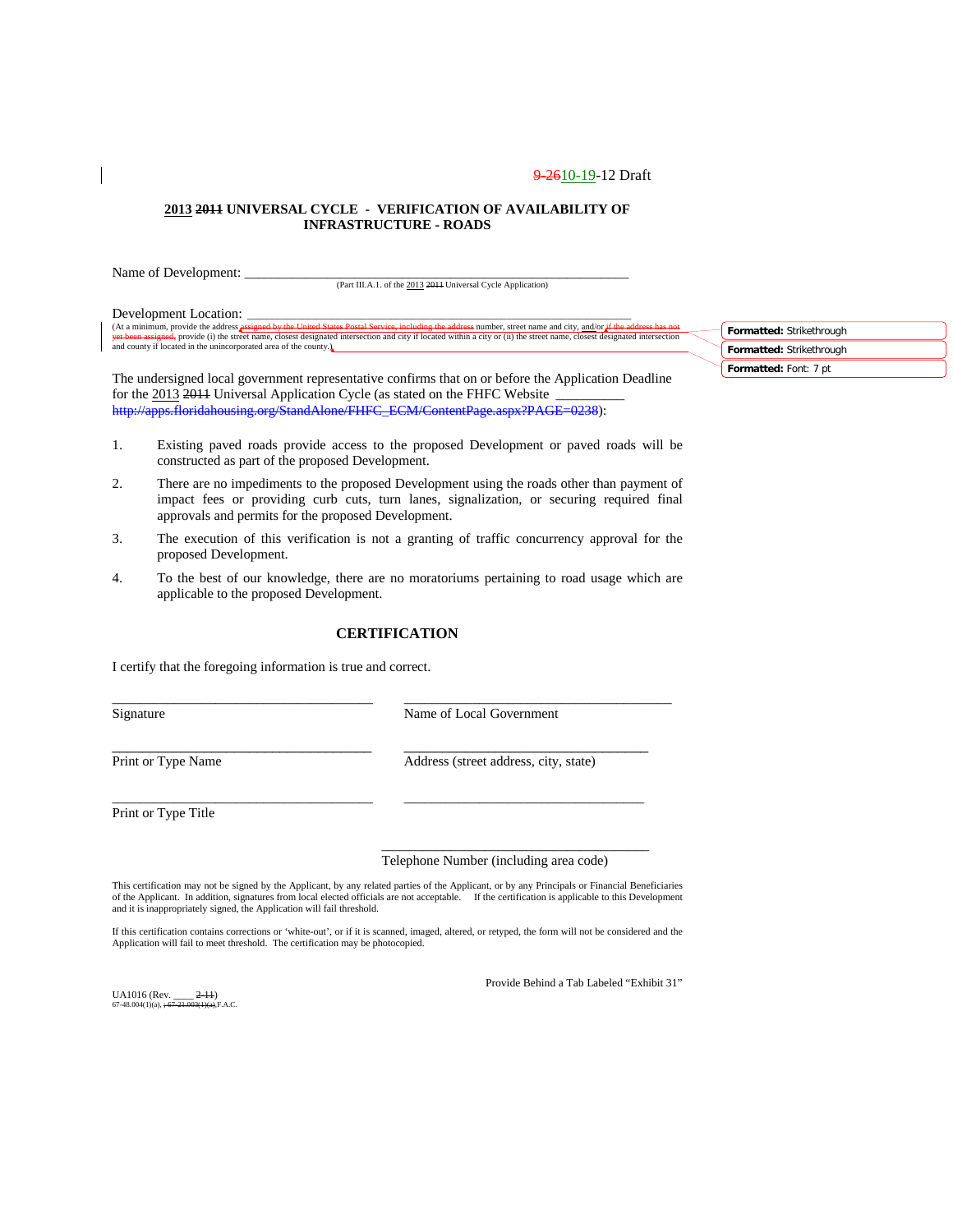#### 9-2610-19-12 Draft **2013 2011 UNIVERSAL CYCLE - LOCAL GOVERNMENT VERIFICATION THAT DEVELOPMENT IS CONSISTENT WITH ZONING AND LAND USE REGULATIONS**

|             | Name of Development:                                                                                                                                                                                                                                                                                                                                                                                                                                  |                                                                               |
|-------------|-------------------------------------------------------------------------------------------------------------------------------------------------------------------------------------------------------------------------------------------------------------------------------------------------------------------------------------------------------------------------------------------------------------------------------------------------------|-------------------------------------------------------------------------------|
|             | (Part III.A.1. of the 2013 2014 Universal Cycle Application)                                                                                                                                                                                                                                                                                                                                                                                          |                                                                               |
|             | Development Location:<br>(At a minimum, provide the address <i>assigned by the United States Postal Service</i> , including the address number, street name and city, and/or if the address has not<br>yet been assigned, provide (i) the street name, closest designated intersection and city if located within a city or (ii) the street name, closest designated intersection<br>and county if located in the unincorporated area of the county.) | Formatted: Strikethrough<br>Formatted: Strikethrough<br>Formatted: Font: 7 pt |
| (1)         | The undersigned Local Government official confirms that on or before the Application Deadline for the<br>2013 2014 Universal Application Cycle (as stated on the FHFC Website<br>http://apps.floridahousing.org/StandAlone/FHFC_ECM/ContentPage.aspx?PAGE=0238):<br>The number of units (not buildings) allowed for this development site (if restricted) is:                                                                                         |                                                                               |
|             | if a PUD, the number of units (not buildings) allowed per development site is:                                                                                                                                                                                                                                                                                                                                                                        | Formatted: Not Strikethrough                                                  |
|             | $\sigma$<br>if not a PUD and development site is subject to existing special use or similar permit, number of units allowed for<br>this development site is: _______ ; and                                                                                                                                                                                                                                                                            | Formatted: Not Strikethrough                                                  |
| $(1)$ $(2)$ | The zoning designation for the above-referenced Development location site is<br>: and                                                                                                                                                                                                                                                                                                                                                                 |                                                                               |
| $(2)$ (3)   | The proposed number of units and intended use are is consistent with current land use regulations and the referenced<br>zoning designation or, if the Development consists of rehabilitation, the intended use is allowed as a legally non-<br>conforming use. To the best of my knowledge, there are no additional land use regulation hearings or approvals                                                                                         |                                                                               |

#### **CERTIFICATION**

required to obtain the zoning classification or density described herein. Assuming compliance with the applicable land use regulations, there are no known conditions which would preclude construction or rehabilitation (as the case

I certify that the City/County of  $\qquad$  has vested in me the authority (Name of City/County)

may be) of the referenced Development on the proposed site.

to verify consistency with local land use regulations and the zoning designation specified above or, if the Development consists of rehabilitation, the intended use is allowed as a "legally non-conforming use" and I further certify that the foregoing information is true and correct. In addition, if the proposed Development site is in the Florida Keys Area as defined in Rule Chapters 67-21 and 67-48, F.A.C., I further certify that the Applicant has obtained the necessary Rate of Growth Ordinance (ROGO) allocations from the Local Government.

\_\_\_\_\_\_\_\_\_\_\_\_\_\_\_\_\_\_\_\_\_\_\_\_\_\_\_\_\_\_\_\_\_\_\_\_\_\_\_\_\_\_\_\_ \_\_\_\_\_\_\_\_\_\_\_\_\_\_\_\_\_\_\_\_\_\_\_\_\_\_\_\_\_\_\_\_\_\_\_\_\_\_\_\_

Signature Print or Type Name

#### Print or Type Title

This certification must be signed by the applicable City's or County's Director of Planning and Zoning, chief appointed official (staff) responsible for determination of issues related to comprehensive planning and zoning, applicable to this Development and it is inappropriately signed, the Application will fail to meet threshold.

If this certification contains corrections or 'white-out', or if it is scanned, imaged, altered, or retyped, the form will not be considered and the Application will fail to meet threshold. The certification may be photocopied.

Provide Behind a Tab Labeled "Exhibit 32"

\_\_\_\_\_\_\_\_\_\_\_\_\_\_\_\_\_\_\_\_\_\_\_\_\_\_\_\_\_\_\_\_\_\_\_\_\_\_\_\_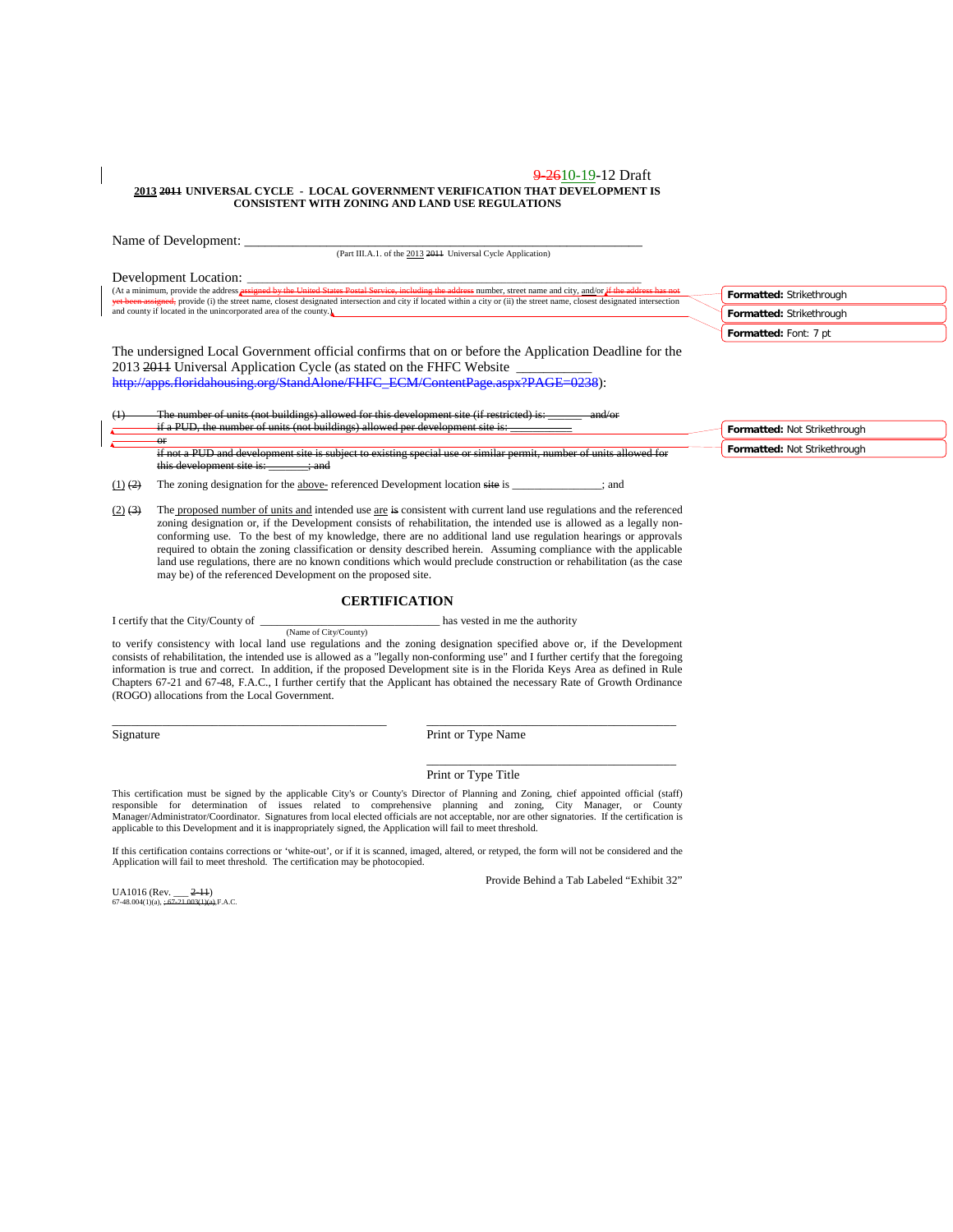#### **2013 2011 UNIVERSAL CYCLE - LOCAL GOVERNMENT VERIFICATION THAT PERMITS ARE NOT REQUIRED FOR THIS DEVELOPMENT**

Name of Development: \_

(Part III.A.1. of the 2013 2011 Universal Cycle Application)

Development Location:

(At a minimum, provide the address <mark>assigned by the United States Postal Service, including the address number</mark>, street name and city, and/or i<del>f the address has not</del><br><del>yet been assigned,</del> provide (i) the street name, close and county if located in the unincorporated area of the county. **Formatted:** Strikethrough **Formatted:** Strikethrough

Building permits: If no building permits are required for the rehabilitation of the referenced Development site, complete the following certification:

### **CERTIFICATION**

I certify that the foregoing information is true and correct and that the City/County of  $\frac{N_{\text{dimer of City}/\text{Country}}}{N_{\text{dimer of City}/\text{Country}}}$ 

has vested in me the authority to verify that the rehabilitation of the referenced Development site does not require the issuance of building permits. In addition, if the proposed Development site is in the Florida Keys Area as defined in Rule Chapters 67-21 and 67-48, F.A.C., I further certify that the Applicant has obtained the necessary Rate of Growth Ordinance (ROGO) allocations from the Local Government.

\_\_\_\_\_\_\_\_\_\_\_\_\_\_\_\_\_\_\_\_\_\_\_\_\_\_\_\_\_\_\_\_\_\_\_\_\_\_\_\_ \_\_\_\_\_\_\_\_\_\_\_\_\_\_\_\_\_\_\_\_\_\_\_\_\_\_\_\_\_\_\_\_\_\_\_\_

| Signature |  |
|-----------|--|
|           |  |

Print or Type Name

Print or Type Title

\_\_\_\_\_\_\_\_\_\_\_\_\_\_\_\_\_\_\_\_\_\_\_\_\_\_\_\_\_\_\_\_\_\_\_\_

This certification must be signed by the applicable City's or County's Director of Planning and Zoning, chief appointed official (staff) responsible for determination of issues related to comprehensive planning and zoning, City Manager, or County Manager / Administrator / Coordinator. Signatures from local elected officials are not acceptable, nor are other signatories. If this certification is applicable to this Development and it is inappropriately signed, this Application will fail to meet threshold.

If this certification contains corrections or 'white-out', or if it is scanned, imaged, altered, or retyped, the form will not be considered and the Application will fail to meet threshold. The certification may be photocopied.

Provide Behind a Tab Labeled "Exhibit 32"

UA1016 (Rev.  $2-11$ )  $67-48.004(1)(a)$ 

**Formatted:** Font: 7 pt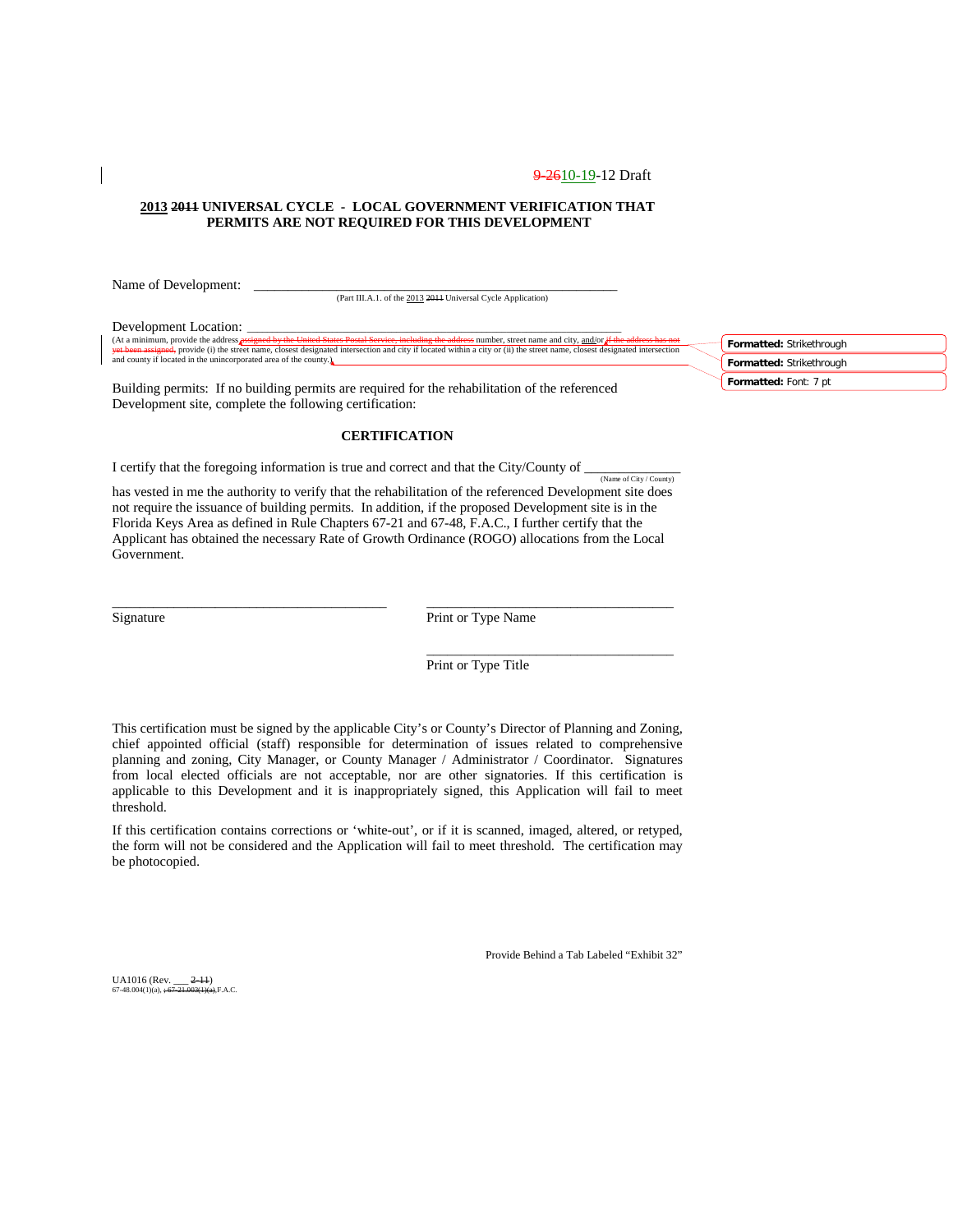#### 9-2610-19-12 Draft **2013 2011 UNIVERSAL CYCLE - VERIFICATION OF ENVIRONMENTAL SAFETY - PHASE I ENVIRONMENTAL SITE ASSESSMENT**

|                                                                | Name of Development:             |                                                                                                                                             | (Part III.A.1. of the 2013 2011 Universal Cycle Application)                                                                                                                                                                                                                                                                                     |                          |
|----------------------------------------------------------------|----------------------------------|---------------------------------------------------------------------------------------------------------------------------------------------|--------------------------------------------------------------------------------------------------------------------------------------------------------------------------------------------------------------------------------------------------------------------------------------------------------------------------------------------------|--------------------------|
|                                                                | Development Location:            |                                                                                                                                             |                                                                                                                                                                                                                                                                                                                                                  |                          |
|                                                                |                                  |                                                                                                                                             | (At a minimum, provide the address assigned by the United States Postal Service, including the address number, street name and city, and/or if the address has not<br>yet been assigned, provide (i) the street name, closest designated intersection and city if located within a city or (ii) the street name, closest designated intersection | Formatted: Strikethrough |
|                                                                |                                  | and county if located in the unincorporated area of the county.)                                                                            |                                                                                                                                                                                                                                                                                                                                                  | Formatted: Strikethrough |
|                                                                |                                  | referenced Development site was conducted by the undersigned environmental firm as of                                                       | As a representative of the firm that performed the Phase I Environmental Site Assessment (ESA), I certify that a Phase I ESA of the above<br>and                                                                                                                                                                                                 | Formatted: Font: 7 pt    |
|                                                                |                                  | such Phase I ESA meets the standards of ASTM Practice #E-1527-05.                                                                           | (Date of Phase I ESA - mm/dd/yyyy)                                                                                                                                                                                                                                                                                                               |                          |
|                                                                |                                  | Check all that apply in Items 1, 2 and 3 below:                                                                                             |                                                                                                                                                                                                                                                                                                                                                  |                          |
| 1.                                                             |                                  | condition changed since the date of the original Phase I ESA?                                                                               | If the Phase I ESA is over 12 months old from the Application Deadline for this Application, has the site's environmental                                                                                                                                                                                                                        |                          |
|                                                                | $\Box$<br>Yes                    | $\Box$ No                                                                                                                                   |                                                                                                                                                                                                                                                                                                                                                  |                          |
|                                                                |                                  |                                                                                                                                             | If "Yes", to demonstrate the condition of the site, the signatory must answer question $(1)$ or $(2)$ below:                                                                                                                                                                                                                                     |                          |
|                                                                |                                  | $\Box$ (1) an update to the original Phase I ESA was prepared on $\Box$                                                                     | (Date - mm/dd/yyyy)<br>(Date of update must be within 12 months of the Application Deadline for this Application), or                                                                                                                                                                                                                            |                          |
|                                                                |                                  | $\Box$ (2) a new Phase I ESA was prepared on $\Box$                                                                                         | (Date - mm/dd/yyyy)<br>(Date of new Phase I ESA must be within 12 months of the Application Deadline for this Application).                                                                                                                                                                                                                      |                          |
|                                                                |                                  |                                                                                                                                             | Note: The Corporation will not consider a Phase II ESA to be a substitute for the updated Ph. I ESA or new Ph. I ESA.                                                                                                                                                                                                                            |                          |
| 2.<br>indicate which of the following (Item a. or b.) applies: |                                  |                                                                                                                                             | If there are one or more existing buildings on the proposed site, the presence or absence of asbestos or asbestos containing<br>materials and lead based paint must be addressed either as a part of the Phase I ESA or as a separate report. The signatory must                                                                                 |                          |
|                                                                | a.<br>$\mathsf{L}$               | the Phase I ESA referenced above addresses the presence or absence of asbestos or asbestos containing materials and<br>lead based paint; or |                                                                                                                                                                                                                                                                                                                                                  |                          |
|                                                                | $\Box$ b.                        | incorporated by reference in the Phase I ESA.                                                                                               | separate report(s) addressing the presence or absence of asbestos or asbestos containing materials and lead-based paint have<br>been prepared and the undersigned has reviewed the separate report(s). Such separate report(s) may or may not be                                                                                                 |                          |
| 3.                                                             |                                  |                                                                                                                                             | If the Phase I ESA discloses potential problems (including, but not limited to asbestos or asbestos containing materials, lead-based<br>paint, radon gas, etc.) on the proposed site, the signatory must indicate which of the following (Item a., b., or c.) applies:                                                                           |                          |
|                                                                | ГI a.                            | or                                                                                                                                          | environmental safety conditions on the site require remediation and a plan that includes anticipated costs and estimated<br>time needed to complete the remediation has been prepared, either as a part of the Phase I ESA or as a separate report;                                                                                              |                          |
|                                                                | b.                               |                                                                                                                                             | a Phase II ESA is required or recommended (the firm that performed the Phase II ESA, even if it is the same firm that<br>prepared the Phase I ESA, MUST complete and execute the Phase II Environmental Site Assessment Verification); or                                                                                                        |                          |
|                                                                | $\vert \vert$ c.                 |                                                                                                                                             | although environmental safety conditions exist on the site, no remediation or further study is required or recommended.                                                                                                                                                                                                                          |                          |
|                                                                |                                  |                                                                                                                                             | <b>CERTIFICATION</b>                                                                                                                                                                                                                                                                                                                             |                          |
|                                                                |                                  | I certify that the foregoing information is true and correct.                                                                               |                                                                                                                                                                                                                                                                                                                                                  |                          |
|                                                                | Authorized Signature             |                                                                                                                                             | Name of Firm that Performed the Phase I ESA                                                                                                                                                                                                                                                                                                      |                          |
|                                                                |                                  |                                                                                                                                             |                                                                                                                                                                                                                                                                                                                                                  |                          |
|                                                                |                                  | Print or Type Name of Signatory                                                                                                             | Address of Environmental Firm (street address, city, state)                                                                                                                                                                                                                                                                                      |                          |
|                                                                | Print or Type Title of Signatory |                                                                                                                                             | Telephone Number Including Area Code                                                                                                                                                                                                                                                                                                             |                          |

This certification must be signed by a representative of the firm that performed the Phase I ESA for the proposed Development location. If<br>this certification contains corrections or 'white-out', or if it is scanned, imaged

UA1016 (Rev. <u>\_\_\_ 2-11)</u><br>67-48.004(1)(a), <del>; 67-21.003(1)(a)</del>, F.A.C.

 $\overline{\phantom{a}}$ 

Provide Behind a Tab Labeled "Exhibit 33"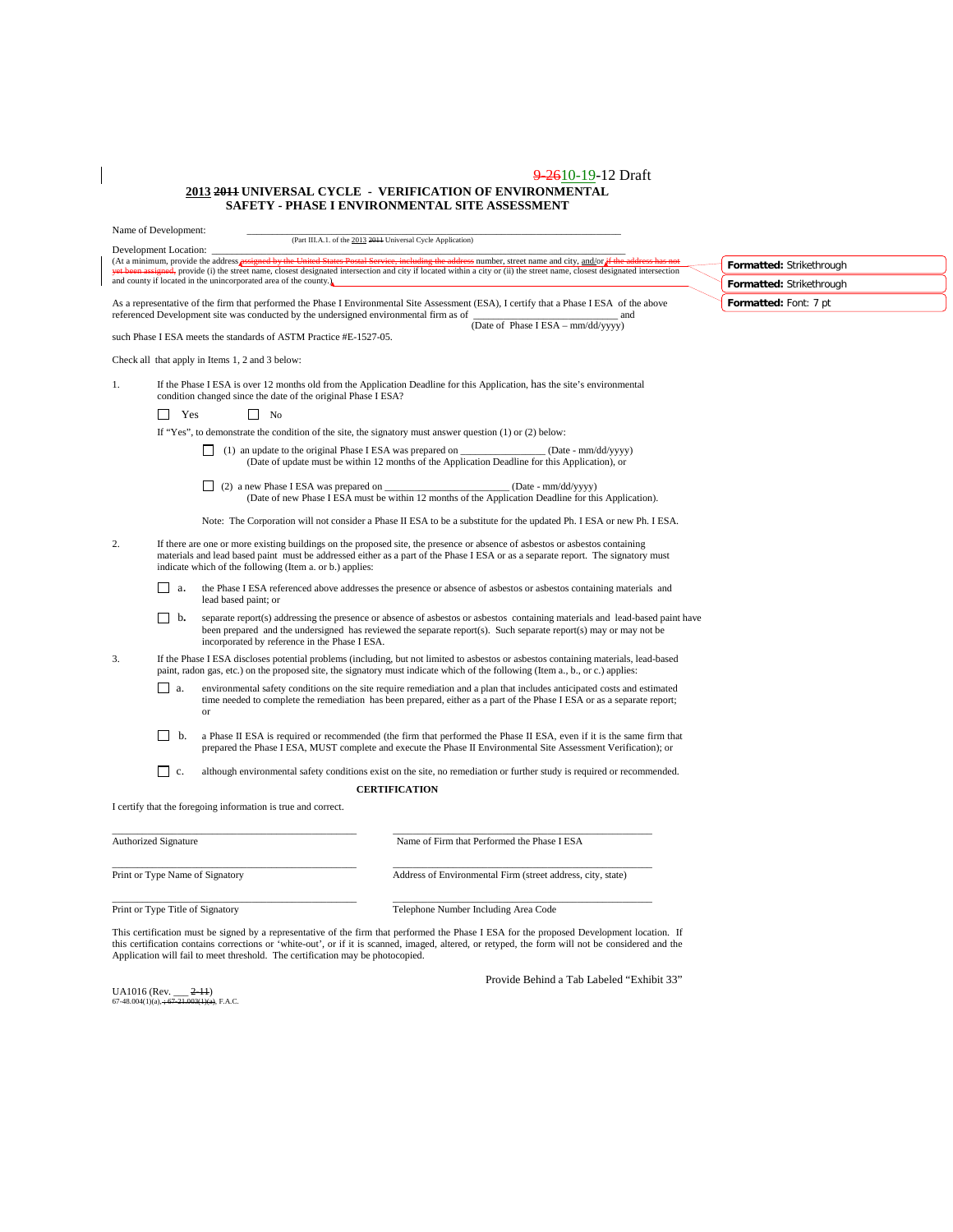### **2013 2011 UNIVERSAL CYCLE - VERIFICATION OF ENVIRONMENTAL SAFETY - PHASE II ENVIRONMENTAL SITE ASSESSMENT**

Name of Development:

(Part III.A.1. of the 2013 2011 Universal Cycle Application)

|               | Development Location:                                                                                                                                                                                                                                                                                                                                                     |                          |
|---------------|---------------------------------------------------------------------------------------------------------------------------------------------------------------------------------------------------------------------------------------------------------------------------------------------------------------------------------------------------------------------------|--------------------------|
|               | (At a minimum, provide the address assigned by the United States Postal Service, including the address number, street name and city, and/or if the address has not                                                                                                                                                                                                        | Formatted: Strikethrough |
|               | vet been assigned, provide (i) the street name, closest designated intersection and city if located within a city or (ii) the street name, closest designated intersection<br>and county if located in the unincorporated area of the county.                                                                                                                             | Formatted: Strikethrough |
| certify that: | As a representative of the firm that performed the Phase II Environmental Site Assessment (ESA), I                                                                                                                                                                                                                                                                        | Formatted: Font: 7 pt    |
| 1.            | A Phase II ESA of the above referenced Development location was required or recommended<br>by the Phase I ESA. The Phase II ESA was conducted by the undersigned environmental firm<br>as of $\frac{1}{2002}$ in accordance with ASTM Practice #E-1903-11 97(2002).<br>(Date of Phase II ESA - mm/dd/yyyy)                                                                |                          |
|               | If the Phase II ESA is over 12 months old from the Application Deadline for this Application,<br>has the site's environmental condition changed since the date of the Phase II ESA?                                                                                                                                                                                       |                          |
|               | Yes<br>No                                                                                                                                                                                                                                                                                                                                                                 |                          |
|               | If "Yes", to demonstrate the condition of the site, an update to the original Phase II ESA was<br>(Date of Update to Phase II ESA - mm/dd/yyyy*)                                                                                                                                                                                                                          |                          |
|               | Date of the update to the Phase II ESA, as stated above, must be within 12 months of the<br>∗<br>Application Deadline for this Application)                                                                                                                                                                                                                               |                          |
| 2.            | If the Phase II ESA disclosed potential problems (including, but not limited to asbestos or<br>asbestos containing materials, lead-based paint, radon gas, etc.) on the proposed site, a plan<br>that includes anticipated costs and estimated time needed to complete the remediation has been<br>prepared either as a part of the Phase II ESA or as a separate report. |                          |

#### **CERTIFICATION**

I certify that the foregoing information is true and correct.

\_\_\_\_\_\_\_\_\_\_\_\_\_\_\_\_\_\_\_\_\_\_\_\_\_\_\_\_\_\_\_\_\_\_\_ \_\_\_\_\_\_\_\_\_\_\_\_\_\_\_\_\_\_\_\_\_\_\_\_\_\_\_\_\_\_\_\_\_\_\_\_ Authorized Signature Name of Firm that Performed the Ph. II ESA \_\_\_\_\_\_\_\_\_\_\_\_\_\_\_\_\_\_\_\_\_\_\_\_\_\_\_\_\_\_\_\_\_\_\_ \_\_\_\_\_\_\_\_\_\_\_\_\_\_\_\_\_\_\_\_\_\_\_\_\_\_\_\_\_\_\_\_\_\_\_ Print or Type Name of Signatory Address of Environmental Firm (street address, city, state) \_\_\_\_\_\_\_\_\_\_\_\_\_\_\_\_\_\_\_\_\_\_\_\_\_\_\_\_\_\_\_\_\_\_\_ \_\_\_\_\_\_\_\_\_\_\_\_\_\_\_\_\_\_\_\_\_\_\_\_\_\_\_\_\_\_\_\_\_\_\_ Print or Type Title of Signatory Telephone Number Including Area Code

This certification must be signed by a representative of the firm that performed the Phase II ESA for the proposed Development location.If this certification contains corrections or 'white-out', or if it is scanned, imaged, altered, or retyped, the form will not be considered and the Application will fail to meet threshold. The certification may be photocopied.

Provide Behind a Tab Labeled "Exhibit 34"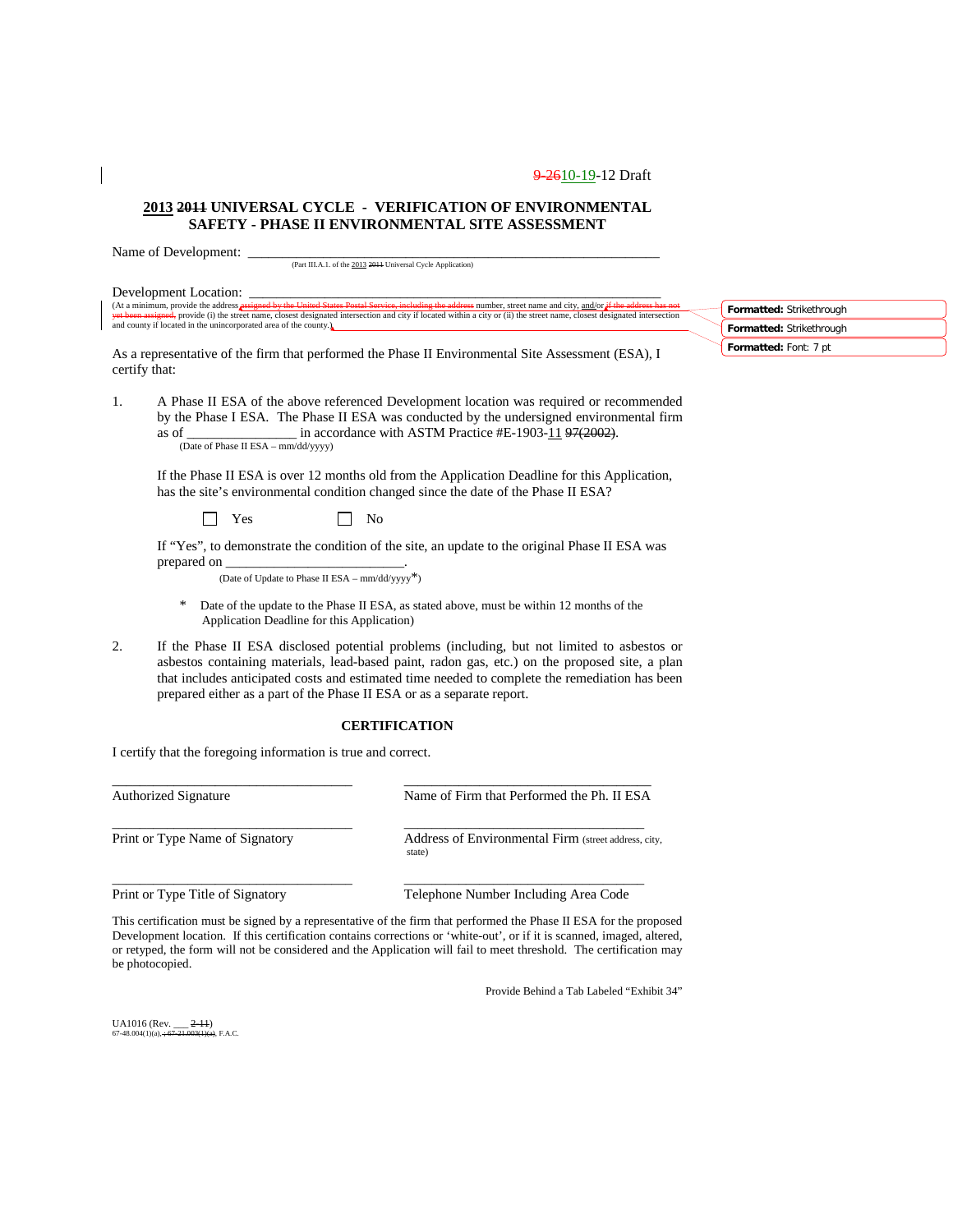#### **2013 2011 UNIVERSAL CYCLE - VERIFICATION OF INCLUSION IN LOCAL HOMELESS ASSISTANCE CONTINUUM OF CARE PLAN BY LEAD AGENCY**

Name of Development:

(Part III.A.1. of the 2013 2011 Universal Application)

| Development Location:                                                                                                                                                                                                                                                                                                                            |                          |
|--------------------------------------------------------------------------------------------------------------------------------------------------------------------------------------------------------------------------------------------------------------------------------------------------------------------------------------------------|--------------------------|
| (At a minimum, provide the address assigned by the United States Postal Service, including the address number, street name and city, and/or if the address has not<br>vet been assigned, provide (i) the street name, closest designated intersection and city if located within a city or (ii) the street name, closest designated intersection | Formatted: Strikethrough |
| and county if located in the unincorporated area of the county.                                                                                                                                                                                                                                                                                  | Formatted: Strikethrough |
| Catchment Area:                                                                                                                                                                                                                                                                                                                                  | Formatted: Font: 7 pt    |
| Lead Agency (if it has<br>been designated):                                                                                                                                                                                                                                                                                                      |                          |
| The Lead Agency for the Catchment Area identified above confirms that the Development identified above meets                                                                                                                                                                                                                                     |                          |

The Lead Agency for the Catchment Area identified above confirms that the Development identified above meets the following criteria:

- 1. The proposed Development is located within the Catchment Area identified above;
- 2. The nature and scope of the proposed Development is in conformance with the Local Homeless Assistance Continuum of Care Plan that is on file, at the time of Application Deadline, with the State Office on Homelessness; and
- 3. The proposed Development is specifically included in the list of activities to be undertaken as part of the implementation of the Local Homeless Assistance Continuum of Care Plan that is on file, at the time of Application Deadline, with the State Office on Homelessness.

#### **CERTIFICATION BY THE LEAD AGENCY OF INCLUSION IN LOCAL HOMELESS CONTINUUM OF CARE PLAN:**

I certify that the above information is true and correct.

Signature Print or Type Name

Print or Type Agency Name Print or Type Title

\_\_\_\_\_\_\_\_\_\_\_\_\_\_\_\_\_\_\_\_\_\_\_\_\_\_\_\_\_\_\_\_\_\_\_\_\_\_\_\_\_\_ \_\_\_\_\_\_\_\_\_\_\_\_\_\_\_\_\_\_\_\_\_\_\_\_\_\_\_\_\_\_\_\_

**-OR-**

The State Office on Homelessness confirms that the Development identified above meets the following criteria:

1. The proposed Development is located within the Catchment Area identified above, and

\_\_\_\_\_\_\_\_\_\_\_\_\_\_\_\_\_\_\_\_\_\_\_\_\_\_\_\_\_\_\_\_\_\_\_\_\_\_\_\_\_\_ \_\_\_\_\_\_\_\_\_\_\_\_\_\_\_\_\_\_\_\_\_\_\_\_\_\_\_\_\_\_\_

2. The proposed Development is in a Catchment Area for which no Local Homeless Assistance Continuum of Care Plan has been recognized by the State Office on Homelessness at the time of Application Deadline.

#### **CERTIFICATION BY THE STATE OFFICE ON HOMELESSNESS THAT NO LOCAL HOMELESS CONTINUUM OF CARE PLAN EXISTS:**

I certify that the above information is true and correct.

\_\_\_\_\_\_\_\_\_\_\_\_\_\_\_\_\_\_\_\_\_\_\_\_\_\_\_\_\_\_\_\_\_\_\_\_\_\_\_\_\_\_\_\_

Signature

Print or Type Name Print or Type Title

This certification must be signed by the authorized signatory from the Lead Agency or from the State Office on Homelessness. Other signatories are not acceptable. If the certification is inappropriately signed, the Application will not qualify for the Homeless Demographic Commitment. If the certification contains corrections or 'white-out' or if it is scanned, imaged, altered, or retyped, the Application will fail to qualify for the Homeless Demographic Commitment. The certification may be photocopied.

\_\_\_\_\_\_\_\_\_\_\_\_\_\_\_\_\_\_\_\_\_\_\_\_\_\_\_\_\_\_\_\_\_\_\_\_\_\_\_\_\_\_\_\_ \_\_\_\_\_\_\_\_\_\_\_\_\_\_\_\_\_\_\_\_\_\_\_\_\_\_\_\_\_\_\_\_

UA1016 (Rev.<sub>\_\_\_</sub> <del>2-11)</del><br>67-48.004(1)(a)<del>; 67-21.003(1)(a)</del>, F.A.C.

Provide Behind a Tab Labeled "Exhibit 35"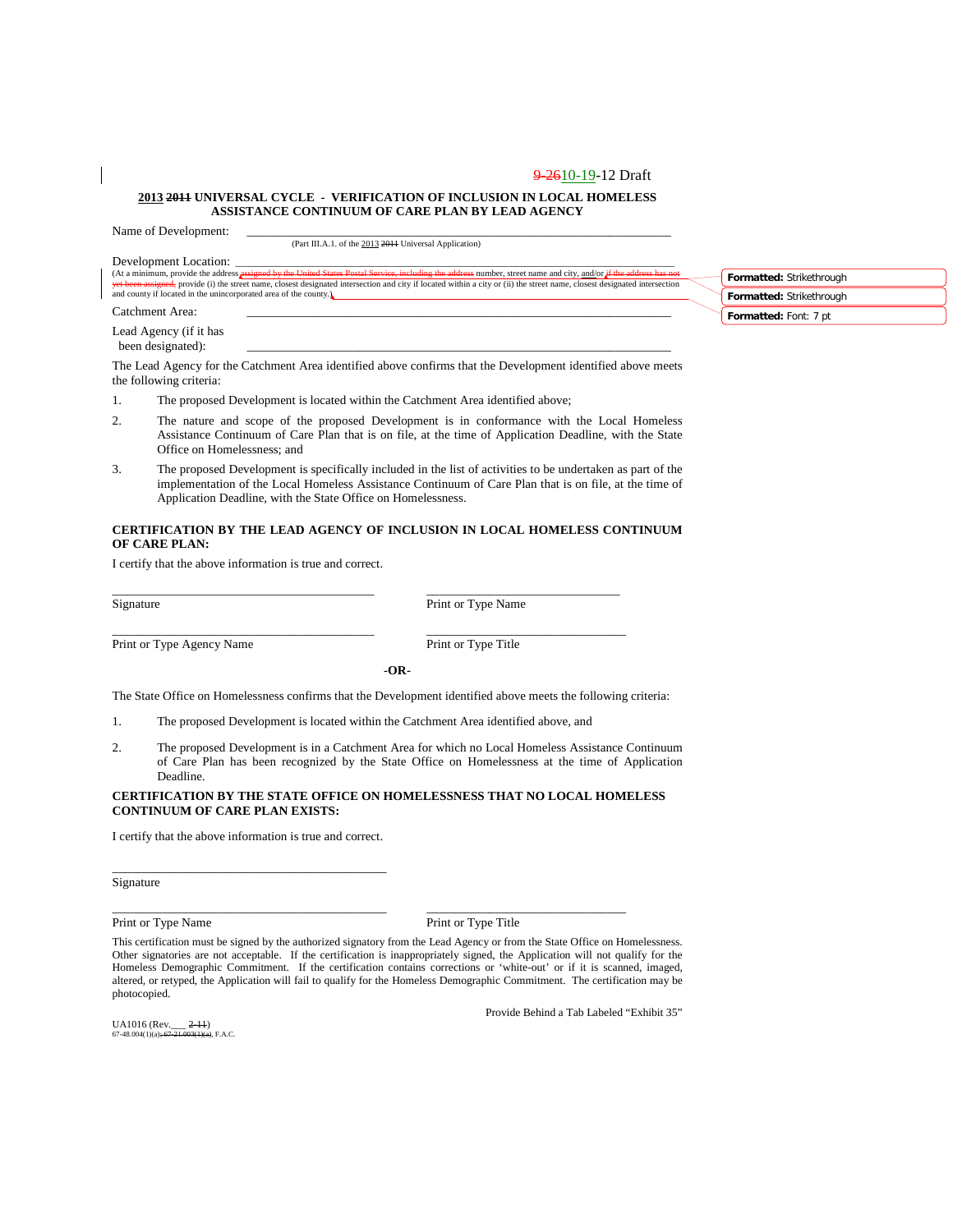**Formatted:** Strikethrough **Formatted:** Strikethrough **Formatted:** Font: 7 pt

### **2013 2011 UNIVERSAL CYCLE - LOCAL GOVERNMENT VERIFICATION OF CONTRIBUTION - GRANT**

| Development Location:<br>Development Location:<br>(At a minimum, provide the address assigned by the United States Postal Service, including the address number, street name and city, and/or if the address has not<br>yet been assigned, provide (i) the street name, closest designated intersection and city if located within a city or (ii) the street name, closest designated intersection<br>and county if located in the unincorporated area of the county.)                                                                                                                                                                                                                                                                                                    |                      |  |  |  |  |  |  |
|---------------------------------------------------------------------------------------------------------------------------------------------------------------------------------------------------------------------------------------------------------------------------------------------------------------------------------------------------------------------------------------------------------------------------------------------------------------------------------------------------------------------------------------------------------------------------------------------------------------------------------------------------------------------------------------------------------------------------------------------------------------------------|----------------------|--|--|--|--|--|--|
| On of before the Application Deadline for the 2013 2011 Universal Application Cycle (as stated on the FHFC                                                                                                                                                                                                                                                                                                                                                                                                                                                                                                                                                                                                                                                                |                      |  |  |  |  |  |  |
| Applicant for its use solely for assisting the proposed Development referenced above. The City/County does not<br>expect to be repaid or reimbursed by the Applicant, or any other entity, provided the funds are expended solely<br>for the Development referenced above. No consideration or promise of consideration has been given with respect<br>to the grant. For purposes of the foregoing, the promise of providing affordable housing does not constitute<br>consideration. This grant is firm, is in place as of the Application Deadline referenced above, and is provided<br>specifically with respect to the proposed Development without the need for any additional petitions, applications,<br>requests, etc., by the Applicant to the Local Government. |                      |  |  |  |  |  |  |
| The source of the grant is: $\frac{(\text{e.g., SHIP, HOME, CDBG})}{(\text{e.g., SHIP, HOME, CDBG})}$                                                                                                                                                                                                                                                                                                                                                                                                                                                                                                                                                                                                                                                                     |                      |  |  |  |  |  |  |
| The following government point of contact can verify the above stated contribution:                                                                                                                                                                                                                                                                                                                                                                                                                                                                                                                                                                                                                                                                                       |                      |  |  |  |  |  |  |
|                                                                                                                                                                                                                                                                                                                                                                                                                                                                                                                                                                                                                                                                                                                                                                           |                      |  |  |  |  |  |  |
|                                                                                                                                                                                                                                                                                                                                                                                                                                                                                                                                                                                                                                                                                                                                                                           |                      |  |  |  |  |  |  |
|                                                                                                                                                                                                                                                                                                                                                                                                                                                                                                                                                                                                                                                                                                                                                                           | <b>CERTIFICATION</b> |  |  |  |  |  |  |
| I certify that the foregoing information is true and correct and that this commitment is effective through                                                                                                                                                                                                                                                                                                                                                                                                                                                                                                                                                                                                                                                                |                      |  |  |  |  |  |  |
| Date (mm/dd/yyyy)                                                                                                                                                                                                                                                                                                                                                                                                                                                                                                                                                                                                                                                                                                                                                         |                      |  |  |  |  |  |  |
| Signature                                                                                                                                                                                                                                                                                                                                                                                                                                                                                                                                                                                                                                                                                                                                                                 | Print or Type Name   |  |  |  |  |  |  |

Telephone Number Print or Type Title

This certification must be signed by the chief appointed official (staff) responsible for such approvals, Mayor, City Manager, County Manager/Administrator/Coordinator, Chairperson of the City Council/Commission or Chairperson of the Board of County Commissioners. If the contribution is from a Land Authority organized pursuant to Chapter 380.0663, Florida Statutes, this certification must be signed by the Chair of the Land Authority. One of the authorized persons named above may sign this form for certification of state, federal or Local Government funds initially obtained by or derived from a Local Government that is directly administered by an intermediary such as a housing finance authority, a community reinvestment corporation, or a state-certified Community Housing Development Organization (CHDO). Other signatories are not acceptable. The Applicant will not receive credit for this contribution if the certification is improperly signed. To be considered for points, the amount of the contribution stated on this form must be a precise dollar amount and cannot include words such as estimated, up to, maximum of, not to exceed, etc.

\_\_\_\_\_\_\_\_\_\_\_\_\_\_\_\_\_\_\_\_\_\_\_\_\_\_\_\_\_\_\_\_\_\_\_\_\_\_\_\_\_\_\_\_\_ \_\_\_\_\_\_\_\_\_\_\_\_\_\_\_\_\_\_\_\_\_\_\_\_\_\_\_\_\_\_\_\_\_\_\_\_

This contribution will not be considered if the certification contains corrections or 'white-out' or if the certification is scanned, imaged, altered, or retyped. The certification may be photocopied.

The Application may still be eligible for automatic points.

UA1016 (Rev. \_\_\_ <del>2-11</del>)<br>67-48.004(1)(a); <del>67-21.003(1)(a),</del> F.A.C.

Provide Behind a Tab Labeled "Exhibit 39 36"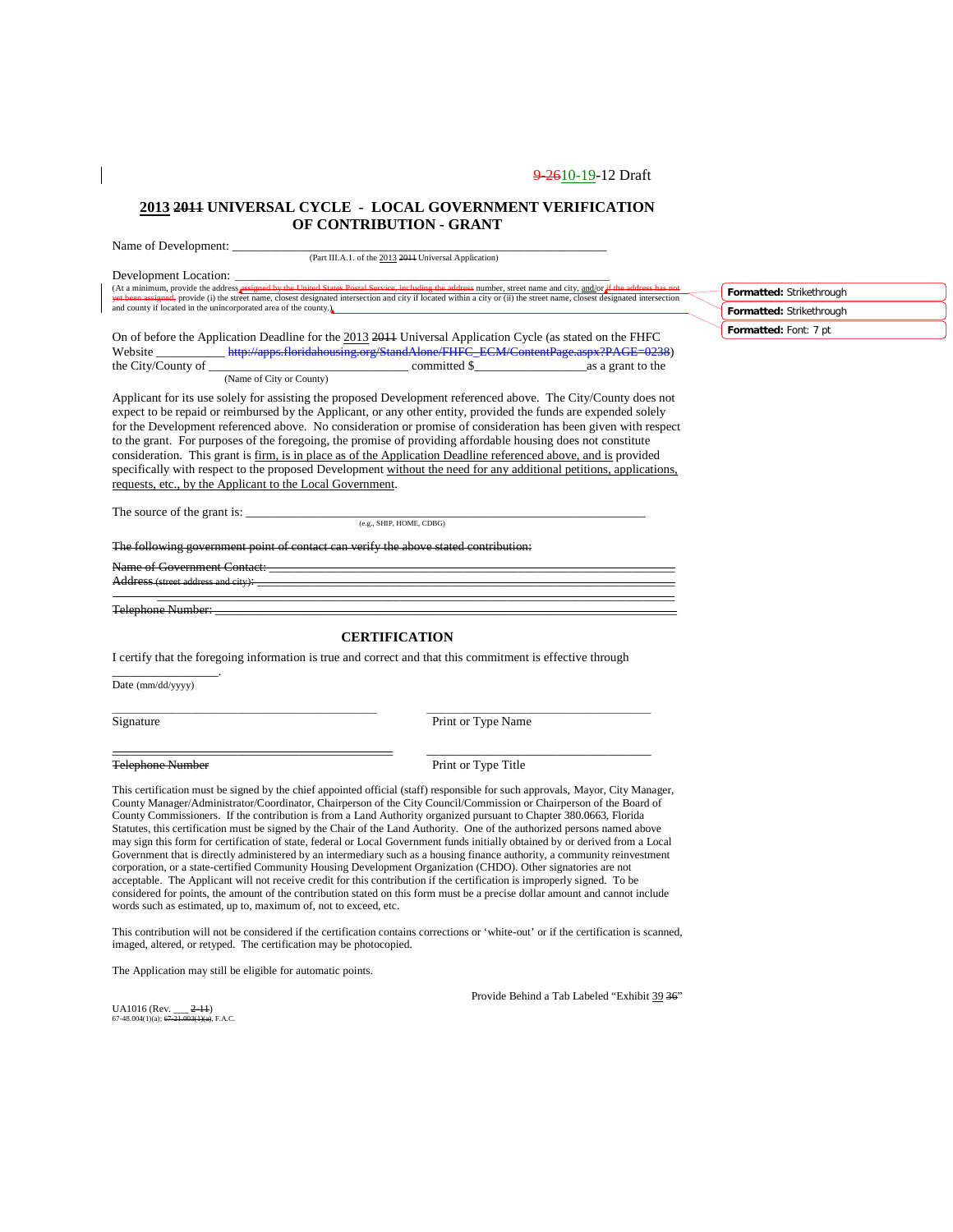#### 9-2610-19-12 Draft **2013 2011 UNIVERSAL CYCLE - LOCAL GOVERNMENT VERIFICATION OF CONTRIBUTION - FEE WAIVER**

**To be eligible to be considered for points, a sheet showing the computations by which the total amount of each fee waiver is determined must be attached to this verification form. Computations should include, where applicable, waived fee amount per set-aside unit.**

Name of Development:

|                                                                                            | (Part III.A.1. of the 2013 2014 Universal Application)                                                                                                                                                                                                                                                                                                                                 |                                                      |  |
|--------------------------------------------------------------------------------------------|----------------------------------------------------------------------------------------------------------------------------------------------------------------------------------------------------------------------------------------------------------------------------------------------------------------------------------------------------------------------------------------|------------------------------------------------------|--|
| Development Location:<br>and county if located in the unincorporated area of the county.   | (At a minimum, provide the address <i>assigned by the United States Postal Service</i> , including the address number, street name and city, and/or if the address has not<br><del>yet been assigned,</del> provide (i) the street name, closest designated intersection and city if located within a city or (ii) the street name, closest designated intersection                    | Formatted: Strikethrough<br>Formatted: Strikethrough |  |
| $\overline{\mathsf{computation}}$ ? $\overline{\phantom{}}$ yes $\overline{\phantom{}}$ no |                                                                                                                                                                                                                                                                                                                                                                                        | Formatted: Font: 7 pt                                |  |
|                                                                                            | On or before the Application Deadline for the 2013 2011 Universal Application Cycle (as stated on the FHFC Website<br>http://apps.floridahousing.org/StandAlone/FHFC_ECM/ContentPage.aspx?PAGE=0238) the City/County of<br>pursuant to<br>waived the                                                                                                                                   |                                                      |  |
| (Name of City/County)                                                                      | (Reference Official Action, cite Ordinance or Resolution Number and Date)                                                                                                                                                                                                                                                                                                              |                                                      |  |
| following fees:                                                                            |                                                                                                                                                                                                                                                                                                                                                                                        |                                                      |  |
|                                                                                            | No consideration or promise of consideration has been given with respect to the fee waiver. For purposes of the foregoing, the<br>promise of providing affordable housing does not constitute consideration. This fee waiver is firm, is in place as of the<br>Application Deadline referenced above and is provided specifically with respect to the proposed Development without the |                                                      |  |

Application Deadline referenced above, and is provided specifically with respect to the proposed Development without the need for any additional petitions, applications, requests, etc., by the Applicant to the Local Government.

The following government point of contact can verify the above stated contribution: Novernment Contact:

Address (street address and city): \_\_\_\_\_\_\_\_\_\_\_\_\_\_\_\_\_\_\_\_\_\_\_\_\_\_\_\_\_\_\_\_\_\_\_\_\_\_\_\_\_\_\_\_\_\_\_\_\_\_\_\_\_\_\_\_\_\_\_\_\_\_\_\_\_\_\_

\_\_\_\_\_\_\_\_\_\_\_\_\_\_\_\_\_\_\_\_\_\_\_\_\_\_\_\_\_\_\_\_\_\_\_\_\_\_\_\_\_\_\_\_\_\_\_\_\_\_\_\_\_\_\_\_\_\_\_\_\_\_\_\_\_\_\_\_\_\_\_\_\_\_\_\_\_\_\_\_\_\_\_ Telephone Number: \_\_\_\_\_\_\_\_\_\_\_\_\_\_\_\_\_\_\_\_\_\_\_\_\_\_\_\_\_\_\_\_\_\_\_\_\_\_\_\_\_\_\_\_\_\_\_\_\_\_\_\_\_\_\_\_\_\_\_\_\_\_\_\_\_\_\_\_\_\_\_\_\_\_

### **CERTIFICATION**

I certify that the foregoing information and the computations stated on the sheet attached to this form are true and correct and that this commitment is effective through

Date (mm/dd/yyyy)

\_\_\_\_\_\_\_\_\_\_\_\_\_\_\_\_\_\_\_\_\_\_\_\_\_\_\_\_\_\_\_\_\_\_\_\_\_\_\_\_\_\_\_\_\_\_\_\_\_\_ \_\_\_\_\_\_\_\_\_\_\_\_\_\_\_\_\_\_\_\_\_\_\_\_\_\_\_\_\_\_\_\_\_\_\_\_\_\_\_\_\_\_\_\_\_

Signature Print or Type Name

Telephone Number Print or Type Title

\_\_\_\_\_\_\_\_\_\_\_\_\_\_\_\_\_\_\_\_\_\_\_\_\_\_\_\_\_\_\_\_\_\_\_\_\_\_\_\_\_\_\_\_\_\_\_\_\_\_ \_\_\_\_\_\_\_\_\_\_\_\_\_\_\_\_\_\_\_\_\_\_\_\_\_\_\_\_\_\_\_\_\_\_\_\_\_\_\_\_\_\_\_\_

NOTE TO LOCAL GOVERNMENT OFFICIAL: Waivers that are not specifically made for the benefit of this Development but are instead of general benefit to the area in which the Development is located will NOT qualify as a contribution to the Development. Further, the fact that no impact fees or other fees are levied by a local jurisdiction for ANY type of development DOES NOT constitute a "Local Government Contribution" to the proposed Development. Similarly, if such fees ARE levied by the local jurisdiction but the nature of the proposed<br>Development exempts it (e.g., typically, a Rehabilitation Development is not subject to Government Contribution" exists and no points will be awarded.

This certification must be signed by the chief appointed official (staff) responsible for such approvals, Mayor, City Manager, County Manager/Administrator/Coordinator, Chairperson of the City Council/Commission or Chairperson of the Board of County Commissioners. Other signatories are not acceptable. The Applicant will not receive credit for this contribution if the certification is improperly signed. To be considered for points, the amount of the contribution stated on this form must be a precise dollar amount and cannot include words such as estimated, up to, maximum of, not to exceed, etc.

This contribution will not be considered if the certification contains corrections or 'white-out' or if the certification is scanned, imaged, altered, or retyped. The certification may be photocopied.

The Application may still be eligible for automatic points.

Provide Behind a Tab Labeled "Exhibit 40 37"

UA1016 (Rev.  $-2-11$ )<br>67-48.004(1)(a): 67-21.003(1)(a): F.A.C  $67-48.004(1)(a)$ ; 67-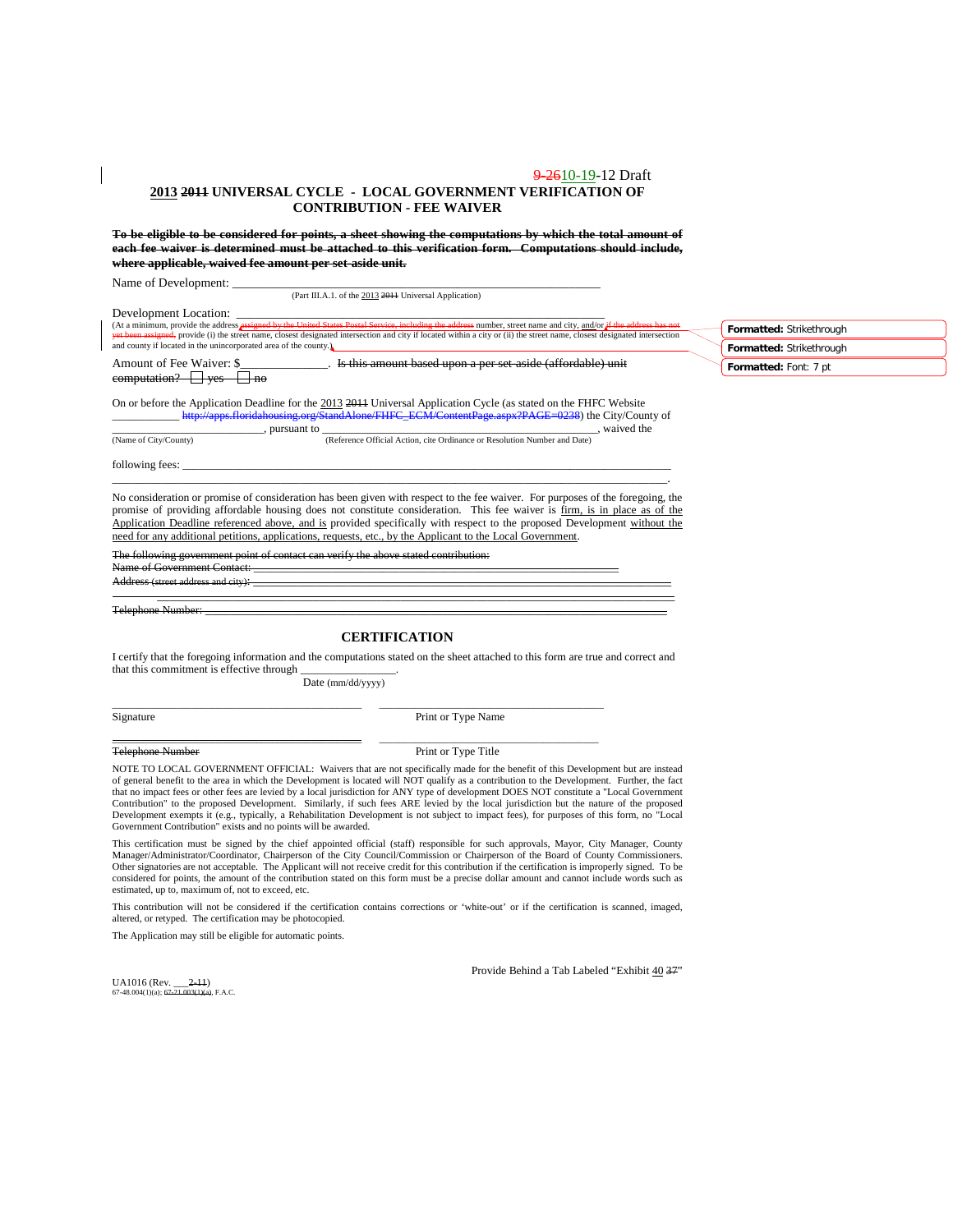### 9-2610-19-12 Draft **2013 2011 UNIVERSAL CYCLE - LOCAL GOVERNMENT VERIFICATION OF CONTRIBUTION - LOAN**

**To be eligible to be considered for points, a sheet showing the payment stream for which the net present value of the loan was calculated must be attached to this verification form.** 

Name of Development:

(Part III.A.1. of the 2013 2011 Universal Cycle Application)

Development Location:

(At a minimum, provide the address <mark>assigned by the United States Postal Service, including the address</mark> number, street name and city, <u>and/or if the address has not</u><br><del>yet been assigned,</del> provide (i) the street name, close and county if located in the unincorporated area of the county.)

On or before the Application Deadline for the 2013 2011 Universal Application Cycle (as stated on the FHFC Website \_\_\_\_\_\_ [http://apps.floridahousing.org/StandAlone/FHFC\\_ECM/ContentPage.aspx?PAGE=0238\)](http://apps.floridahousing.org/StandAlone/FHFC_ECM/ContentPage.aspx?PAGE=0238) the City/County of  $\frac{\text{(which may be used as a Non-Corporation)}}{\text{(loan amount)}}$ (Name of City or County)

Funding Proposal in the Application if it meets the required criteria) in the form of a reduced interest rate loan to the Applicant for its use solely for assisting the proposed Development referenced above. The loan will bear<br>interest at a rate of \_\_\_\_\_% per annum over a period of \_\_\_\_\_ years. The loan's repayment period, interest at a rate of \_\_\_\_\_\_\_% per annum over a period of \_\_\_\_\_ years. The loan's repayment period, amortization period, payment frequency and other applicable terms are:

\_\_\_\_\_\_\_\_\_\_\_\_\_\_\_\_\_\_\_\_\_\_\_\_\_\_\_\_\_\_\_\_\_\_\_\_\_\_\_\_\_\_\_\_\_\_\_\_\_\_\_\_\_\_\_\_\_\_\_\_\_\_\_\_\_\_\_\_\_\_\_\_\_\_\_\_\_\_\_\_\_\_\_\_\_\_\_\_\_\_\_\_\_\_\_\_\_\_\_\_\_\_\_\_\_ \_\_\_\_\_\_\_\_\_\_\_\_\_\_\_\_\_\_\_\_\_\_\_\_\_\_\_\_\_\_\_\_\_\_\_\_\_\_\_\_\_\_\_\_\_\_\_\_\_\_\_\_\_\_\_\_\_\_\_\_\_\_\_\_\_\_\_\_\_\_\_\_\_\_\_\_\_\_\_\_\_\_\_\_\_\_\_\_\_\_\_\_\_\_\_\_\_\_\_\_\_\_\_\_\_

The net present value of the above-referenced loan, based on its payment stream, inclusive of a reduced interest rate, and the 2013 Universal Application Cycle's designated discount rate, is: \$

No consideration or promise of consideration has been given with respect to the loan. For purposes of the foregoing, the promise of providing affordable housing does not constitute consideration. This loan is firm, is in place as of the Application Deadline referenced above, and is provided specifically with respect to the proposed Development without the need for any additional petitions, applications, requests, etc., by the Applicant to the Local Government.

The following government point of contact can verify the above stated

Name of Government

Address (street address and city): \_\_\_\_\_\_\_\_\_\_\_\_\_\_\_\_\_\_\_\_\_\_\_\_\_\_\_\_\_\_\_\_\_\_\_\_\_\_\_\_\_\_\_\_\_\_\_\_\_\_\_\_\_\_\_\_\_\_\_\_\_\_\_\_\_\_\_ \_\_\_\_\_\_\_\_\_\_\_\_\_\_\_\_\_\_\_\_\_\_\_\_\_\_\_\_\_\_\_\_\_\_\_\_\_\_\_\_\_\_\_\_\_\_\_\_\_\_\_\_\_\_\_\_\_\_\_\_\_\_\_\_\_\_\_\_\_\_\_\_\_\_\_\_\_\_\_\_\_\_\_

Telephone Number: \_\_\_\_\_\_\_\_\_\_\_\_\_\_\_\_\_\_\_\_\_\_\_\_\_\_\_\_\_\_\_\_\_\_\_\_\_\_\_\_\_\_\_\_\_\_\_\_\_\_\_\_\_\_\_\_\_\_\_\_\_\_\_\_\_\_\_\_\_\_\_\_\_\_

#### **CERTIFICATION**

I certify that the foregoing information and the payment stream stated on the sheet attached to this form are true and correct and that this commitment is effective through

\_\_\_\_\_\_\_\_\_\_\_\_\_\_\_\_\_\_\_\_\_\_\_\_\_\_\_\_\_\_\_\_\_\_\_\_\_\_\_\_\_\_\_ \_\_\_\_\_\_\_\_\_\_\_\_\_\_\_\_\_\_\_\_\_\_\_\_\_\_\_\_\_\_\_\_\_\_\_\_

Date (mm/dd/yyyy)

Signature Print or Type Name

\_\_\_\_\_\_\_\_\_\_\_\_\_\_\_\_\_\_\_\_\_\_\_\_\_\_\_\_\_\_\_\_\_\_\_\_\_\_\_\_\_\_\_ \_\_\_\_\_\_\_\_\_\_\_\_\_\_\_\_\_\_\_\_\_\_\_\_\_\_\_\_\_\_\_\_\_\_\_ Telephone Number Print or Type Title

This certification must be signed by the chief appointed official (staff) responsible for such approvals, Mayor, City Manager, County Manager /Administrator/Coordinator, Chairperson of the City Council/Commission or Chairperson of the Board of County Commissioners. If the contribution is from a Land Authority organized pursuant to Chapter 380.0663, Florida Statutes, this certification must be signed by the Chair of the Land Authority. One of the authorized persons named above may sign this form for certification of state, federal or Local Government funds initially obtained by or derived from a Local Government that is directly administered by an intermediary such as a housing finance authority, a community reinvestment corporation, or a state-certified Community Housing Development Organization (CHDO). Other signatories are not acceptable. The Applicant will not receive credit for this contribution if the certification is improperly signed. To be considered for points, the amount of the contribution stated on this form must be a precise dollar amount and cannot include words such as estimated, up to, maximum of, not to exceed, etc.

This contribution will not be considered if the certification contains corrections or 'white-out' or if the certification is scanned, imaged, altered, or retyped. The certification may be photocopied.

The Application may still be eligible for automatic points.

Provide Behind a Tab Labeled "Exhibit 41 38"

UA1016 (Rev.  $\underline{\hspace{1cm}} 2-11$ )<br>67-48.004(1)(a): 67-21.003(1)(a). F.A.C.  $67-48.004(1)(a)$ ;  $67-2$ 

**Formatted:** Strikethrough **Formatted:** Strikethrough **Formatted:** Font: 7 pt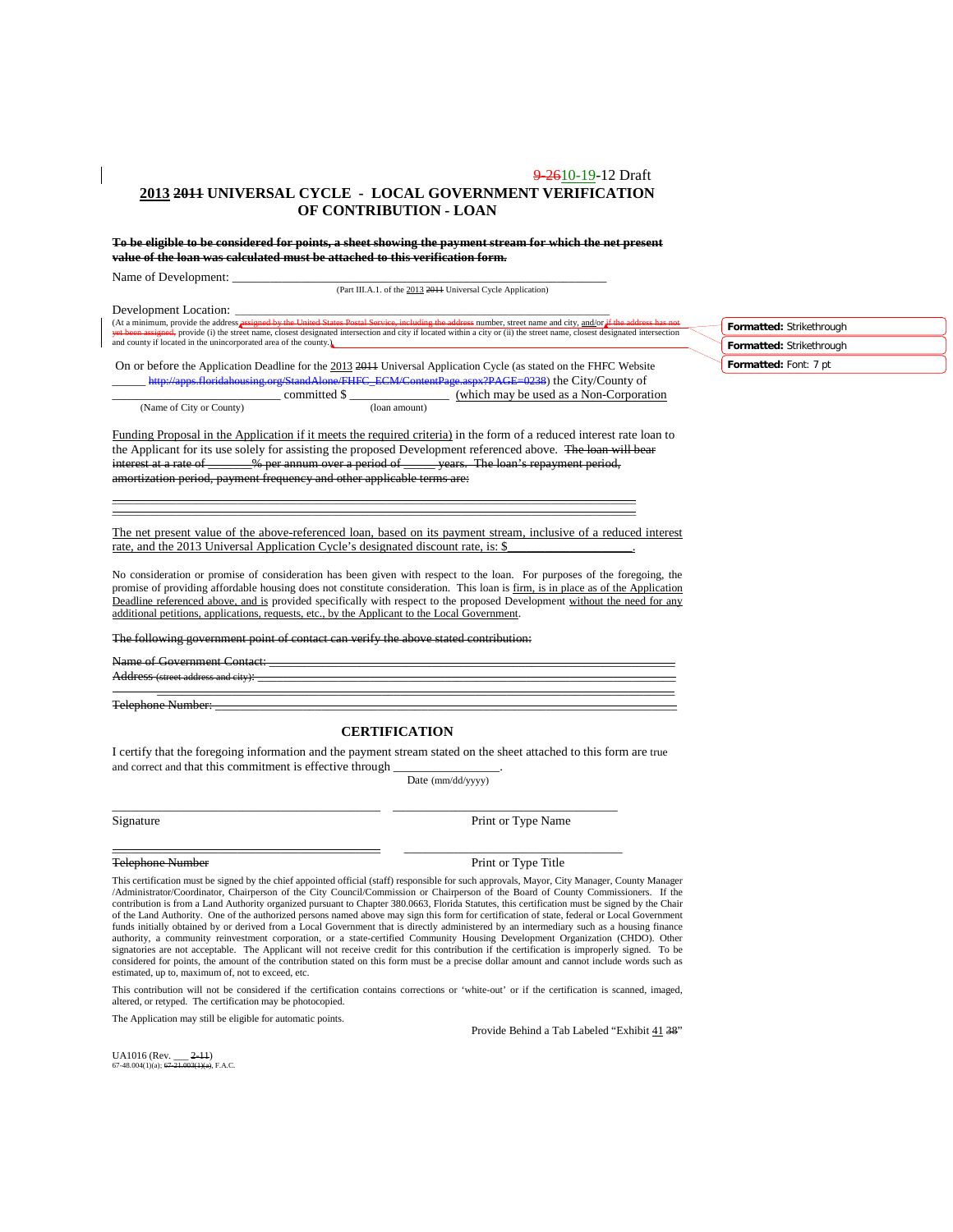#### 9-2610-19-12 Draft **2013 2011 UNIVERSAL CYCLE - LOCAL GOVERNMENT VERIFICATION OF CONTRIBUTION - FEE DEFERRAL**

**To be eligible to be considered for points, a sheet showing the payment stream for which the net present value of the fee deferral was calculated must be attached to this verification form.**

Name of Development:

(Part III.A.1. of the 2013 2011 Universal Cycle Application)

Development Location:<br>(At a minimum, provide the address assigned by the United States Postal Service, including the address number, street name and city, <u>and/or if the address has not</u><br>yet been assigned, provide (i) the and county if located in the unincorporated area of the county.) Complete the following:

On or before the Application Deadline for the 2013 2011 Universal Application Cycle (as stated on the FHFC Website [http://apps.floridahousing.org/StandAlone/FHFC\\_ECM/ContentPage.aspx?PAGE=0238\)](http://apps.floridahousing.org/StandAlone/FHFC_ECM/ContentPage.aspx?PAGE=0238) the City/County of \_\_\_\_\_\_\_\_\_\_\_\_\_\_\_\_\_\_\_\_\_ committed to defer \$\_\_\_\_\_\_\_\_\_\_\_\_\_\_\_\_\_\_ in fees for the proposed Development (Name of City or County)

referenced above. The fee deferral will bear interest at a rate of \_\_\_\_\_\_\_% per annum over a period of years. The fee deferral repayment period, amortization period, payment frequency and other applicable terms are:

The net present value of the above-referenced fee deferral, based on its payment stream, inclusive of a reduced interest rate, and the 2013 Universal Application Cycle's designated discount rate, is: \$

\_\_\_\_\_\_\_\_\_\_\_\_\_\_\_\_\_\_\_\_\_\_\_\_\_\_\_\_\_\_\_\_\_\_\_\_\_\_\_\_\_\_\_\_\_\_\_\_\_\_\_\_\_\_\_\_\_\_\_\_\_\_\_\_\_\_\_\_\_\_\_\_\_\_\_\_\_\_\_\_\_\_\_\_\_\_\_\_\_\_\_\_\_\_\_\_\_\_\_\_\_\_ \_\_\_\_\_\_\_\_\_\_\_\_\_\_\_\_\_\_\_\_\_\_\_\_\_\_\_\_\_\_\_\_\_\_\_\_\_\_\_\_\_\_\_\_\_\_\_\_\_\_\_\_\_\_\_\_\_\_\_\_\_\_\_\_\_\_\_\_\_\_\_\_\_\_\_\_\_\_\_\_\_\_\_\_\_\_\_\_\_\_\_\_\_\_\_\_\_\_\_\_\_\_

No consideration or promise of consideration has been given with respect to the fee deferral. For purposes of the foregoing, the promise of providing affordable housing does not constitute consideration. This fee deferral is firm, is in place as of the Application Deadline referenced above, and is provided specifically with respect to the proposed Development without the need for any additional petitions, applications, requests, etc., by the Applicant to the Local Government.

The following government point of contact can verify the above stated contribution:

Name of Government Contact:

Address (street addre

Telephone Number:

#### **CERTIFICATION**

\_\_\_\_\_\_\_\_\_\_\_\_\_\_\_\_\_\_\_\_\_\_\_\_\_\_\_\_\_\_\_\_\_\_\_\_\_\_\_\_\_\_\_\_\_\_\_\_\_\_\_\_\_\_\_\_\_\_\_\_\_\_\_\_\_\_\_\_\_\_\_\_\_\_\_\_\_\_\_\_\_\_\_

I certify that the foregoing information and the payment stream stated on the sheet attached to this form are true and correct and that this commitment is effective through

\_\_\_\_\_\_\_\_\_\_\_\_\_\_\_\_\_\_\_\_\_\_\_\_\_\_\_\_\_\_\_\_\_\_\_\_\_\_\_\_\_\_\_ \_\_\_\_\_\_\_\_\_\_\_\_\_\_\_\_\_\_\_\_\_\_\_\_\_\_\_\_\_\_\_\_\_\_\_\_

Date (mm/dd/yyyy)

Signature Print or Type Name Print or Type Name

\_\_\_\_\_\_\_\_\_\_\_\_\_\_\_\_\_\_\_\_\_\_\_\_\_\_\_\_\_\_\_\_\_\_\_\_\_\_\_\_\_\_\_ \_\_\_\_\_\_\_\_\_\_\_\_\_\_\_\_\_\_\_\_\_\_\_\_\_\_\_\_\_\_\_\_\_\_\_\_ Telephone Number **Print of Type Title** 

This certification must be signed by the chief appointed official (staff) responsible for such approvals, Mayor, City Manager, County Manager /Administrator/Coordinator, Chairperson of the City Council/Commission or Chairperson of the Board of County Commissioners. If the contribution is from a Land Authority organized pursuant to Chapter 380.0663, Florida Statutes, this certification must be signed by the Chair of the Land Authority. Other signatories are not acceptable. The Applicant will not receive credit for this contribution if the certification is improperly signed. To be considered for points, the amount of the contribution stated on this form must be a precise dollar amount and cannot include words such as estimated, up to, maximum of, not to exceed, etc.

This contribution will not be considered if the certification contains corrections or 'white-out' or if the certification is scanned, imaged, altered, or retyped. The certification may be photocopied.

The Application may still be eligible for automatic points.

Provide Behind a Tab Labeled "Exhibit 42 39"

UA1016 (Rev. \_ 67-48.004(1)(a);  $67-21.003(1)(a)$ , F.A.C. **Formatted:** Strikethrough **Formatted:** Strikethrough **Formatted:** Font: 7 pt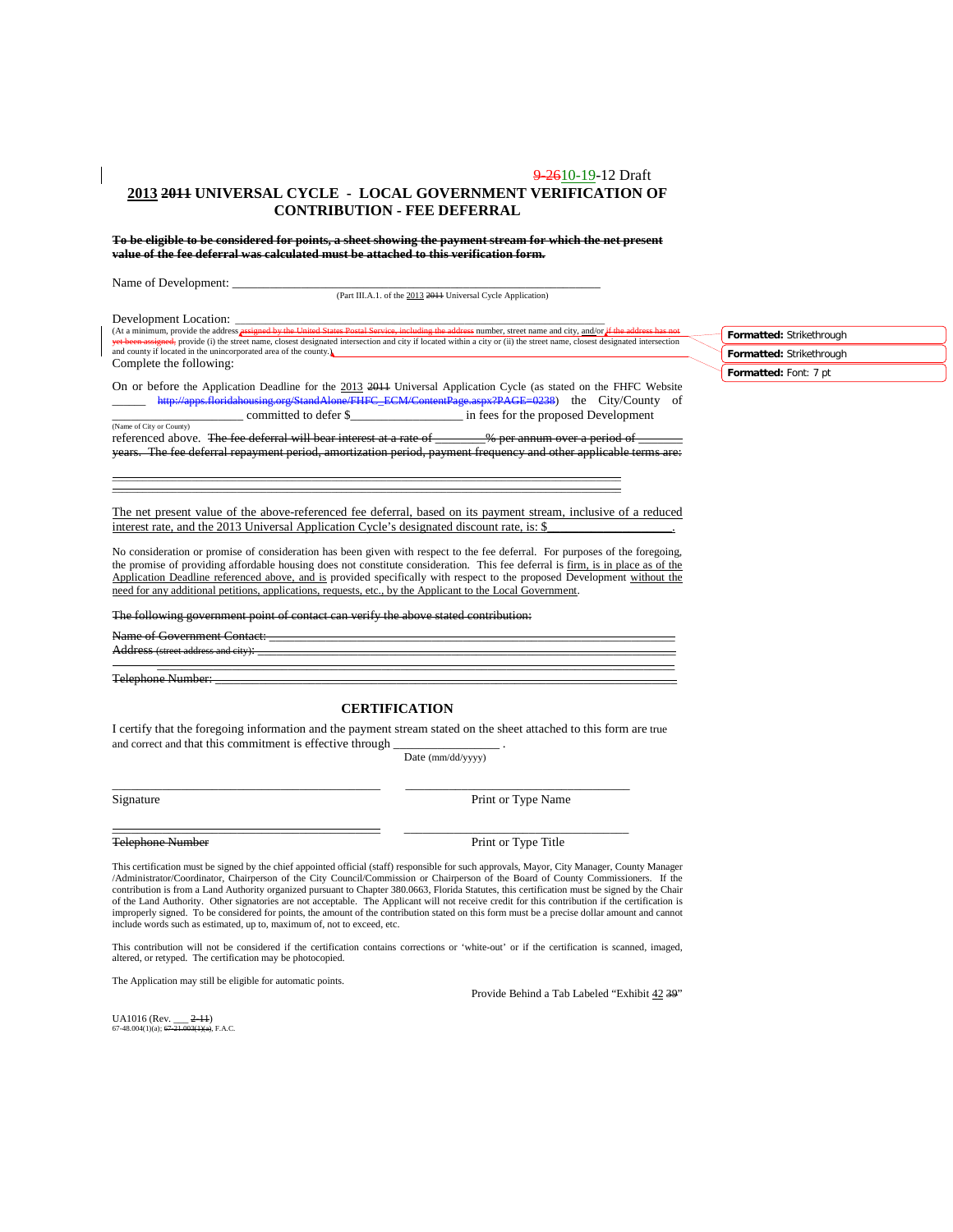#### **2013 UNIVERSAL CYCLE - VERIFICATION OF LOCAL GOVERNMENT INCENTIVES FOR AFFORDABLE HOUSING**

Name of Development:

(Part III.A.1. of the 2013 Universal Cycle Application)

Development Location:<br>(At a minimum, provide the address assigned by the United States Postal Service, including the address-number, street name and city, and/or (At a minimum, provide the address as if the address has not it is the street name, closest designated intersection and city if located within a city or (ii) the street name, closest designated intersection and county if located in the unincorporated area of the county.)

The following planning efforts indicated below are offered for affordable housing are offered by the City or County of \_\_\_\_\_\_\_\_\_\_\_\_\_\_\_\_\_\_\_\_\_\_:\_\_\_\_\_\_\_\_\_\_\_\_\_\_\_

(Name<br>(state name of City or County)

1. Expedited Permitting Process – the above-named Local Government currently administers an expedited permitting process for affordable housing enacted by \_\_\_\_\_\_\_\_\_\_\_\_\_. (Ordinance No., Resolution No., or Citation of Policy)

Date (mm/dd/yyyy).

name of Jurisdiction that will issue buildin

- 2. Contributions the above named Local Government has an on-going and current process for providing contributions to affordable housing properties or developments.
- 3 Modification of Fee Requirements the above-named Local Government currently makes available to affordable housing properties or developments the modification of fee requirements, including a reduction or waiver of fees and alternative methods of fee payment.
- 4. Impact of Regulations the above-named Local Government currently has a process, established by ordinance, resolution, plan, or policy, that requires consideration of the impact of proposed policies, ordinances, regulations, or plan provisions on the cost of affordable housing prior to adoption of such policies, ordinances, regulations, or plan provisions. . .

### **CERTIFICATION**

I certify that the above information is true and correct.

Signature Print or Type Name

#### Print or Type Title

This certification must be signed by the chief appointed official (staff) responsible for issues related to the selected incentive(s), Mayor, City Manager, County Manager/Administrator/Coordinator, or Chairperson of the City Council/Commission or Chairperson of the Board of County Commissioners. Other signatories are not acceptable. Zero points will be awarded if the certification is improperly signed. Signatory must be a representative of the Local Government that has enacted the incentive. For purposes of this form only, if a Development is located within a municipality but the incentive is not available in the city, Applicant may use county incentive. For example, if a Development is located in a town which does not have impact fee requirements but the county has such requirements and they have a reduction or waiver of these fees for affordable housing, the Applicant may submit a properly executed Local Government Incentives Form from the county. If both city and county incentives will be used (Applicant cannot receive points for the same incentive from both the city and the county), the Applicant must provide a form from the city with the city incentive(s) selected and a form from the county with the county incentive(s) selected.

\_\_\_\_\_\_\_\_\_\_\_\_\_\_\_\_\_\_\_\_\_\_\_\_\_\_\_\_\_\_\_\_\_\_\_\_\_\_\_\_\_ \_\_\_\_\_\_\_\_\_\_\_\_\_\_\_\_\_\_\_\_\_\_\_\_\_\_\_\_\_\_\_\_\_\_\_\_\_\_\_\_\_

The Applicant will not receive credit for any of the selected incentives if the certification contains corrections or 'white-out' or if the certification is scanned, imaged, altered, or retyped. The certification may be photocopied.

UA1016 (Rev.<br>67-48.004(1)(a), F.A.C.

Provide Behind a Tab Labeled "Exhibit 43"

\_\_\_\_\_\_\_\_\_\_\_\_\_\_\_\_\_\_\_\_\_\_\_\_\_\_\_\_\_\_\_\_\_\_\_\_\_\_\_\_\_\_

Formatted: Tab stops: 4.38", Left + Not at 4"

**Formatted:** No underline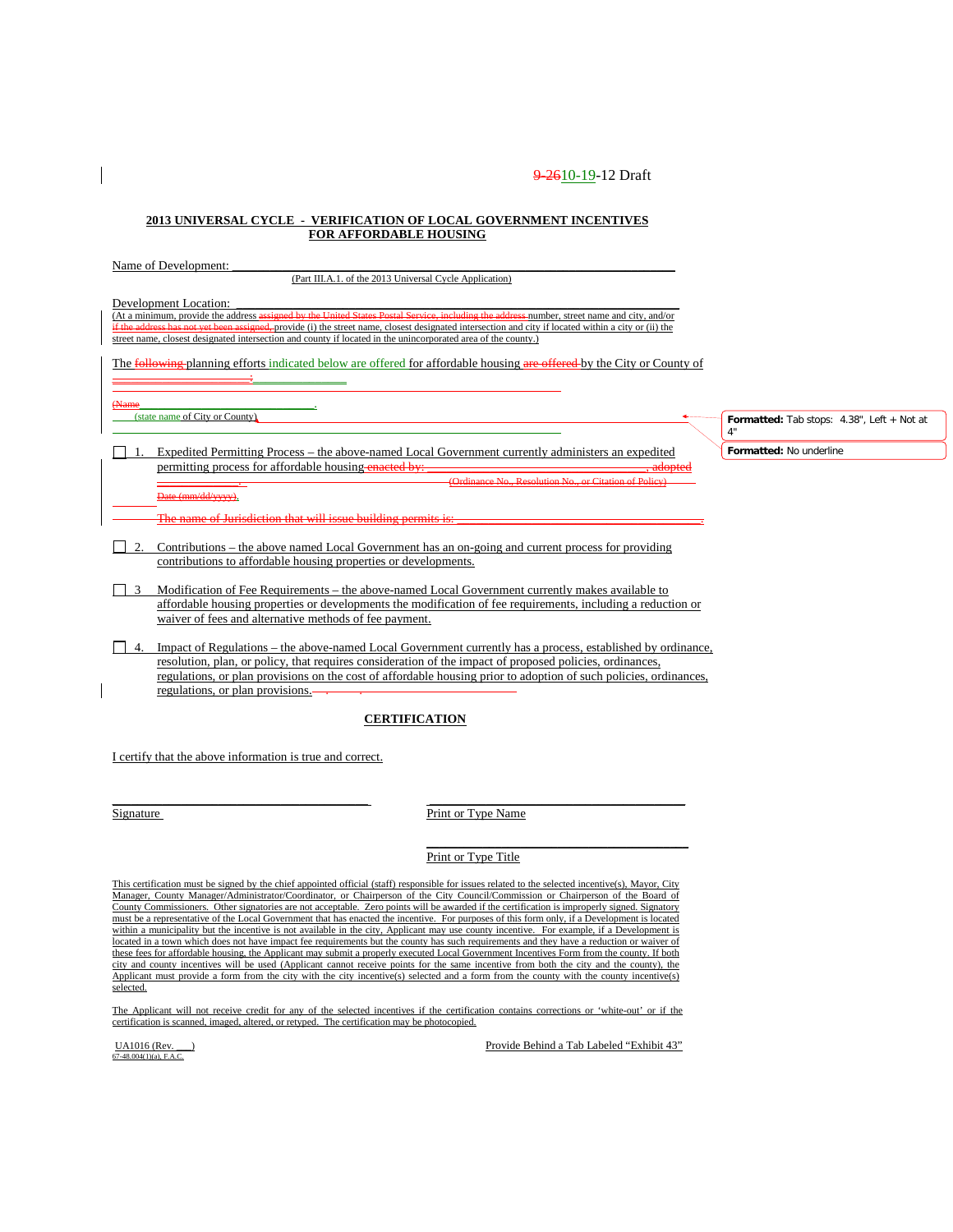**2011 UNIVERSAL CYCLE - LOCAL GOVERNMENT VERIFICATION OF AFFORDABLE HOUSING INCENTIVES EXPEDITED PERMITTING PROCESS FOR AFFORDABLE HOUSING**

| Name of Development:                                                                                                                                                                                                                                                                                                                                                                                                 |                                                      |
|----------------------------------------------------------------------------------------------------------------------------------------------------------------------------------------------------------------------------------------------------------------------------------------------------------------------------------------------------------------------------------------------------------------------|------------------------------------------------------|
| (Part III.A.1. of the 2011 Universal Cycle Application)                                                                                                                                                                                                                                                                                                                                                              |                                                      |
| <b>Development Location:</b>                                                                                                                                                                                                                                                                                                                                                                                         |                                                      |
| (At a minimum, provide the address assigned by the United States Postal Service, including the address number, street name and city, and/or if the address has not<br>yet been assigned, provide (i) the street name, closest designated intersection and city if located within a city or (ii) the street name, closest designated intersection<br>and county if located in the unincorporated area of the county.) |                                                      |
| Name of City or County Government:                                                                                                                                                                                                                                                                                                                                                                                   |                                                      |
| Name of Jurisdiction that will issue building permits:                                                                                                                                                                                                                                                                                                                                                               |                                                      |
| The City/County of                                                                                                                                                                                                                                                                                                                                                                                                   | <del>currently administers an expedited</del>        |
| (Name of City or County)                                                                                                                                                                                                                                                                                                                                                                                             |                                                      |
| permitting process for affordable housing enacted by                                                                                                                                                                                                                                                                                                                                                                 | (Ordinance, Resolution Number or citation of policy) |
| dontod<br>auvouu<br>Date (mm/dd/yyyy)                                                                                                                                                                                                                                                                                                                                                                                |                                                      |

**CERTIFICATION**

I certify that the above information is true and correct.

Signature Print or Type Name

**Print or Type Title** 

 $\overline{\phantom{a}}$  , and the contribution of the contribution of  $\overline{\phantom{a}}$ 

This certification must be signed by the chief appointed official (staff) responsible for issues related to this incentive, Mayor, City Manager, County Manager/Administrator/Coordinator, or Chairperson of the City Council/Commission or Chairperson of the Board of County Commissioners. Other signatories are not acceptable. Zero points will be awarded if the certification is improperly signed. Signatory must be a representative of the local government that has enacted the incentive. For purposes of this form only, if a Development is located within a municipality but the incentive is not available in the city, Applicant may use county incentive. For example, if a Development is located in a town which does not have impact fee requirements but the county has such requirements and they have a reduction or waiver of these fees for affordable housing, the Applicant may submit a properly executed Local Government Verification of Affordable Housing Incentives Form from the county.

\_\_\_\_\_\_\_\_\_\_\_\_\_\_\_\_\_\_\_\_\_\_\_\_\_\_\_\_\_\_\_\_\_\_\_\_\_\_\_\_\_ \_\_\_\_\_\_\_\_\_\_\_\_\_\_\_\_\_\_\_\_\_\_\_\_\_\_\_\_\_\_\_\_\_\_

The Applicant will not receive credit for this incentive if the certification contains corrections or 'white-out' or if the certification is scanned, imaged, altered, or retyped. The certification may be photocopied.

Provide Behind a Tab Labeled "Exhibit 40"

A1016 (Rev.2-11) 67-48.004(1)(a); 67-21.003(1)(a), F.A.C. **Formatted:** Not Strikethrough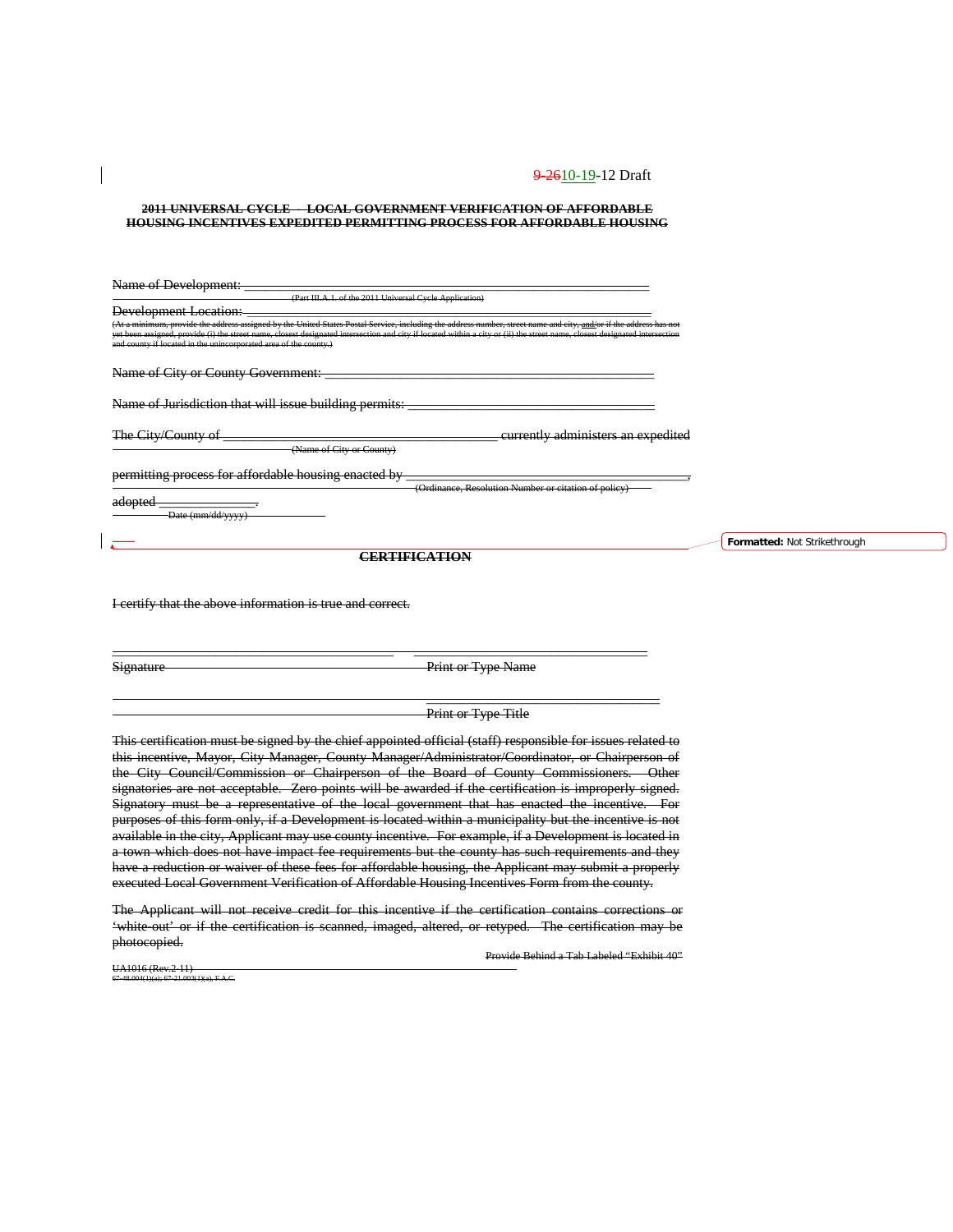#### **2011 UNIVERSAL CYCLE - LOCAL GOVERNMENT VERIFICATION OF AFFORDABLE HOUSING INCENTIVES CONTRIBUTIONS TO AFFORDABLE HOUSING PROPERTIES OR DEVELOPMENTS**

Name of Development: (Part III.A.1. of the 2011 Universal Cycle Application)

Development Location:

(At a minimum, provide the address assigned by the United States Postal Service, including the address number, street name and city, <u>and/</u>or if the address has not yet been assigned, provide (i) the street name, closest designated intersection and city if located within a city or (ii) the street name, closest designated intersection and county if located in the unincorporated area of the county.)

Name of City or County Government

The referenced Local Government has an on-going and current process for providing contributions to affordable housing properties or developments.

#### **CERTIFICATION**

\_\_\_\_\_\_\_\_\_\_\_\_\_\_\_\_\_\_\_\_\_\_\_\_\_\_\_\_\_\_\_\_\_\_\_\_\_\_\_\_\_ \_\_\_\_\_\_\_\_\_\_\_\_\_\_\_\_\_\_\_\_\_\_\_\_\_\_\_\_\_\_\_\_\_\_

I certify that the above information is true and correct.

Signature Print or Type Name

 $\overline{\phantom{a}}$  , and the contribution of the contribution of  $\overline{\phantom{a}}$ 

Print or Type Title

This certification must be signed by the chief appointed official (staff) responsible for issues related to this incentive, Mayor, City Manager, County Manager/Administrator/Coordinator, or Chairperson of the City Council/Commission or Chairperson of the Board of County Commissioners. Other signatories are not acceptable. Zero points will be awarded. Signatory must be a representative of the local government that has enacted the incentive. For purposes of this form only, if a Development is located within a municipality but the incentive is not available in the city, Applicant may use county incentive. For example, if a Development is located in a town which does not have impact fee requirements but the county has such requirements and they have a reduction or waiver of these fees for affordable housing, the Applicant may submit a properly executed Local Government Verification of Affordable Housing Incentives Form from the county.

The Applicant will not receive credit for this incentive if the certification contains corrections or 'white-out' or if the certification is scanned, imaged, altered, or retyped. The certification may be photocopied.

UA1016 (Rev. 2-11)  $0.54C$  Provide Behind a Tab Labeled "Exhibit 41"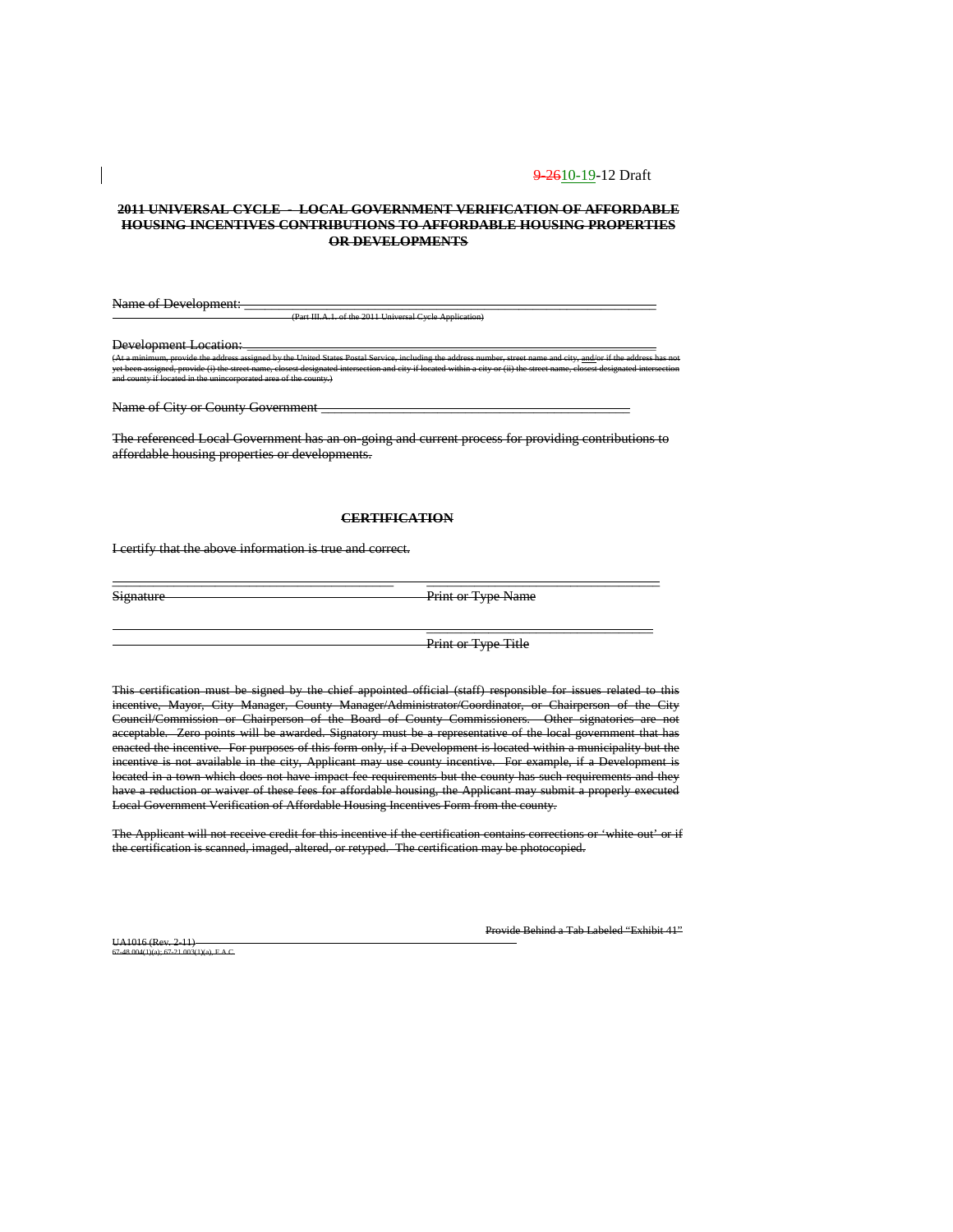#### **2011 UNIVERSAL CYCLE - LOCAL GOVERNMENT VERIFICATION OF AFFORDABLE HOUSING INCENTIVES MODIFICATION OF FEE REQUIREMENTS FOR AFFORDABLE HOUSING PROPERTIES OR DEVELOPMENTS**

Name of Development:

(Part III.A.1. of the 2011 Universal Cycle Application)

Development Location:<br>  $(At a minimum\_provides the address.)$ (At a minimum, provide the address assigned by the United States Postal Service, including the address number, street name and city, <u>and/</u>or if the address has not yet been assigned, provide (i) the street name, closest designated intersection and city if located within a city or (ii) the street name, closest designated intersection and county if located in the unincorporated area of the county.)

Name of City or County Government: \_\_\_\_\_\_\_\_\_\_\_\_\_\_\_\_\_\_\_\_\_\_\_\_\_\_\_\_\_\_\_\_\_\_\_\_\_\_\_\_\_\_\_\_

The referenced Local Government currently makes available to affordable housing properties or developments the modification of fee requirements, including a reduction or waiver of fees and alternative methods of fee payment.

### **CERTIFICATION**

\_\_\_\_\_\_\_\_\_\_\_\_\_\_\_\_\_\_\_\_\_\_\_\_\_\_\_\_\_\_\_\_\_\_\_\_\_\_\_\_ \_\_\_\_\_\_\_\_\_\_\_\_\_\_\_\_\_\_\_\_\_\_\_\_\_\_\_\_\_\_\_\_\_\_\_\_

I certify that the above information is true and correct.

Signature Print or Type Name

Print or Type Title

 $\overline{\phantom{a}}$  , and the contract of the contract of the contract of the contract of the contract of the contract of the contract of the contract of the contract of the contract of the contract of the contract of the contrac

This certification must be signed by the chief appointed official (staff) responsible for issues related to this incentive, Mayor, City Manager, County Manager/Administrator/Coordinator, or Chairperson of the City Council/Commission or Chairperson of the Board of County Commissioners. Other signatories are not acceptable. Zero points will be awarded. Signatory must be a representative of the local government that has enacted the incentive. For purposes of this form only, if a Development is located within a municipality but the incentive is not available in the city, Applicant may use county incentive. For example, if a Development is located in a town which does not have impact fee requirements but the county has such requirements and they have a reduction or waiver of these fees for affordable housing, the Applicant may submit a properly executed Local Government Verification of Affordable Housing Incentives Form from the county.

The Applicant will not receive credit for this incentive if the certification contains corrections or 'white-out' or if the certification is scanned, imaged, altered, or retyped. The certification may be photocopied.

Provide Behind a Tab Labeled "Exhibit 42"

UA1016 (Rev. 2-11) 67-48.004(1)(a); 67-21.003(1)(a), F.A.C.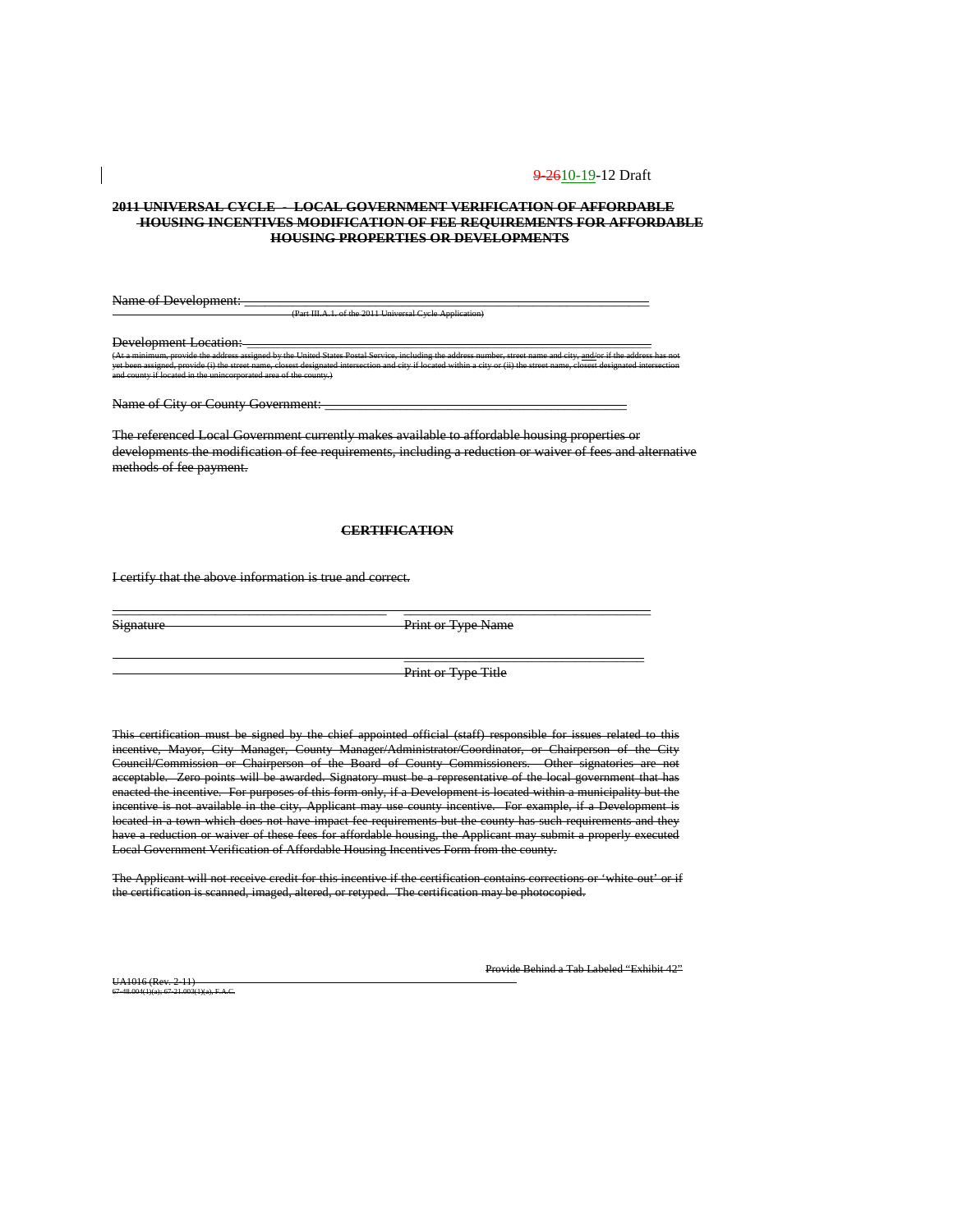#### **2011 UNIVERSAL CYCLE - LOCAL GOVERNMENT VERIFICATION OF AFFORDABLE HOUSING INCENTIVES IMPACT OF POLICIES, ORDINANCES, REGULATIONS, OR PLAN PROVISIONS ON COST OF AFFORDABLE HOUSING PROPERTIES OR DEVELOPMENTS**

Name of Development: (Part III.A.1. of the 2011 Universal Cycle Application)

Development Location: \_\_\_\_\_\_\_\_\_\_\_\_\_\_\_\_\_\_\_\_\_\_\_\_\_\_\_\_\_\_\_\_\_\_\_\_\_\_\_\_\_\_\_\_\_\_\_\_\_\_\_\_\_\_\_\_\_\_\_\_ (At a minimum, provide the address assigned by the United States Postal Service, including the address number, street name and city, <u>and/</u>or if the address has not yet been assigned, provide (i) the street name, closest designated intersection and city if located within a city or (ii) the street name, closest designated intersection and county if located in the unincorporated area of the county.)

Name of City or County Government: \_\_\_\_\_\_\_\_\_\_\_\_\_\_\_\_\_\_\_\_\_\_\_\_\_\_\_\_\_\_\_\_\_\_\_\_\_\_\_\_\_\_\_\_\_\_\_\_\_

The referenced Local Government currently has a process, established by ordinance, resolution, plan, or policy, that requires consideration of the impact of proposed policies, ordinances, regulations, or plan provisions on the cost of affordable housing prior to adoption of such policies, ordinances, regulations, or plan provisions.

#### **CERTIFICATION**

\_\_\_\_\_\_\_\_\_\_\_\_\_\_\_\_\_\_\_\_\_\_\_\_\_\_\_\_\_\_\_\_\_\_\_\_\_\_\_\_\_\_\_\_ \_\_\_\_\_\_\_\_\_\_\_\_\_\_\_\_\_\_\_\_\_\_\_\_\_\_\_\_\_\_\_\_\_

I certify that the above information is true and correct.

Signature Print or Type Name

Print or Type Title

 $\overline{\phantom{a}}$  ,  $\overline{\phantom{a}}$  ,  $\overline{\phantom{a}}$  ,  $\overline{\phantom{a}}$  ,  $\overline{\phantom{a}}$  ,  $\overline{\phantom{a}}$  ,  $\overline{\phantom{a}}$  ,  $\overline{\phantom{a}}$  ,  $\overline{\phantom{a}}$  ,  $\overline{\phantom{a}}$  ,  $\overline{\phantom{a}}$  ,  $\overline{\phantom{a}}$  ,  $\overline{\phantom{a}}$  ,  $\overline{\phantom{a}}$  ,  $\overline{\phantom{a}}$  ,  $\overline{\phantom{a}}$ 

This certification must be signed by the chief appointed official (staff) responsible for issues related to this incentive, Mayor, City Manager, County Manager/Administrator/Coordinator, or Chairperson of the City Council/Commission or Chairperson of the Board of County Commissioners. Other signatories are not acceptable. Zero points will be awarded. Signatory must be a representative of the local government that has enacted the incentive. For purposes of this form only, if a Development is located within a municipality but the incentive is not available in the city, Applicant may use county incentive. For example, if a Development is located in a town which does not have impact fee requirements but the county has such requirements and they have a reduction or waiver of these fees for affordable housing, the Applicant may submit a properly executed Local Government Verification of Affordable Housing Incentives Form from the county.

The Applicant will not receive credit for this incentive if the certification contains corrections or 'white-out' or if the certification is scanned, imaged, altered, or retyped. The certification may be photocopied.

UA1016 (Rev.2-11)  $6.5AC$  Provide Behind a Tab Labeled "Exhibit 43"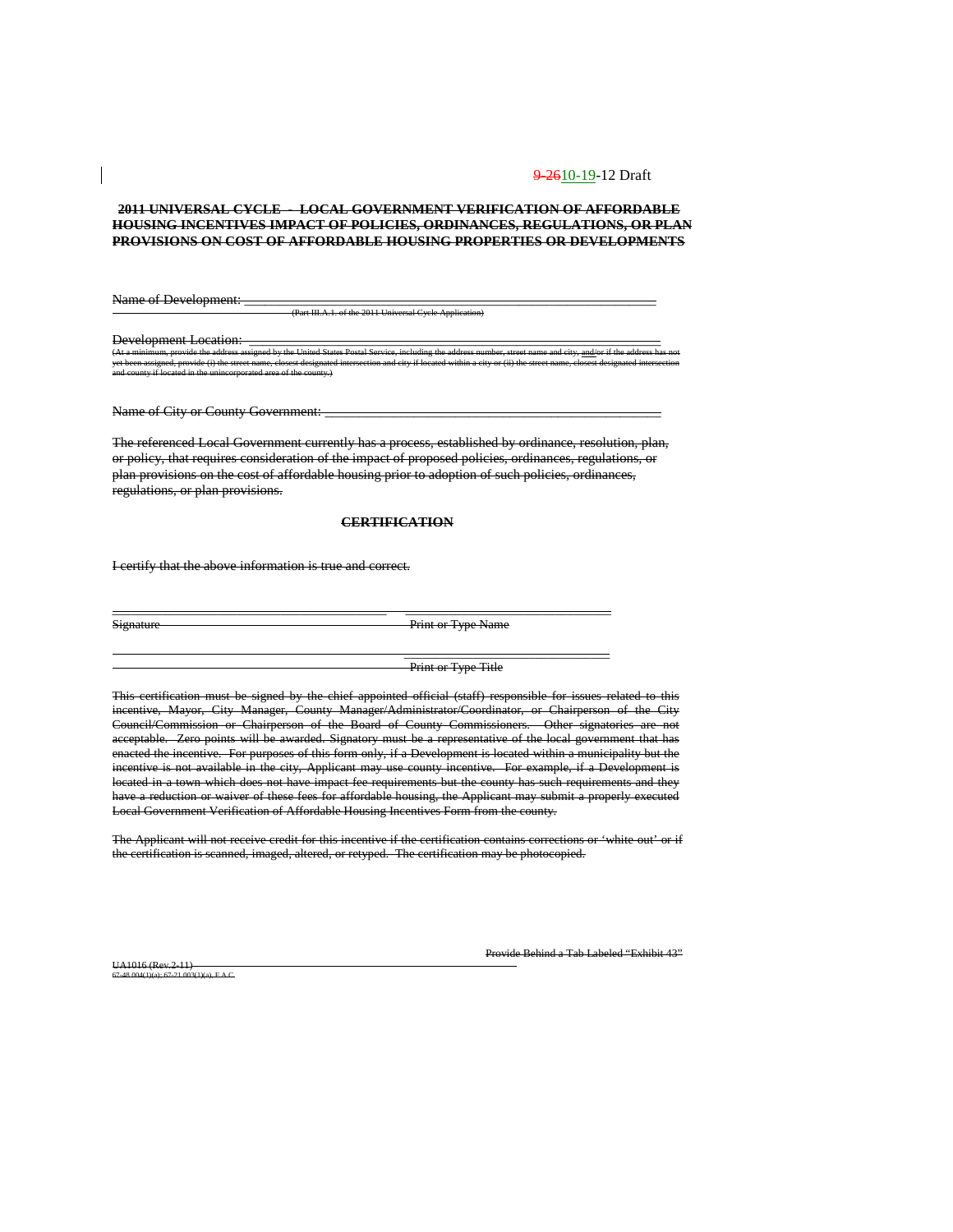## **2013 2011 UNIVERSAL CYCLE - COMMITMENT TO DEFER DEVELOPER FEE**

 $\overline{\phantom{a}}$ 

|        |                                                                                                                                                                                                                                                                                                    | Formatted: Justified, Tab stops: 1", Left                                         |
|--------|----------------------------------------------------------------------------------------------------------------------------------------------------------------------------------------------------------------------------------------------------------------------------------------------------|-----------------------------------------------------------------------------------|
|        |                                                                                                                                                                                                                                                                                                    |                                                                                   |
|        | commits to defer up to                                                                                                                                                                                                                                                                             |                                                                                   |
|        | is eligible for<br>% of the<br>(Name of Developer-(Part II.B.1.a-). or Name of Non-Profit entity (Ex. 9) - see Note below)                                                                                                                                                                         | Formatted: English (U.S.)                                                         |
|        |                                                                                                                                                                                                                                                                                                    | Formatted: English (U.S.)                                                         |
|        | -Developer<br>fee<br>and<br>commits<br>defer<br>to<br><b>up</b><br>to                                                                                                                                                                                                                              |                                                                                   |
|        | of its Developer                                                                                                                                                                                                                                                                                   | Formatted: Indent: First line: 0.06", Tab<br>stops: 0.5", Left + Not at 1.63"     |
|        | fee to offset any funding shortfall until the closing of permanent financing for                                                                                                                                                                                                                   | Formatted: Underline                                                              |
|        |                                                                                                                                                                                                                                                                                                    | Formatted: Tab stops: 1", Left                                                    |
|        | of permanent financing for -                                                                                                                                                                                                                                                                       | Formatted: Left, Tab stops: 1", Left                                              |
|        |                                                                                                                                                                                                                                                                                                    |                                                                                   |
|        | (Name of Development - Part III.A.1. of the 2013 2011 Universal Cycle Application)                                                                                                                                                                                                                 |                                                                                   |
|        | Additionally, the Developer or Non-Profit entity identified above commits to defer up                                                                                                                                                                                                              |                                                                                   |
|        | $\frac{1}{2}$ to \$ $\frac{1}{2}$ to $\frac{1}{2}$ to $\frac{1}{2}$ to $\frac{1}{2}$ to $\frac{1}{2}$ to $\frac{1}{2}$ to $\frac{1}{2}$ to $\frac{1}{2}$ to $\frac{1}{2}$ to $\frac{1}{2}$ to $\frac{1}{2}$ to $\frac{1}{2}$ to $\frac{1}{2}$ to $\frac{1}{2}$ to $\frac{1}{2}$ to $\frac{1}{2}$ t |                                                                                   |
|        |                                                                                                                                                                                                                                                                                                    |                                                                                   |
|        | fill any funding shortfall after closing of permanent                                                                                                                                                                                                                                              |                                                                                   |
|        | financing for the Development identified                                                                                                                                                                                                                                                           |                                                                                   |
| above. |                                                                                                                                                                                                                                                                                                    | Formatted: Left                                                                   |
|        |                                                                                                                                                                                                                                                                                                    | Formatted: Tab stops: 1", Left                                                    |
|        | $P$ (Print or Type Name) $\qquad \qquad$ , the undersigned, certify that I<br>$I, \underline{\hspace{2cm}}$                                                                                                                                                                                        | Formatted: Tab stops: 0.5", Left                                                  |
|        |                                                                                                                                                                                                                                                                                                    |                                                                                   |
|        | have the authority to make this commitment on behalf of the above-named Developer-or Non-                                                                                                                                                                                                          | Formatted: Underline                                                              |
|        |                                                                                                                                                                                                                                                                                                    | Formatted: Tab stops: 1", Left                                                    |
|        |                                                                                                                                                                                                                                                                                                    |                                                                                   |
|        |                                                                                                                                                                                                                                                                                                    |                                                                                   |
|        | Profit entity, as applicable.                                                                                                                                                                                                                                                                      |                                                                                   |
|        |                                                                                                                                                                                                                                                                                                    |                                                                                   |
|        | Signature                                                                                                                                                                                                                                                                                          | Formatted: Tab stops: 3.13", Left + Not at                                        |
|        |                                                                                                                                                                                                                                                                                                    | 3.94"                                                                             |
|        |                                                                                                                                                                                                                                                                                                    |                                                                                   |
| NOTE:  | If the proposed Development will have more than one Developer and the each                                                                                                                                                                                                                         |                                                                                   |
|        | Developers are Developer is committing to defer some or all of-its eligible the                                                                                                                                                                                                                    | Formatted: English (U.S.)                                                         |
|        | Developer fee, each                                                                                                                                                                                                                                                                                | Formatted: Strikethrough                                                          |
|        | Developer must complete and provide a Commitment to Defer Developer                                                                                                                                                                                                                                |                                                                                   |
|        | Fee form reflecting the portion of the Developer fee it is deferring.                                                                                                                                                                                                                              | Formatted: English (U.S.)                                                         |
|        | If the Applicant entity is comprised of a qualified Non-Profit entity or entities and the                                                                                                                                                                                                          | Formatted: Justified, Indent: Left: 0.06",<br>Hanging: 0.94", Tab stops: 1", Left |
|        | entity/entities is/are committing to defer some or all of its eligible Developer fee, each                                                                                                                                                                                                         |                                                                                   |
|        | Non-Profit entity must complete and provide a Commitment to Defer Developer Fee                                                                                                                                                                                                                    |                                                                                   |
|        | form reflecting the portion of the Developer fee it is deferring.                                                                                                                                                                                                                                  |                                                                                   |
|        |                                                                                                                                                                                                                                                                                                    |                                                                                   |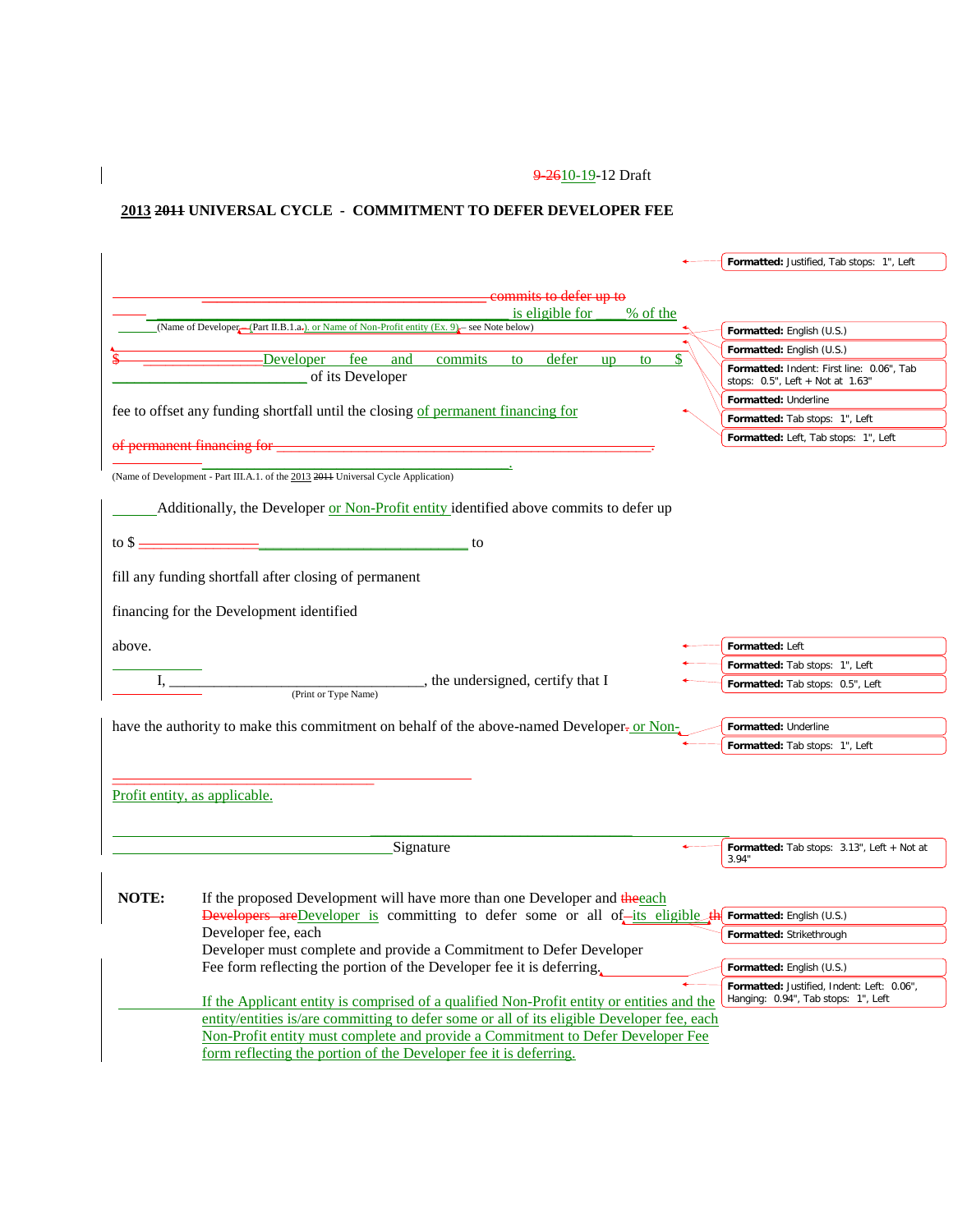If this certification contains corrections or 'white-out', or if it is scanned, imaged, altered, or retyped, the form will not be considered. The certification may be photocopied.

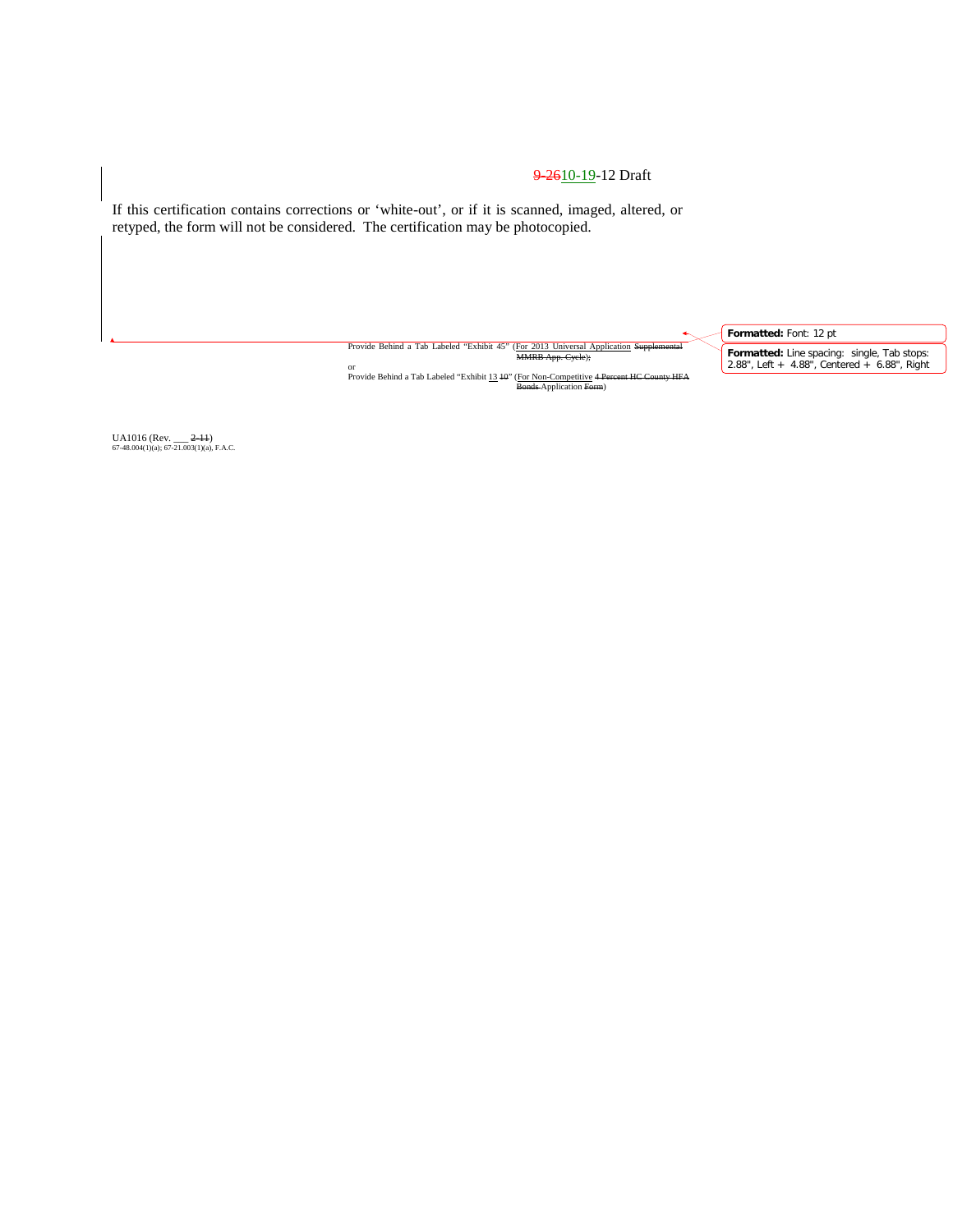### **NON-COMPETITIVE PERCENT HC COUNTY HFA BONDS APPLICATION FORM**

Use this Application form to apply for (i) Corporation-issued Multifamily Mortgage Revenue Bonds (MMRB) and 4 Percent Housing Credits (HC) and (ii) 4 Percent HC to be used for Tax-Exempt Bond-Financed Developments where the bonds are issued by a County Housing Finance Authority (HFA) established pursuant to Section 159.605, F.S.

#### **1. Funding Requested:**

П Corporation-issued MMRB and 4% HC

 $\Box$ 4% HC to be used for Bonds issued by a County HFA

#### **2.1. Applicant:**

- a. Name of Applicant:
- b. Attach a listing of the Principals for the Applicant, including the percentage of ownership interest of each Principal, as **"Exhibit 1"** to this Application form.
- c. Federal Employer Identification Number:

If not yet obtained, provide a copy of the completed, submitted application for the Federal Employer Identification Number behind a tab labeled "**Exhibit 2**".

d. Is the Applicant applying as a Non-Profit organization?  $\circ$  Yes  $\circ$  No

If "Yes", the Applicant must respond to questions (1) and (2) below and provide the required information behind a tab labeled **"Exhibit 3"**. If "No", skip Non-Profit status questions and proceed to question 3. below.

(1) Provide the following documentation for each Non-Profit entity:

(a) attorney opinion letter; and

(b) IRS determination letter

(2) Answer the following questions:

(a) Is the Applicant or one of its general partners or managing members incorporated as a Non-Profit entity pursuant to Chapter 617, Florida Statutes, or similar state statute if incorporated outside Florida? <br>  $O$  Yes  $O$  No

If "No", is the Applicant or one of its general partners or managing members a whollyowned subsidiary of a Non-Profit entity formed pursuant to Chapter 617, Florida Statutes, or similar state statute if incorporated outside Florida?

O Yes O No

(b) Is the Applicant or one of its general partners or managing members a 501(c)(3) or 501(c)(4) Non-Profit entity or is the Applicant or one of its general partners or managing members a wholly-owned subsidiary of a  $501(c)(3)$  or  $501(c)(4)$  Non-Profit

entity? O Yes O No

UA1016 (Rev. \_\_\_ 2-11) **Pg. 1 of 7 Pages** 67-48.004(1)(a); 67-21.003(1)(a), F.A.C.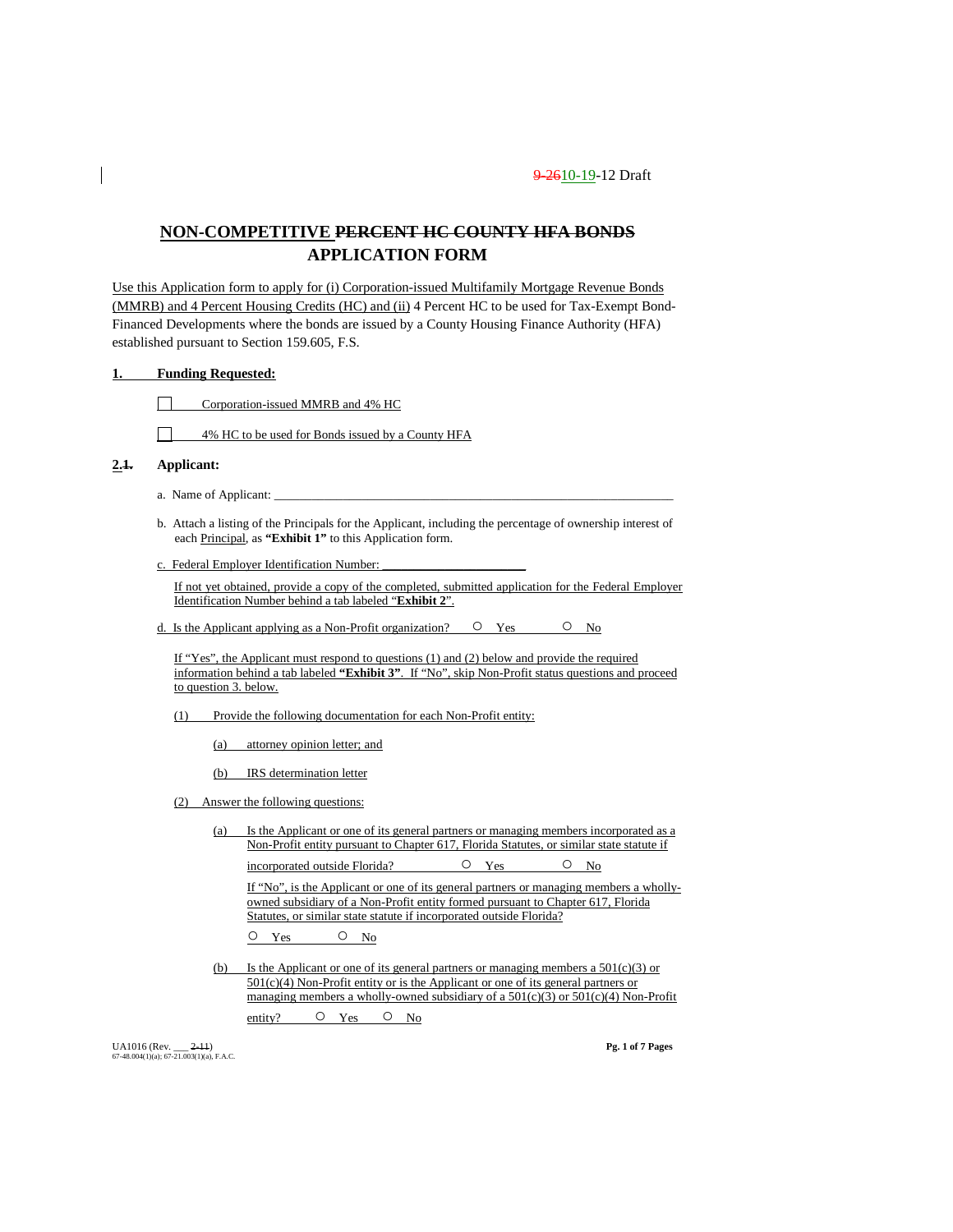(c) Does the Non-Profit entity have an ownership interest, either directly or indirectly, in the general partner or general partnership interest or in the managing member or the managing member's interest in the Applicant?  $\circ$  Yes  $\circ$  No If "Yes", state the percentage owned in the general partnership or managing member

(d) Percentage of Developer's fee that will go to the Non-Profit entity: \_\_\_\_\_\_\_\_\_\_\_\_%

- (e) Provide the description/explanation of the role of the Non-Profit entity.
- (f) Provide the names and addresses of the members of the governing board of the Non-Profit entity.
- (g) For each Non-Profit entity, provide the articles of incorporation demonstrating that one of the purposes of the Non-Profit entity is to foster low-income housing.
- (h) Year Non-Profit entity was incorporated: \_\_\_\_\_\_ (yyyy)

interest: \_\_\_\_\_\_\_\_\_\_\_\_\_%

(i) Is the Non-Profit entity affiliated with or controlled by a for-profit entity within the meaning of Section 42(h), Internal Revenue Code?  $O_{\text{Yes}}$   $O_{\text{No}}$ If "Yes", state name of the for-profit entity:

#### **3.2. Contact Person for this Application:**

| First Name:     | Middle Initial: Last Name:                       |
|-----------------|--------------------------------------------------|
|                 |                                                  |
|                 | State: $\qquad \qquad \text{Zip:} \qquad \qquad$ |
| Telephone:      |                                                  |
| E-Mail Address: | Relationship to Applicant:                       |
|                 |                                                  |

#### **4.3. Developer:**

a. Name of each Developer (include all co-Developers): \_\_

b. Attach a listing of the Principals for each Developer as **"Exhibit 4 2"** to this Application form.

\_\_\_\_\_\_\_\_\_\_\_\_\_\_\_\_\_\_\_\_\_\_\_\_\_\_\_\_\_\_\_\_\_\_\_\_\_\_\_\_\_\_\_\_\_\_\_\_\_\_\_\_\_\_\_\_\_\_\_\_\_\_\_\_\_\_\_\_\_\_\_\_\_\_\_\_\_\_\_\_\_

#### **5.4. Proposed Development Information:**

- a. Name of Development:
- b. Location of Development Site:
	- $(1)$  County:
	- (2) Address of Development Site:

Select the question(s) below that best applies to the proposed Development - question (a) or question (b) or both questions (a) and (b) below and provide the applicable information. If question (b) is selected, the Applicant must also select either question (b)(i) or question (b)(ii) below and, if question (b)(i) is selected, the name of the city must be stated.

 $\Box$  (a) The following address number, street name and city has been assigned by the USPS:

\_\_\_\_\_\_\_\_\_\_\_\_\_\_\_\_\_\_\_\_\_\_\_\_\_\_\_\_\_\_\_\_\_\_\_\_\_\_\_\_\_\_\_\_\_\_\_\_\_\_\_\_\_\_\_\_\_\_\_\_\_\_\_\_\_\_\_ \_\_\_\_\_\_\_\_\_\_\_\_\_\_\_\_\_\_\_\_\_\_\_\_\_\_\_\_\_\_\_\_\_\_\_\_\_\_\_\_\_\_\_\_\_\_\_\_\_\_\_\_\_\_\_\_\_\_\_\_\_\_\_\_\_\_\_\_\_

or

UA1016 (Rev. \_\_\_ 2-11) **Pg. 2 of 7 Pages** 67-48.004(1)(a); 67-21.003(1)(a), F.A.C.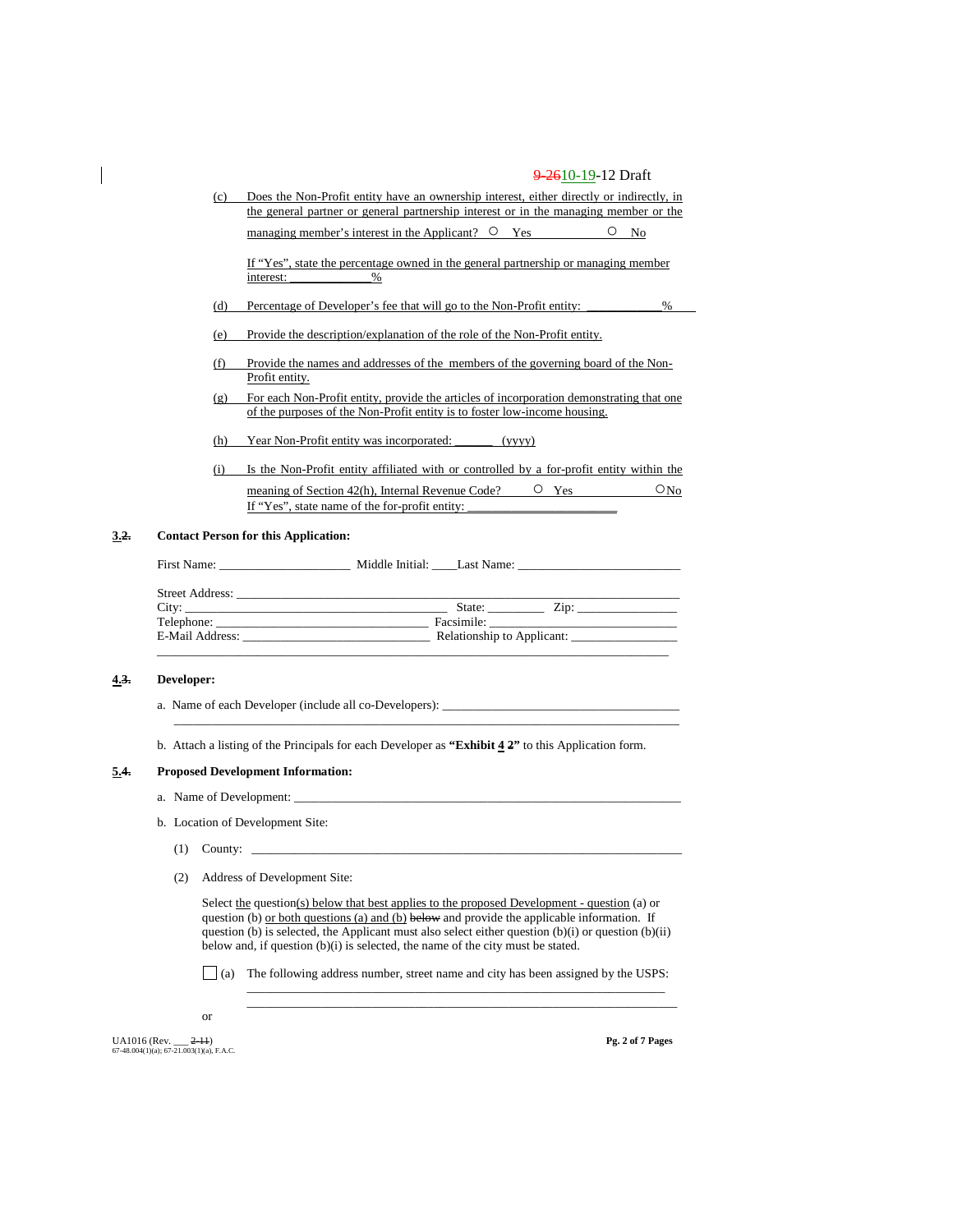| and                                |           | (Street Name and closest designated intersection)                                                                                                                                                                                                                                                                         |                                                                                                   |
|------------------------------------|-----------|---------------------------------------------------------------------------------------------------------------------------------------------------------------------------------------------------------------------------------------------------------------------------------------------------------------------------|---------------------------------------------------------------------------------------------------|
| О                                  | (i)<br>or | The proposed Development is located within the city limits of: _____________.<br>(Name of City)                                                                                                                                                                                                                           |                                                                                                   |
| О                                  | (ii)      | The proposed Development is located within the unincorporated area of the<br>County.                                                                                                                                                                                                                                      |                                                                                                   |
| (3) Local Jurisdiction:            |           |                                                                                                                                                                                                                                                                                                                           |                                                                                                   |
|                                    |           | (a) Name of local jurisdiction where Development is located: ___________________<br>If Development is located within a municipality (incorporated city, town, or village) the<br>municipality must be specified.                                                                                                          |                                                                                                   |
|                                    |           | (b) Name of Chief elected official: First: ______________ Middle Initial: ____ Last: ______________                                                                                                                                                                                                                       |                                                                                                   |
|                                    |           |                                                                                                                                                                                                                                                                                                                           |                                                                                                   |
| c. <b>Total N</b> number of units: |           |                                                                                                                                                                                                                                                                                                                           |                                                                                                   |
|                                    |           | (1) Total number of units in proposed Development:                                                                                                                                                                                                                                                                        |                                                                                                   |
|                                    |           | (2) Total number of new construction units:<br>and total number of rehabilitation units:                                                                                                                                                                                                                                  |                                                                                                   |
|                                    |           | (the number of units that receive, and/or will receive, and/or are entitled to receive PBRA and/or ACC, as applicable to<br>the Development Category selected by the Applicant at Section 4.f. of this Application form)                                                                                                  |                                                                                                   |
|                                    |           |                                                                                                                                                                                                                                                                                                                           |                                                                                                   |
| required information:              |           | e. Indicate which of the following questions apply to the proposed Development and provide the                                                                                                                                                                                                                            |                                                                                                   |
|                                    |           | (1) $DDA - H2$ He proposed Development is located in $\frac{a}{b}$ the following HUD-designated the                                                                                                                                                                                                                       | Formatted: Font: 10 pt, No underline                                                              |
|                                    |           | following DDA, provide the required information at (a) or (b) below:                                                                                                                                                                                                                                                      | Formatted: No underline                                                                           |
|                                    |           | <sup>4</sup> (a) If located in a Non-Metropolitan DDA, indicate which DDA: _______________; or                                                                                                                                                                                                                            | Formatted: No underline, English (U.S.)                                                           |
|                                    |           | (b) If located in a Metropolitan DDA, provide the zip code for the proposed Development:                                                                                                                                                                                                                                  | Formatted: Header, Indent: Left: 1.06",<br>Hanging: 0.25", Tab stops: 0.75", Left + 2.5",<br>Left |
| Application form.                  |           | (2) QCT – The proposed Development is located in the following QCT: ___________. A<br>copy of a letter from the local planning office or census bureau which verifies that the<br>proposed Development is located in the referenced QCT is provided as "Exhibit 5 3" to this                                              |                                                                                                   |
|                                    |           | (3) Multi-phase Development -                                                                                                                                                                                                                                                                                             |                                                                                                   |
| $\alpha$                           |           | $\circ$ (a) The Applicant indicated that the proposed Development is located in a HUD-<br>designated DDA and/or QCT at questions $(1)$ and/or $(2)$ above and the proposed<br>Development is a the first phase of a multiphase Development as defined in Section<br>4.e.(3) of the Instructions to this Application form. |                                                                                                   |

UA1016 (Rev. \_\_\_ 2-11) **Pg. 3 of 7 Pages** 67-48.004(1)(a); 67-21.003(1)(a), F.A.C.

 $\overline{\phantom{a}}$ 

 $\overline{\phantom{a}}$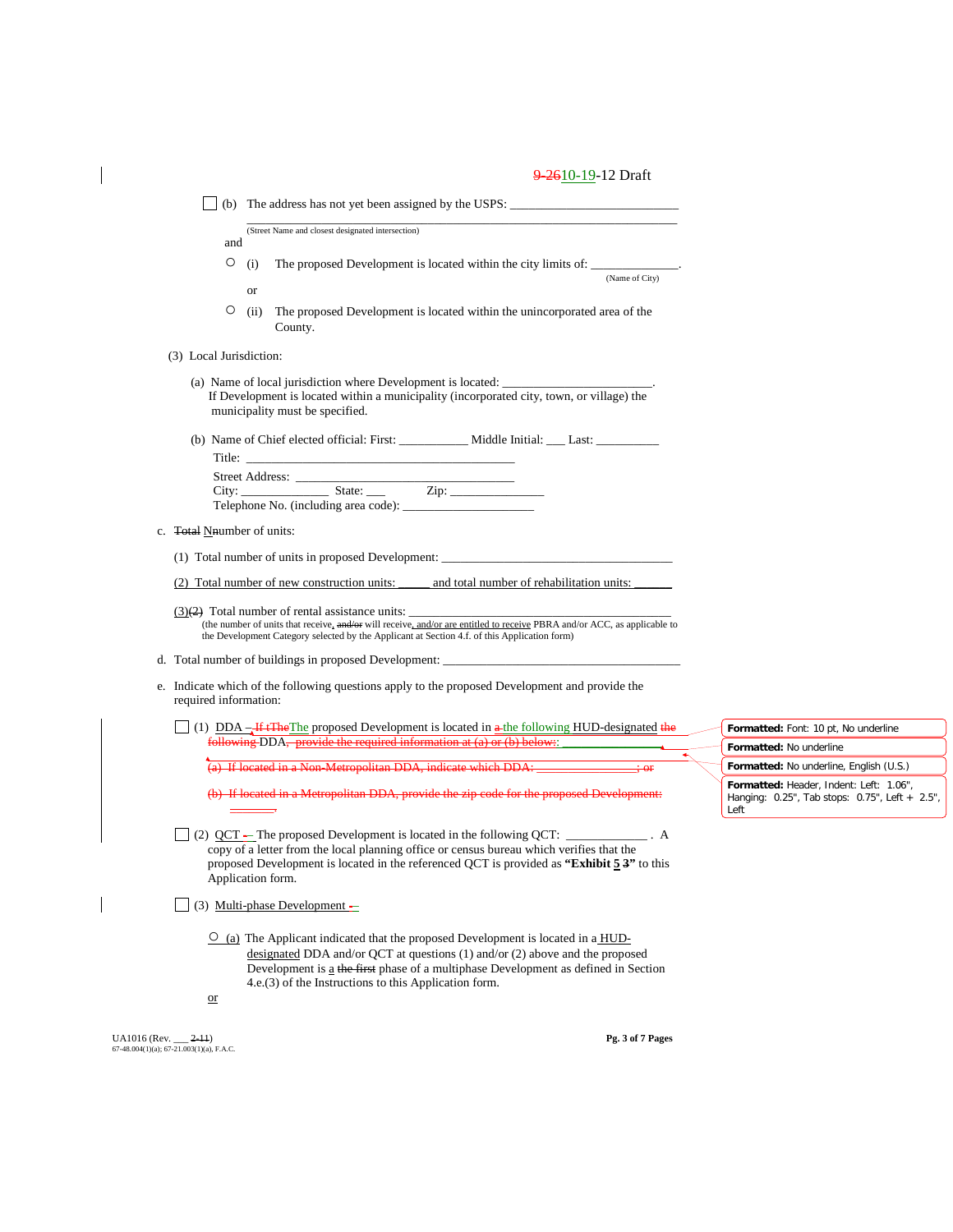$\circ$  (b) The Applicant indicated that the proposed Development is located in a HUDdesignated DDA and/or QCT at questions (1) and/or (2) above and the proposed Development is an additional phase of a multi-phase Development where a phase was previously funded. Information regarding the previously funded phase(s) is set out on the chart below:

| Previously Funded Phase(s) of the Multi-Phase Development |                         |  |  |  |
|-----------------------------------------------------------|-------------------------|--|--|--|
| FHFC File No.                                             | <b>Development Name</b> |  |  |  |
|                                                           |                         |  |  |  |
|                                                           |                         |  |  |  |
|                                                           |                         |  |  |  |
|                                                           |                         |  |  |  |

or

○ (c) Neither (a) nor (b) above applies to the proposed Development.

(4) The Applicant is applying for Housing Credits for eligible acquisition expenses*.* If this applies to the proposed Development, answer the following questions:

|  |  | (a) Is/are the building(s) acquired or to be acquired from a related party? $\circ$ Yes $\circ$ No |  |  |  |  |  |  |
|--|--|----------------------------------------------------------------------------------------------------|--|--|--|--|--|--|
|--|--|----------------------------------------------------------------------------------------------------|--|--|--|--|--|--|

(b) Name of previous owner:  $\Box$ 

(c) Relationship to Applicant:  $\overline{\phantom{a}}$ 

(d) Date Development originally placed in service: \_\_\_\_\_\_\_\_\_\_\_\_\_\_\_\_\_\_\_\_\_\_\_\_\_\_\_\_\_\_\_ (mm/dd/yyyy)

(e) Date (mm/dd/yyyy) and cost of last rehabilitation:  $\_\_$ 

(f) Describe acquisition facts and circumstances relative to Section 42(d), IRC ("10-year rule"):

\_\_\_\_\_\_\_\_\_\_\_\_\_\_\_\_\_\_\_\_\_\_\_\_\_\_\_\_\_\_\_\_\_\_\_\_\_\_\_\_\_\_\_\_\_\_\_\_\_\_\_\_\_\_\_\_\_\_\_\_\_\_

\_\_\_\_\_\_\_\_\_\_\_\_\_\_\_\_\_\_\_\_\_\_\_\_\_\_\_\_\_\_\_\_\_\_\_\_\_\_\_\_\_\_\_\_\_\_\_\_\_\_\_\_\_\_\_\_\_\_\_\_\_\_\_\_\_\_\_

\_\_\_\_\_\_\_\_\_\_\_\_\_\_\_\_\_\_\_\_\_\_\_\_\_\_\_\_\_\_\_\_\_\_\_\_\_\_\_\_\_\_\_\_\_\_\_\_\_\_\_

(g) Is a waiver of the 10-year rule being sought by the Applicant?  $\circ$  Yes  $\circ$  No Explain why or why not: \_

 $\Box$  (5) The proposed Development will receive historic Housing Credits in the amount of  $\mathbf{\hat{s}}$ 

(6) The Applicant is applying for Housing Credits for eligible Rehabilitation expenses. The estimated qualified basis in Rehabilitation expenses per set-aside unit within one 24-month period for the building(s) being Rehabilitated is \$\_

| f. Development Category: | Ő | Rehabilitation   | Acquisition and Rehabilitation      |
|--------------------------|---|------------------|-------------------------------------|
|                          |   | Redevelopment    | O Acquisition and Redevelopment     |
|                          |   | Preservation     | <b>Acquisition and Preservation</b> |
|                          |   | New Construction |                                     |
|                          |   |                  |                                     |

If Redevelopment, Acquisition and Redevelopment, Preservation or Acquisition and Preservation is selected, provide the required documentation as **"Exhibit 6 4"** to this Application form.

g. Development Type:

UA1016 (Rev. \_\_\_ 2-11) **Pg. 4 of 7 Pages** 67-48.004(1)(a); 67-21.003(1)(a), F.A.C.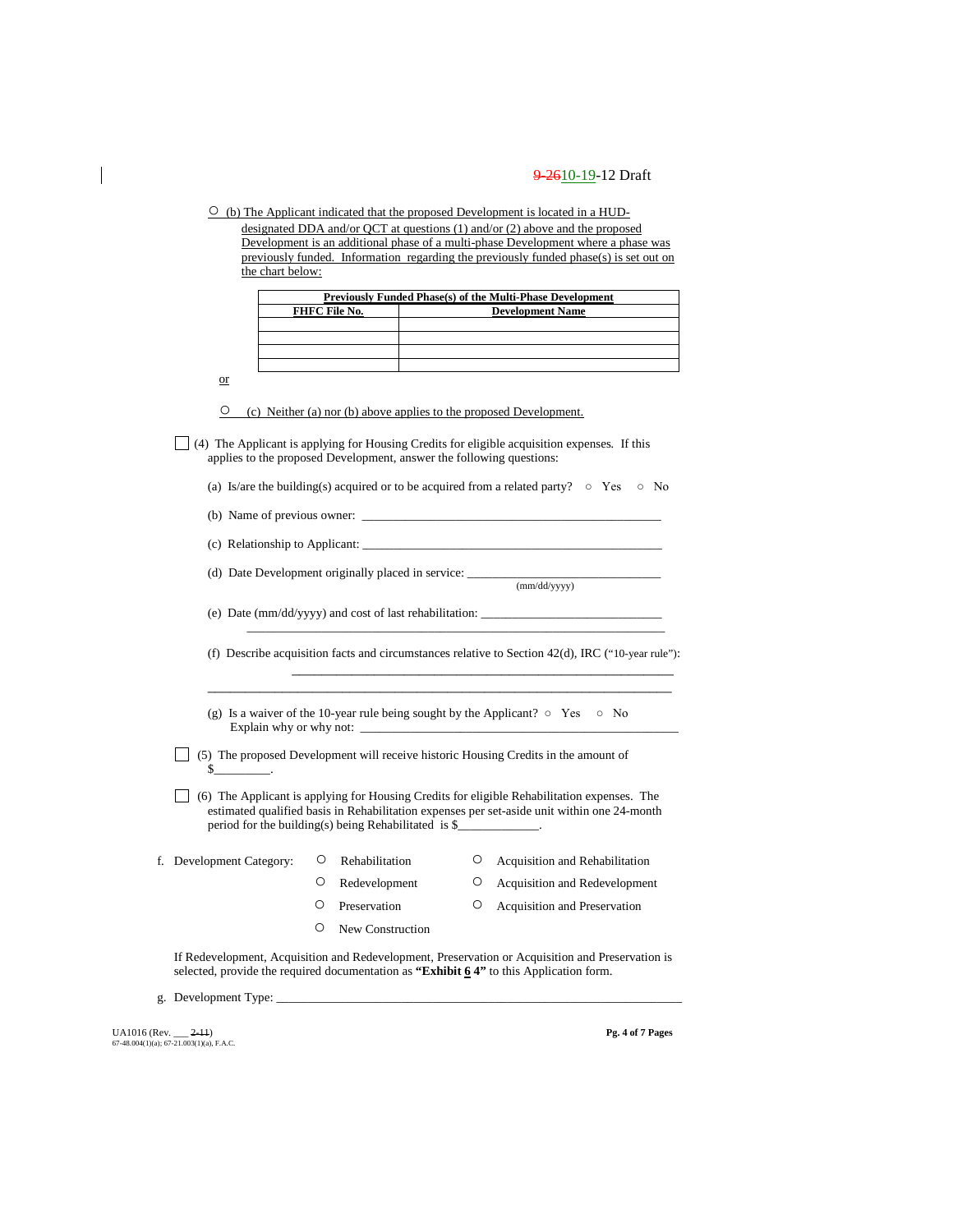h. Demographic Commitment: ○ Elderly ○ Homeless ○ Family ○ Persons with Special Needs

○ Farmworker/Commercial Fishing Worker

i. Provide the Surveyor Certification of Development Location Point for MMRB and Non-Competitive HC Applications form as **"Exhibit 7 5"** to this Application form.

j. Set-Aside Commitment:

- (1) Indicate the minimum set-aside:  $\circ$  20% of units at 50% AMI or less
	- 40% of units at 60% AMI or less
	- Deep rent skewing option as defined in Section 42, IRC, as amended

(2) Complete the Set-Aside Breakdown Chart:

Total Set-Aside P

|            |                | Percentage of Residential Units |                  |
|------------|----------------|---------------------------------|------------------|
|            | Commitment for | Commitment for                  | <b>AMI</b> Level |
|            | <b>MMRB</b>    | non-competitive HC              |                  |
|            |                | $\frac{0}{6}$                   | At or Below 25%  |
|            |                | %                               | At or Below 28%  |
|            |                | %                               | At or Below 30%  |
|            |                | %                               | At or Below 33%  |
|            |                | %                               | At or Below 35%  |
|            |                | %                               | At or Below 40%  |
|            |                | %                               | At or Below 45%  |
|            |                | %                               | At or Below 50%  |
|            |                | %                               | At or Below 60%  |
| ercentage: |                |                                 |                  |
|            | %              | $\%$                            |                  |

- (3) Indicate the total number of years the Applicant irrevocably commits to set aside units in the proposed Development: \_\_\_\_\_\_\_\_\_\_\_\_\_ affordability period:  $\rightarrow$  50 or more years  $\rightarrow$  45 to 49 years  $-$  0 40 to 44 years  $-$  0 35 to 39 years  $-$  0 31 to 34 years  $-$  0 30 years
- k. If the work proposed in this Application is not yet complete, what is the anticipated placed-in service date?  $\frac{1}{2}$  (mm/dd/yyyy)
- l. If requesting Corporation-issued MMRB and 4 percent HC, does the Applicant commit to provide features and amenities as outlined in the instructions?  $\qquad$   $\qquad$  Yes  $\qquad$   $\qquad$  No
- m. If requesting Corporation-issued MMRB and 4 percent HC, does the Applicant commit to provide resident programs as outlined in the instructions?  $\Box$   $\Box$  Yes  $\Box$  No

#### **6.5. Funding:**

- a. Funding Request:
	- (1) Corporation-issued MMRB:  $$$
	- (2) Non-competitive HC funding request (annual amount):  $\$
- b. Finance Documents:

If requesting Corporation-issued MMRB and 4% HC, complete questions (1), (3), (4) and (5) below. If requesting 4% HC to be used with County HFA-issued bonds, complete questions (2) through (5) below.

UA1016 (Rev. \_\_\_ 2-11) **Pg. 5 of 7 Pages** 67-48.004(1)(a); 67-21.003(1)(a), F.A.C.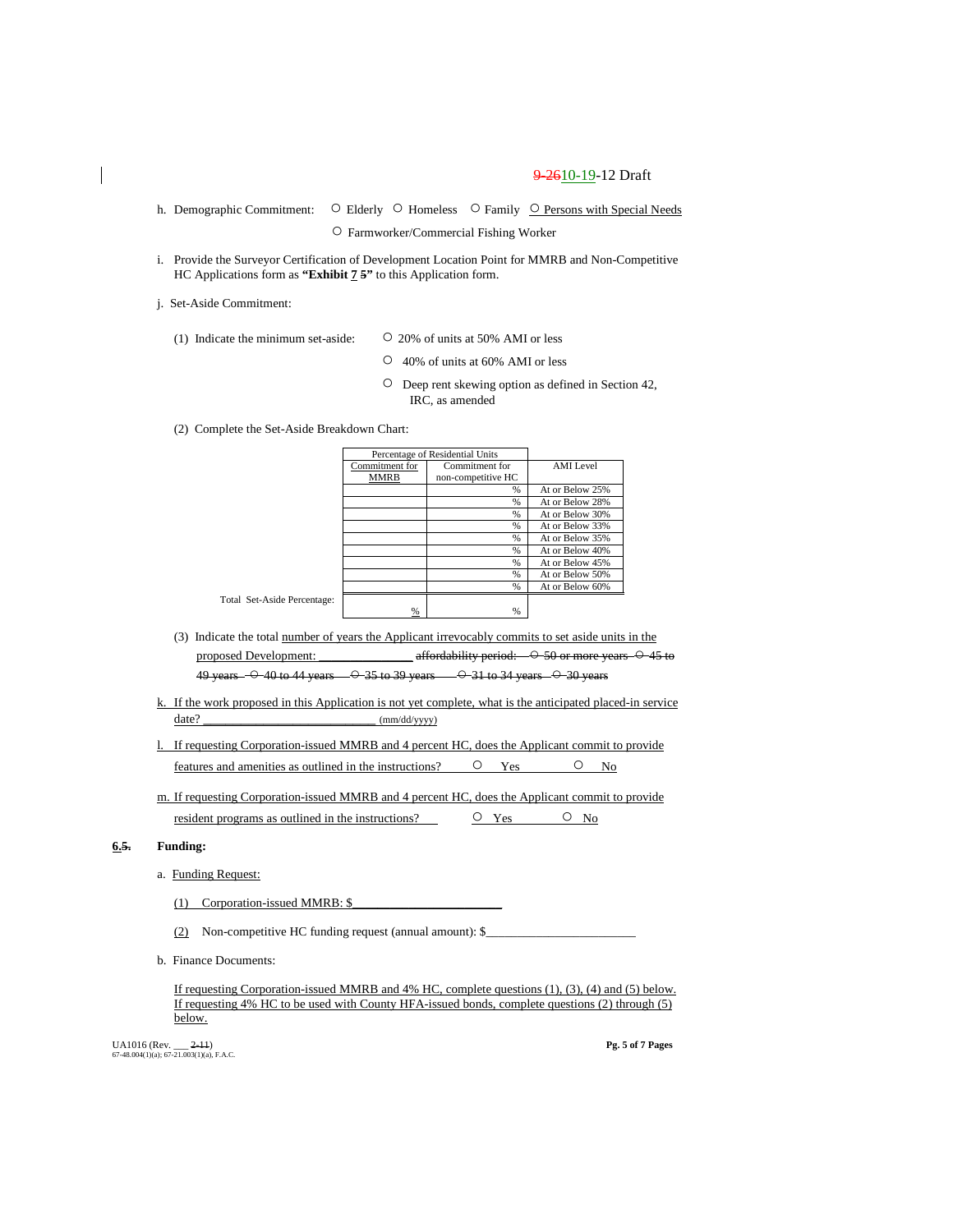(1) If requesting Corporation-issued MMRB, provide the following information:

(a) Credit Enhancer:

Term: \_\_\_\_\_\_\_\_\_\_\_\_\_\_\_\_\_\_\_\_\_ Expected Rating: \_\_\_\_\_\_\_\_\_\_\_\_

or

(b) Private Placement / Name of Purchaser:

Term: \_\_\_\_\_\_\_\_\_\_\_\_\_\_\_\_\_\_\_\_\_ Expected Rating: \_\_\_\_\_\_\_\_\_\_\_\_\_\_\_

Provide the Credit Enhancer's Commitment or Bond Purchaser's Letter of Interest behind a tab labeled "**Exhibit 8**".

 $(2)(4)$  If requesting 4% HC to be used with County HFA-issued bonds:

- (a) If the credit underwriting for the bonds is complete and it was prepared by a Credit Underwriter under contract with the Corporation meeting the criteria required under paragraph 67-48.027(2)(d), F.A.C., provide a complete copy of the final credit underwriting report as **"Exhibit 9 6"** to this Application form.
- $(b)(2)$ If the credit underwriting for the bonds has not been completed or has been completed  $(i)$ without meeting the criteria required under paragraph 67-48.027(2)(d), F.A.C., as determined by either the Corporation or a Credit Underwriter under contract with the Corporation, or (ii) by a credit underwriter not under contract with the Corporation, provide the following information:
	- i.(a)Provide the completed Development Cost Pro-Forma, the Detail/Explanation Sheet, if applicable, the Construction or Rehab Analysis, and the Permanent Analysis as **"Exhibit 9 6"** to this Application form.

 $i$ <u>ii.</u>(b)Bond Financing –

- State the name of the assigned Credit Underwriter for the bonds: \_\_\_\_\_\_\_\_\_\_\_\_\_\_\_\_\_; and
- Provide a copy of the inducement resolution or acknowledgement resolution awarding the Bonds as **"Exhibit 10 7"** to this Application form.
- $(3)(e)$  Housing Credit Equity –

Provide the following documentation, as applicable, as **"Exhibit 11 8"** to this Application form:

 $(a)$ i. If the equity agreement has closed, provide a copy of the closed limited partnership agreement or limited liability company operating agreement; or

(b)ii.If the equity agreement has not closed, provide a copy of the equity proposal commitment, executed by both parties.

 $(4)(d)$  Other <u>Non-Corporation</u> Financing –

Provide a copy of all other funding proposals commitments that will be used as a source of financing for the proposed Development as **"Exhibit 12 9"** to this Application form.

 $(5)(e)$  Deferred Developer Fee –

For each Developer committing to defer some or all of the Developer fee, provide a completed and executed Commitment to Defer Developer Fee form as **"Exhibit 13 10"** to this Application form.

UA1016 (Rev. \_\_ <del>2-11</del>) **Pg. 6** of 7 **Pages** 67-48.004(1)(a); 67-21.003(1)(a), F.A.C.